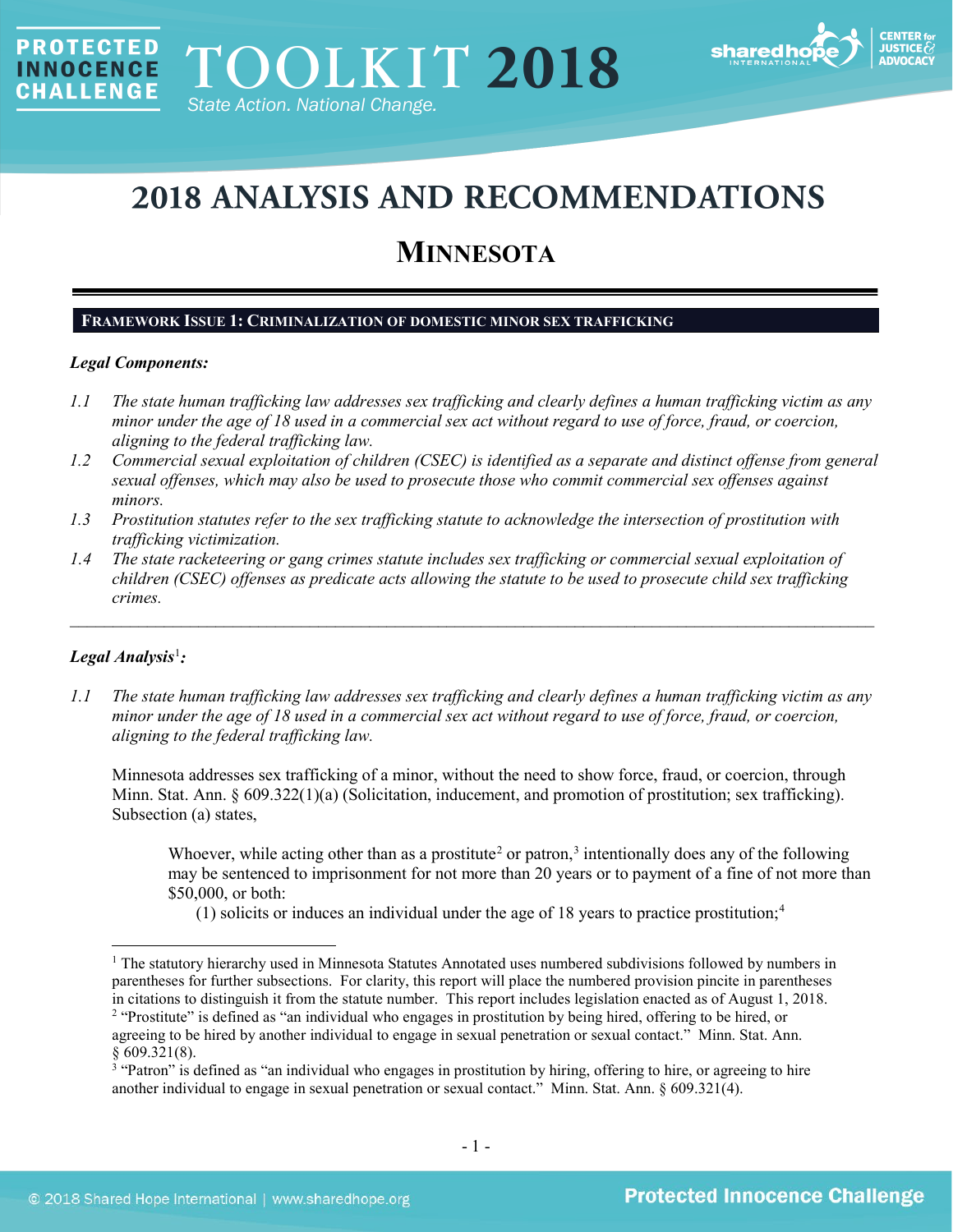(2) promotes the prostitution of an individual under the age of 18 years;

(3) receives profit, knowing or having reason to know that it is derived from the prostitution, or the

promotion of the prostitution, of an individual under the age of 18 years; or

(4) engages in the sex trafficking of an individual under the age of 18 years.

Minn. Stat. Ann. § 609.321(7) (Prostitution and sex trafficking; definitions) defines "promotes the prostitution of an individual" as an action by a person who knowingly does the following:

(1) solicits or procures patrons for a prostitute;

(2) provides, leases or otherwise permits premises or facilities owned or controlled by the person to aid the prostitution of an individual;

(3) owns, manages, supervises, controls, keeps, or operates, either alone or with others, a place of prostitution to aid the prostitution of an individual;

(4) owns, manages, supervises, controls, operates, institutes, aids or facilitates, either alone or with others, a business of prostitution to aid the prostitution of an individual;

(5) admits a patron to a place of prostitution to aid the prostitution of an individual; or

(6) transports an individual from one point within this state to another point either within or without this state, or brings an individual into this state to aid the prostitution of the individual.

"Sex trafficking" is defined as "(1) receiving, recruiting, enticing, harboring, providing, or obtaining by any means an individual to aid in the prostitution of the individual; or (2) receiving profit or anything of value, knowing or having reason to know it is derived from an act described in clause (1)." Minn. Stat. Ann. § 609.321 $(7a)$ .<sup>[5](#page-1-0)</sup>

A conviction under Minn. Stat. Ann. § 609.322(1)(a) is punishable by imprisonment up to 20 years, a fine not to exceed \$50,000, or both. Minn. Stat. Ann. § 609.322(1)(a). However, a defendant may receive imprisonment up to 25 years or a fine not to exceed \$60,000 if at least one of the following aggravating factors listed in Minn. Stat. Ann. § 609.322(1)(b) is present:

(1) the offender has committed a prior qualified human trafficking-related offense;

(2) the offense involved a sex trafficking victim who suffered bodily harm during the commission of the offense;

(3) the time period that a sex trafficking victim was held in debt bondage or forced labor or services exceeded 180 days; or

(4) the offense involved more than one sex trafficking victim.

Also, Minn. Stat. Ann. § 609.283(1) (Unlawful conduct with respect to documents in furtherance of labor or sex trafficking) states,

Unless the person's conduct constitutes a violation of section 609.282 [Labor trafficking], a person who knowingly destroys, conceals, removes, confiscates, or possesses, any actual or purported passport or other immigration document, or any other actual or purported government identification document, of another person:

(1) in the course of a violation of section . . . 609.322 [Solicitation, inducement and promotion of prostitution; sex trafficking];

<sup>&</sup>lt;sup>4</sup> "Prostitution" is defined as "hiring, offering to hire, or agreeing to hire another individual to engage in sexual penetration or sexual contact, or being hired, offering to be hired, or agreeing to be hired by another individual to engage in sexual penetration or sexual contact." Minn. Stat. Ann. § 609.321(9).

<span id="page-1-0"></span> $5$  Pursuant to Minn. Stat. Ann. § 609.322(1b), "a minor who is dependent on an individual acting as a prostitute and who may have benefited from or been supported by the individual's earnings derived from prostitution," and "a parent over the age of 55 who is dependent on an individual acting as a prostitute" who has been similarly supported, may not be convicted under Minn. Stat. Ann. § 609.322(1)(a).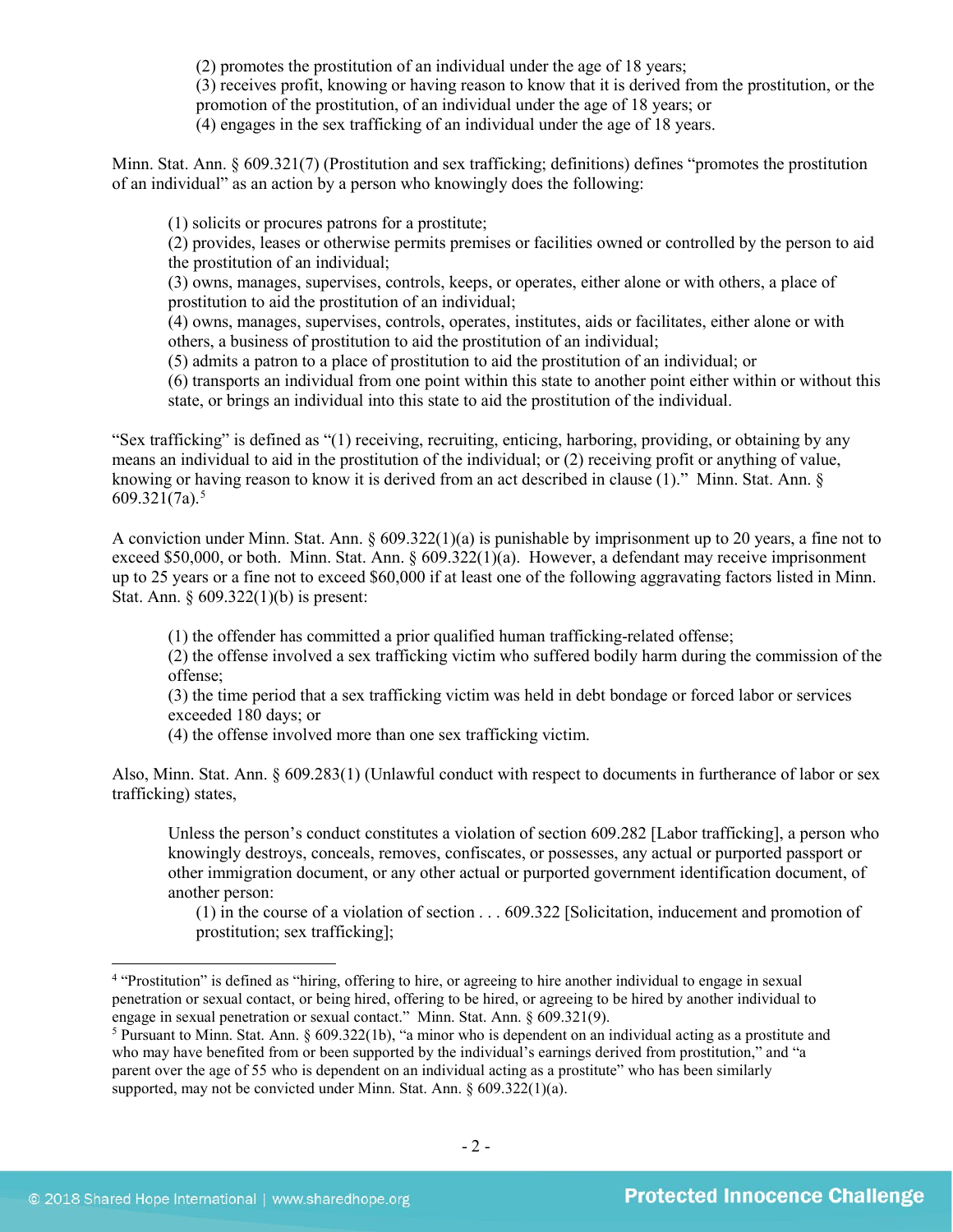(2) with intent to violate section . . . 609.322; or

(3) to prevent or restrict or to attempt to prevent or restrict, without lawful authority, a person's liberty to move or travel, in order to maintain the labor or services of that person, when the person is or has been a victim of a violation of section . . . 609.322;

is guilty of a crime . . . .

If the victim is under the age of 18, a conviction for violating Minn. Stat. Ann. § 609.283(1) may be punished by imprisonment up to 10 years, a fine not to exceed \$20,000, or both. Minn. Stat. Ann. § 609.283(2)(1).

*1.2 Commercial sexual exploitation of children (CSEC) is identified as a separate and distinct offense from general sexual offenses, which may also be used to prosecute those who commit commercial sex offenses against minors.*

The following laws treat CSEC as distinct crimes.

1. Minn. Stat. Ann. § 609.324(1) (Engaging in, hiring, or agreeing to hire minor to engage in prostitution; penalties) states,

(a) Whoever intentionally does any of the following may be sentenced to imprisonment for not more than 20 years or to payment of a fine of not more than \$40,000, or both:

(1) engages in prostitution with an individual under the age of 13 years; or

(2) hires or offers or agrees to hire an individual under the age of 13 years to engage in sexual penetration or sexual contact; or

(3) hires or offers or agrees to hire an individual who the actor reasonably believes to be under the age of 13 years to engage in sexual penetration or sexual contact.

(b) Whoever intentionally does any of the following may be sentenced to imprisonment for not more than ten years or to payment of a fine of not more than \$20,000, or both:

(1) engages in prostitution with an individual under the age of 16 years but at least 13 years; or (2) hires or offers or agrees to hire an individual under the age of 16 years but at least 13 years to engage in sexual penetration or sexual contact; or

(3) hires or offers or agrees to hire an individual who the actor reasonable believes to be under the age of 16 years but at least 13 years to engage in sexual penetration or sexual contact.

(c) Whoever intentionally does any of the following may be sentenced to imprisonment for not more than five years or to payment of a fine of not more than \$10,000, or both:

(1) engages in prostitution with an individual under the age of 18 years but at least 16 years; or (2) hires or offers or agrees to hire an individual under the age of 18 years but at least 16 years to engage in sexual penetration or sexual contact; or

(3) hires or offers or agrees to hire an individual who the actor reasonably believes to be under the age of 18 years but at least 16 years to engage in sexual penetration or sexual contact.

Additionally, Minn. Stat. Ann. § 609.324(1a) (Housing unrelated minor engaged in prostitution; penalties) states,

Any person, other than one related by blood, adoption, or marriage to the minor, who permits a minor to reside, temporarily or permanently, in the person's dwelling without the consent of the minor's parents or guardian, knowing or having reason to know that the minor is engaging in prostitution may be sentenced to imprisonment for not more than one year or to payment of a fine of not more than \$3,000, or both; except that, this subdivision does not apply to residential placements made, sanctioned, or supervised by a public or private social service agency.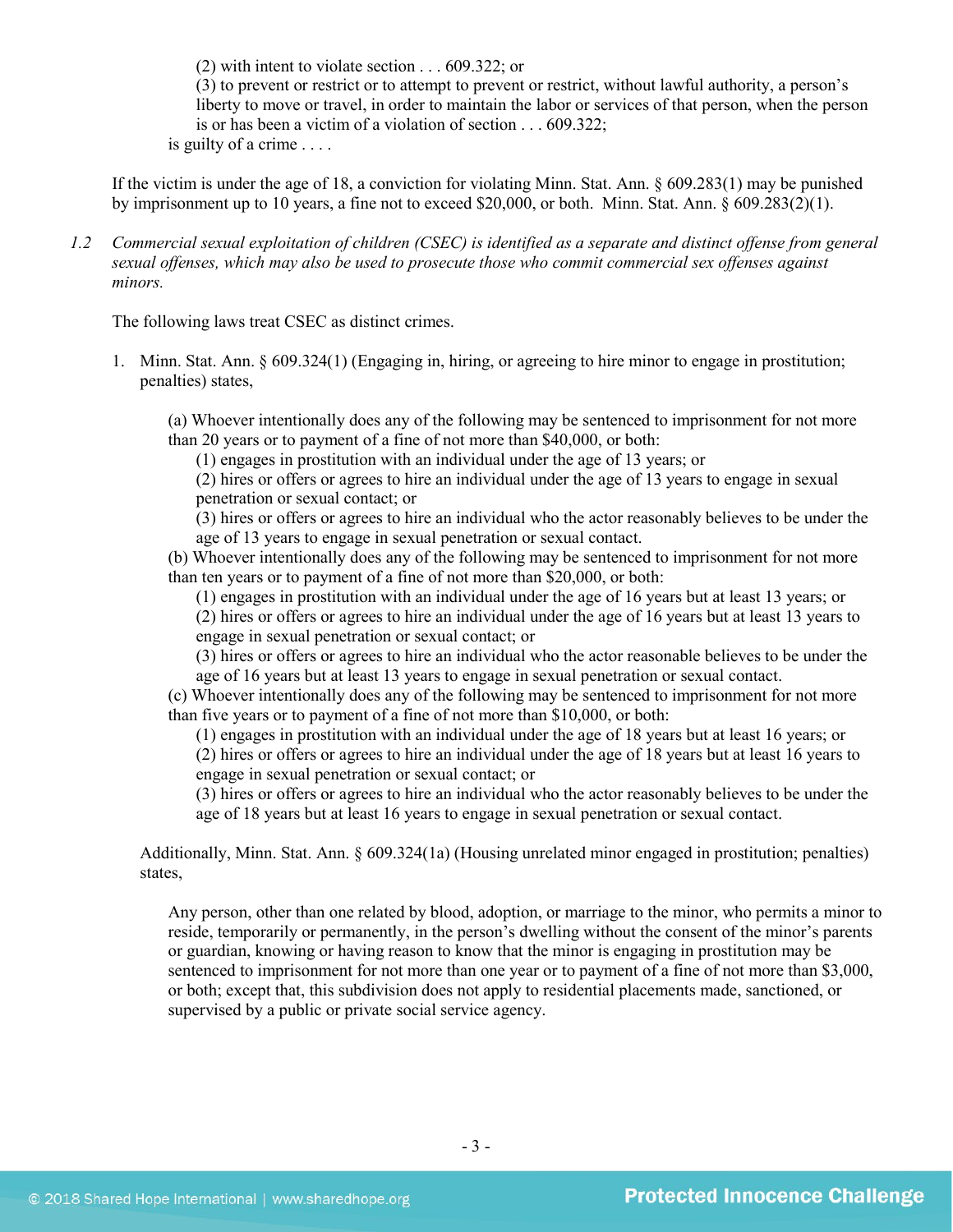2. Minn. Stat. Ann. § 617.246(2) (Use of minors in sexual performance prohibited) states in part, "It is unlawful for a person to promote, employ, use or permit a minor to engage in or assist others to engage minors in posing or modeling alone or with others in any sexual performance<sup>[6](#page-3-0)</sup> or pornographic work<sup>[7](#page-3-1)</sup> if the person knows or has reason to know that the conduct intended is a sexual performance or a pornographic work . . . ." A conviction under Minn. Stat. Ann. § 617.246(2) is punishable as a felony by imprisonment up to 10 years, a fine not to exceed \$20,000 for a first offense or a fine not to exceed \$40,000 for a second offense, or both imprisonment and a fine.

Several other laws, while not expressly commercial, may also apply to cases of commercial sexual exploitation of a child. These include the following statutes:

1. Minn. Stat. Ann. § 609.342(1) (Criminal sexual conduct in the first degree) states in part,

<span id="page-3-5"></span><span id="page-3-4"></span><span id="page-3-3"></span>A person who engages in sexual penetration<sup>[8](#page-3-2)</sup> with another person, or in sexual contact with a person under 13 years of age as defined in section 60[9](#page-3-1).341, subdivision 11, paragraph (c),<sup>9</sup> is guilty of criminal sexual conduct in the first degree if any of the following circumstances exists:

[A]ny of the following:

(1) an act of sexual intercourse, normal or perverted, including genital-genital, anal-genital, or oralgenital intercourse, whether between human beings or between a human being and an animal; (2) sadomasochistic abuse, meaning flagellation, torture, or similar demeaning acts inflicted by or upon a person who is nude or clad in undergarments or in a revealing costume, or the condition of being fettered, bound or otherwise physically restrained on the part of one so clothed;

(3) masturbation;

(4) lewd exhibitions of the genitals; or

(5) physical contact with the clothed or unclothed pubic areas or buttocks of a human male or female, or the breasts of the female, whether alone or between members of the same or opposite sex or between humans and animals in an act of apparent sexual stimulation or gratification.

<span id="page-3-1"></span><sup>7</sup> Minn. Stat. Ann. § 617.246(1)(f) defines a "pornographic work" as the following:

(1) an original or reproduction of a picture, film, photograph, negative, slide, videotape, videodisc, or drawing of a sexual performance involving a minor; or

(2) any visual depiction, including any photograph, film, video, picture, drawing, negative, slide, or computer-generated image or picture, whether made or produced by electronic, mechanical, or other means that:

(i) uses a minor to depict actual or simulated sexual conduct;

(ii) has been created, adapted, or modified to appear that an identifiable minor is engaging in sexual conduct; or

(iii) is advertised, promoted, presented, described, or distributed in such a manner that conveys the impression that the material is or contains a visual depiction of a minor engaging in sexual conduct.

<span id="page-3-2"></span><sup>8</sup> Minn. Stat. Ann. § 609.341(12) defines "Sexual penetration" as

[A]ny of the following acts committed without the complainant's consent, except in those cases where consent is not a defense, whether or not emission of semen occurs:

(1) sexual intercourse, cunnilingus, fellatio, or anal intercourse; or

(2) any intrusion however slight into the genital or anal openings:

(i) of the complainant's body by any part of the actor's body or any object used by the actor for this purpose;

<span id="page-3-0"></span> $6$  Under Minn. Stat. Ann.  $6$  617.246(1)(d) "sexual performance," includes, "any play, dance or other exhibition presented before an audience or for purposes of visual or mechanical reproduction that uses a minor to depict actual or simulated sexual conduct as defined by clause (e)." Minn. Stat. Ann. § 617.246(1)(e), defines "sexual conduct" as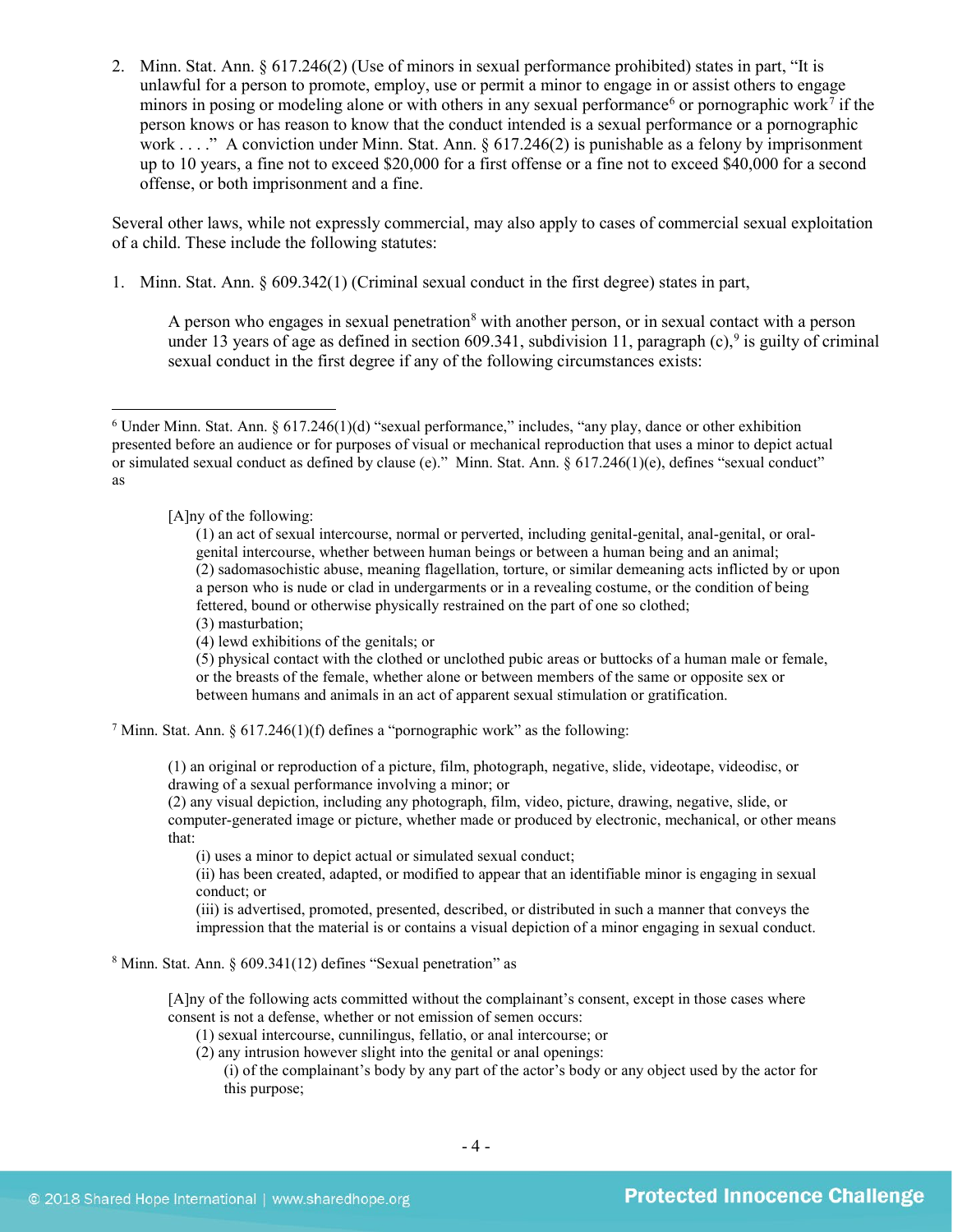(a) the complainant is under 13 years of age and the actor is more than 36 months older than the complainant. Neither mistake as to the complainant's age nor consent to the act by the complainant is a defense;

. . . .

A conviction under Minn. Stat. Ann. § 609.342(1) is punishable by imprisonment up to 30 years, a fine not to exceed \$40,000, or both. Offenders are also subject to "conditional release under section 609.3455 [Dangerous sex offenders; life sentences; conditional release]." Minn. Stat. Ann. § 609.342(2)(c). Additionally, "Unless a longer mandatory minimum sentence is otherwise required by law or the Sentencing Guidelines provide for a longer presumptive executed sentence, the court shall presume that an executed sentence of 144 months must be imposed on an offender convicted of violating this section." Minn. Stat. Ann. § 609.342(2)(b).

2. Minn. Stat. Ann. § 609.343(1)(a) (Criminal sexual conduct in the second degree) states,

A person who engages in sexual contact<sup>[10](#page-4-0)</sup> with another person is guilty of criminal sexual conduct in the second degree if any of the following circumstances exists:

(a) the complainant is under 13 years of age and the actor is more than 36 months older than the complainant. Neither mistake as to the complainant's age nor consent to the act by the complainant is a defense. In a prosecution under this clause, the state is not required to prove that the sexual contact was coerced.

. . . .

 $\overline{a}$ 

<sup>9</sup> Minn. Stat. Ann. § 609.341(11)(c) defines "sexual contact with a person under 13" as "the intentional touching of the complainant's bare genitals or anal opening by the actor's bare genitals or anal opening with sexual or aggressive intent or the touching by the complainant's bare genitals or anal opening of the actor's or another's bare genitals or anal opening with sexual or aggressive intent."

<span id="page-4-0"></span> $10$  Minn. Stat. Ann. § 609.341(11)(a) states:

(a) "Sexual contact," for the purposes of sections 609.343, subdivision 1, clauses (a) to (f), and 609.345, subdivision 1, clauses (a) to (e), and (h) to (o), includes any of the following acts committed without the complainant's consent, except in those cases where consent is not a defense, and committed with sexual or aggressive intent:

(i) the intentional touching by the actor of the complainant's intimate parts, or

(ii) the touching by the complainant of the actor's, the complainant's, or another's intimate parts effected by a person in a position of authority, or by coercion, or by inducement if the complainant is under 13 years of age or mentally impaired, or

(v) the intentional touching with seminal fluid or sperm by the actor of the complainant's body or the clothing covering the complainant's body.

<sup>(</sup>ii) of the complainant's body by any part of the body of the complainant, by any part of the body of another person, or by any object used by the complainant or another person for this purpose, when effected by a person in a position of authority, or by coercion, or by inducement if the child is under 13 years of age or mentally impaired; or

<sup>(</sup>iii) of the body of the actor or another person by any part of the body of the complainant or by any object used by the complainant for this purpose, when effected by a person in a position of authority, or by coercion, or by inducement if the child is under 13 years of age or mentally impaired.

<sup>(</sup>iii) the touching by another of the complainant's intimate parts effected by coercion or by a person in a position of authority, or

<sup>(</sup>iv) in any of the cases above, the touching of the clothing covering the immediate area of the intimate parts, or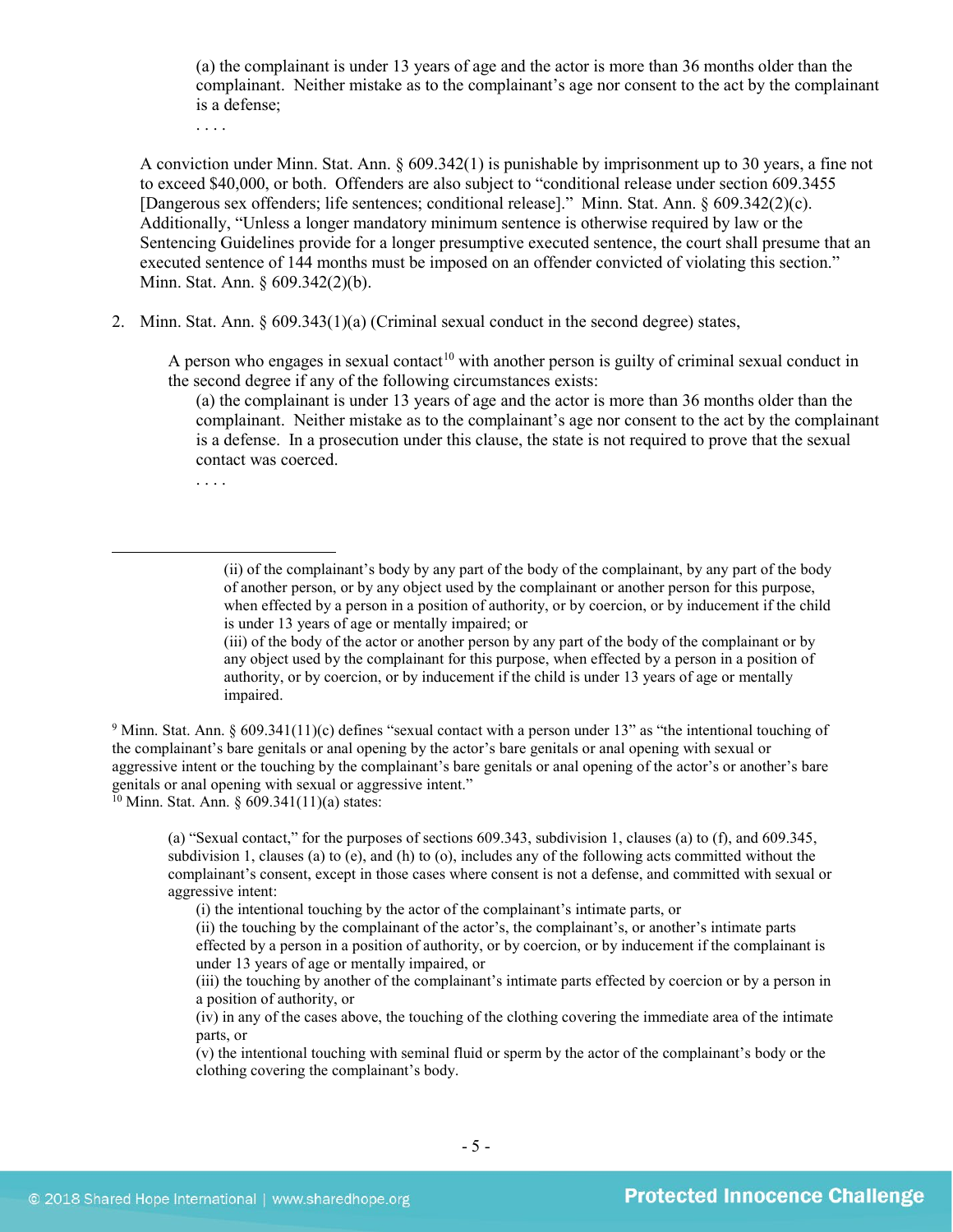A conviction under Minn. Stat. Ann.  $\S 609.343(1)(a)$  is punishable by imprisonment up to 25 years, a fine not to exceed \$35,000, or both. Offenders are also "subject to conditional release under section 609.3455 [Dangerous sex offenders; life sentences; conditional release]." Minn. Stat. Ann. § 609.343(2)(a), (c).

3. Minn. Stat. Ann. §  $609.344(1)(b)^{11}$  $609.344(1)(b)^{11}$  $609.344(1)(b)^{11}$  (Criminal sexual conduct in the third degree) states,

A person who engages in sexual penetration with another person is guilty of criminal sexual conduct in the third degree if any of the following circumstances exists:

. . . . (b) the complainant is at least 13 but less than 16 years of age and the actor is more than 24 months older than the complainant. In any such case if the actor is no more than 120 months older than the complainant, it shall be an affirmative defense, which must be proved by a preponderance of the evidence, that the actor reasonably believes the complainant to be 16 years of age or older. In all other cases, mistake as to the complainant's age shall not be a defense. Consent by the complainant is not a defense.

. . . .

A conviction under Minn. Stat. Ann. § 609.344(1) may be punished by imprisonment up to 15 years, a fine not to exceed \$30,000, or both Minn. Stat. Ann. § 609.344(2). However, if convicted under (1)(b) (covering situations in which the child is 13–15 and the buyer is more than 2 years older than the child) and the "actor was no more than 48 months but more than 24 months older than the complainant" a conviction may be punished up to 5 years, a fine not to exceed \$30,000, or both. § 609.344(2) Offenders are also "subject to conditional release under section 609.3455 [Dangerous sex offenders; life sentences; conditional release]." Minn. Stat. Ann. § 609.344(2).

4. Minn. Stat. Ann. § 609.345(1)(b) (Criminal sexual conduct in the fourth degree) states,

A person who engages in sexual contact with another person is guilty of criminal sexual conduct in the fourth degree if any of the following circumstances exists:

<span id="page-5-4"></span><span id="page-5-3"></span>. . . . (b) the complainant is at least 13 but less than 16 years of age and the actor is more than 48 months older than the complainant or in a position of authority over the complainant. Consent by the complainant to the act is not a defense. In any such case, if the actor is no more than 120 months older than the complainant, it shall be an affirmative defense which must be proved by a preponderance of the evidence that the actor reasonably believes the complainant to be 16 years of age or older. In all other cases, mistake as to the complainant's age shall not be a defense.

A conviction under Minn. Stat. Ann. § 609.345(1) is punishable by imprisonment up to 10 years, a fine not to exceed \$20,000, or both. Offenders are also "subject to conditional release under section 609.3455 [Dangerous sex offenders; life sentences; conditional release]." Minn. Stat. Ann. § 609.345(2).

5. Minn. Stat. Ann. § 609.352(2) (Prohibited Act) makes it illegal if a person age 18 or older "solicits<sup>[12](#page-5-1)</sup> a child or someone the person reasonably believes is a child to engage in sexual conduct<sup>13</sup> with intent to engage in

<span id="page-5-2"></span><span id="page-5-0"></span><sup>&</sup>lt;sup>11</sup> Minn. Stat. Ann. § 609.344(1)(b) (Criminal sexual conduct in the third degree) was held unconstitutional as applied in *State v. Bussman*, 741 N.W.2d 79 (Minn. 2007), but it was not found to be facially unconstitutional. The Minnesota Supreme Court stated, "Because we are equally divided on the issue of whether the clergy sexual conduct statute facially violates the Establishment Clause of the United States Constitution, we affirm the decision of the court of appeals that the statute does not facially violate the Establishment Clause." *Id.* at 92. The case was remanded based on excessive government entanglement in the manner of prosecution as applied to the defendant. *Id.* at 93-95.

<span id="page-5-1"></span><sup>12</sup> Minn. Stat. Ann. § 609.352(1)(c) (Definitions) defines "solicit" as "commanding, entreating, or attempting to persuade a specific person in person, by telephone, by letter, or by computerized or other electronic means."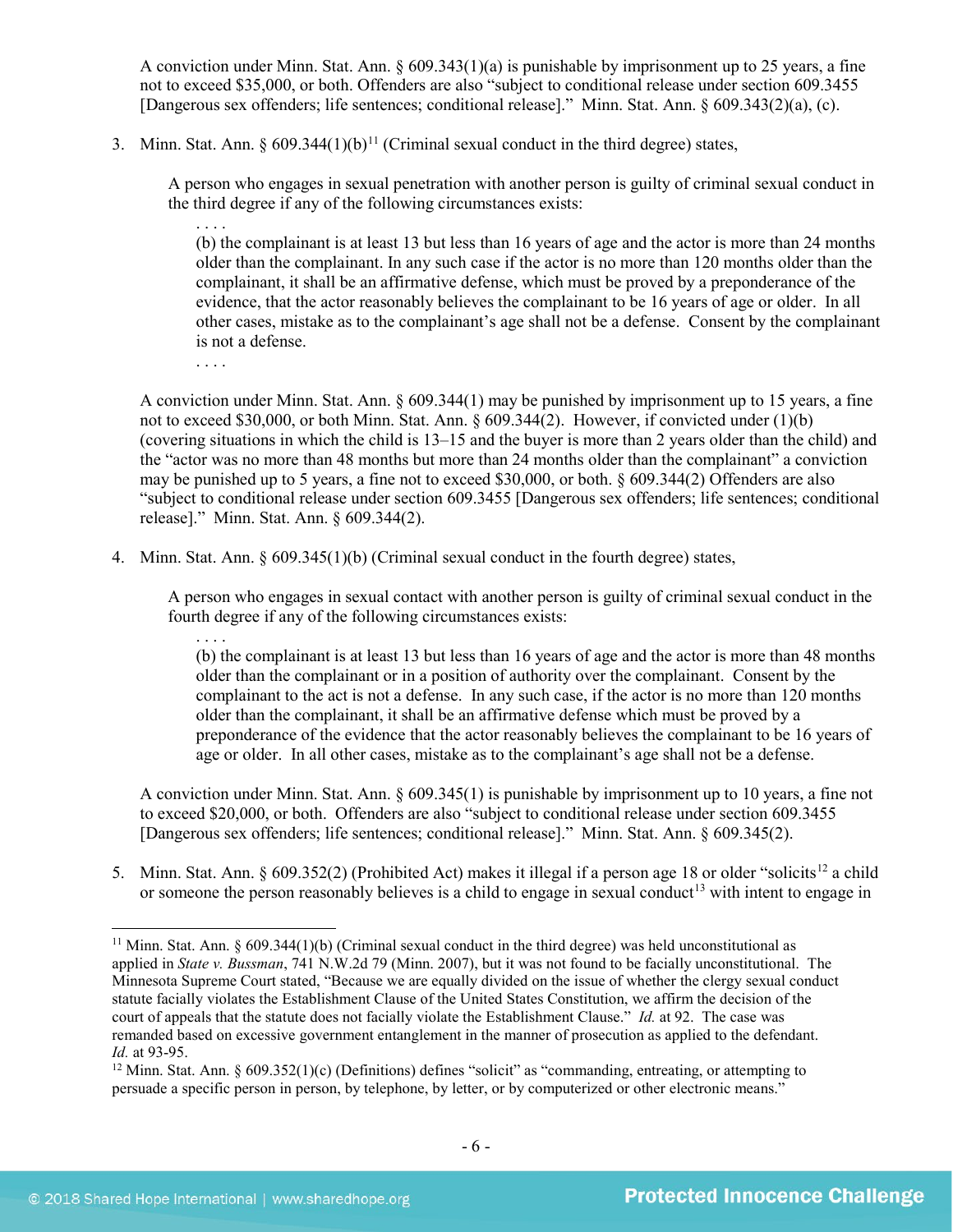sexual conduct . . . ." Additionally, Minn. Stat. Ann. § 609.352(2a) (Electronic solicitation of children) states,

A person 18 years of age or older who uses the Internet, a computer, computer program, computer network, computer system, an electronic communications system, or a telecommunications, wire, or radio communications system, or other electronic device capable of electronic data storage or transmission to commit any of the following acts, with the intent to arouse the sexual desire of any person, is guilty of a felony and may be sentenced as provided in subdivision 4:

(1) soliciting a child or someone the person reasonably believes is a child to engage in sexual conduct;

(2) engaging in communication with a child or someone the person reasonably believes is a child, relating to or describing sexual conduct; or

(3) distributing any material, language, or communication, including a photographic or video image, that relates to or describes sexual conduct to a child or someone the person reasonably believes is a child.

For purposes of Minn. Stat. Ann. § 609.352, a "child" includes only minors "15 years of age or younger." Minn. Stat. Ann. § 609.352(1)(a) (Definitions). Convictions for violating both Minn. Stat. § 609.352(2) and (2a) are punishable as felonies by imprisonment up to 3 years, a fine not to exceed \$5,000, or both. Minn. Stat. Ann. § 609.352(4) (Penalty).

*1.3 Prostitution statutes refer to the sex trafficking statute to acknowledge the intersection of prostitution with trafficking victimization.* 

Minn. Stat. Ann. § 609.324 (Patrons; prostitutes; housing individuals engaged in prostitution; penalties) refers to Minn. Stat. Ann. § 609.322 (Solicitation, inducement, and promotion of prostitution; sex trafficking) for purposes of sentencing enhancement,<sup>[14](#page-6-0)</sup> but Minn. Stat. Ann. § 609.3243 (Loitering with intent to participate in prostitution) does not refer to § 609.322 when the person charged is a minor. However, defenses applicable to prostitution laws refer to the sex trafficking law to provide sex trafficking victims an affirmative defense to charges under Minn. Stat. Ann. § 609.324 under some circumstances. Minn. Stat. Ann. § 609.325(4) (Defenses) states,

It is an affirmative defense to a charge under section 609.324 if the defendant proves by a preponderance of the evidence that the defendant is a labor trafficking victim, as defined in section 609.281, or a sex trafficking victim, as defined in section 609.321, and that the defendant committed the acts underlying the charge as a result of being a labor trafficking or sex trafficking victim.

*1.4 The state racketeering or gang crimes statute includes sex trafficking or commercial sexual exploitation of children (CSEC) offenses as predicate acts allowing the statute to be used to prosecute child sex trafficking crimes.* 

<sup>&</sup>lt;sup>13</sup> Minn. Stat. Ann. § 609.352(1)(b) (Definitions) defines "sexual conduct" as "sexual contact of the individual's primary genital area, sexual penetration as defined in section 609.341, or sexual performance as defined in section 617.246." *See supra* note[s 6](#page-3-3) & [8](#page-3-4) for the definitions of "sexual performance" and "sexual penetration."

<span id="page-6-0"></span><sup>&</sup>lt;sup>14</sup> Minn. Stat. Ann. § 609.324 (3)(b) (General prostitution crimes; penalties for patrons) states in part, "Whoever violates the provisions of this subdivision within two years of a previous prostitution conviction for violating this section or section 609.322 is guilty of a gross misdemeanor."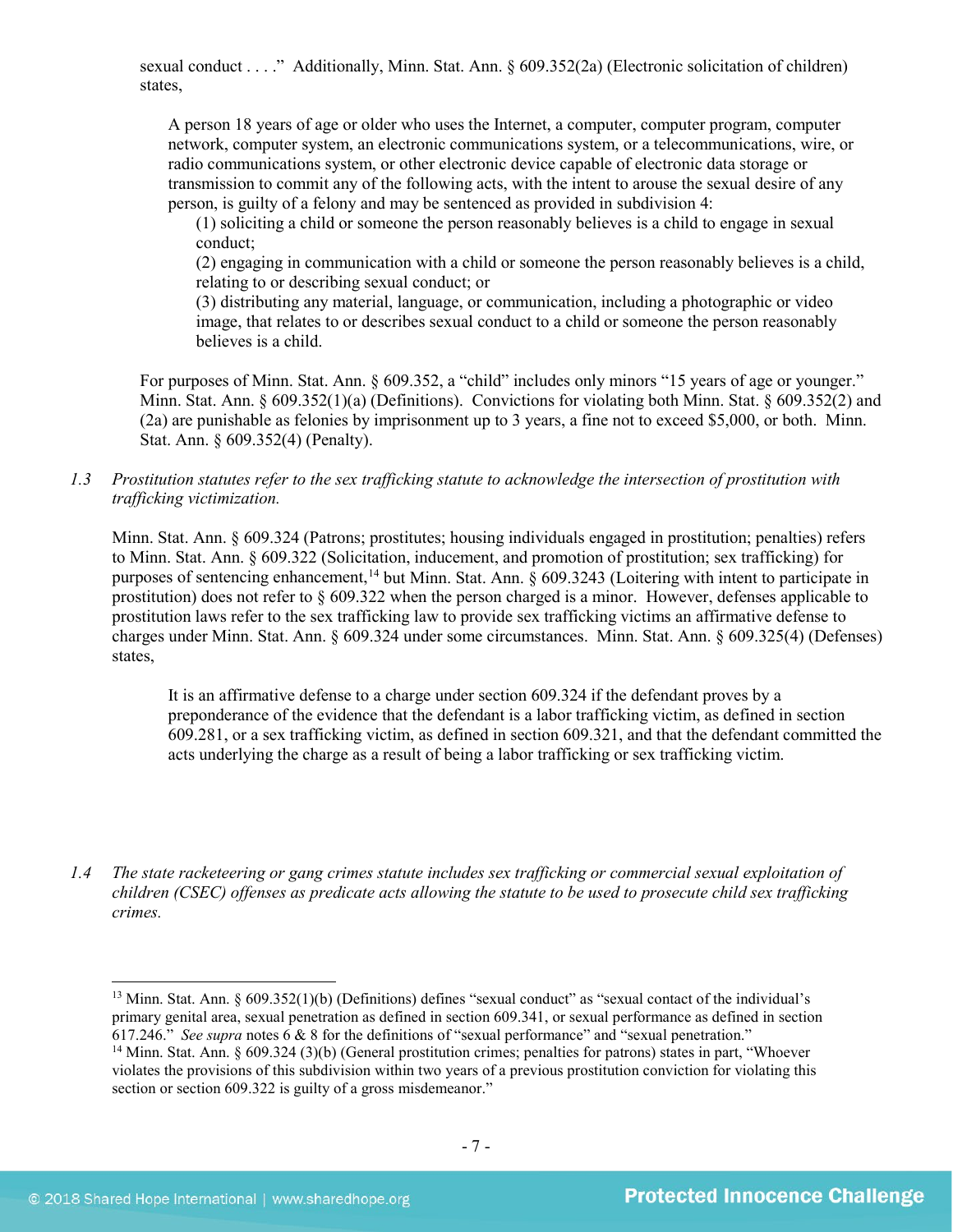Minnesota includes human trafficking and some CSEC offenses as predicate criminal acts under its Racketeer Influenced and Corrupt Organizations (RICO) Act. Minn. Stat. Ann. § 609.903(1) (Racketeering) states that:

A person is guilty of racketeering if the person:

 $(1)$  is employed by or associated with an enterprise<sup>[15](#page-7-0)</sup> and intentionally conducts or participates in the affairs of the enterprise by participating in a pattern of criminal activity;<sup>[16](#page-7-1)</sup>  $(2)$  acquires or maintains an interest in real property,<sup>[17](#page-7-2)</sup> by participating in a pattern of criminal activity; or (3) participates in a pattern of criminal activity and knowingly invests any proceeds derived from that conduct, or any proceeds derived from the investment or use of those proceeds, in

an enterprise or in real property.

Minn. Stat. Ann. § 609.902(4) (Definitions) defines a "criminal act" as:

conduct constituting, or a conspiracy or attempt to commit, a felony violation of . . . 609.322 [Solicitation, inducement, and promotion of prostitution; sex trafficking]; . . . 609.342 [Criminal sexual conduct in the first degree]; 609.343 [Criminal sexual conduct in the second degree]; 609.344 [Criminal sexual conduct in the third degree]; 609.345 [Criminal sexual conduct in the fourth degree] . . . .

Pursuant to Minn. Stat. Ann. § 609.902(6) (Definitions),

"Pattern of criminal activity" means conduct constituting three or more criminal acts that: (1) were committed within ten years of the commencement of the criminal proceeding; (2) are neither isolated incidents, nor so closely related and connected in point or time or circumstance of commission as to constitute a single criminal offense; and (3) were either: (i) related to one another through a common scheme or plan or a shared criminal purpose or (ii) committed, solicited, requested, importuned, or intentionally aided by persons acting with the mental culpability required for the commission of the criminal acts and associated with or in an enterprise involved in those activities.

Pursuant to Minn. Stat. Ann. § 609.904(1) (Criminal penalties), a person convicted of a RICO violation under Minn. Stat. Ann. § 609.903(Racketeering) faces a maximum of 20 years in prison, a fine up to \$1,000,000, or both. Furthermore, instead of the fine mentioned in subdivision (1), a person convicted, "who received economic gain from the act or caused economic gain from the act or caused loss or personal injury during the act may be sentenced to pay a fine . . . [and the] maximum fine is three times the gross value gained or three times the gross loss caused, whichever is greater, plus court costs and the costs of investigation and prosecution, reasonably incurred, less the value of any property forfeited under section 609.905 [Criminal forfeiture]." Minn. Stat. Ann. § 609.904(2).

<span id="page-7-0"></span> <sup>15</sup> Minn. Stat. Ann. § 609.902(3) (Definitions) defines an "enterprise" as "a sole proprietorship, partnership, corporation, trust, or other legal entity, or a union, governmental entity, association, or group of persons, associated in fact although not a legal entity, an includes illicit as well as legitimate enterprises."

<span id="page-7-1"></span><sup>&</sup>lt;sup>16</sup> Minn. Stat. Ann. § 609.902(5) (Definitions) defines "participation in a pattern of criminal activity" as "when the person is a principal\* with respect to the conduct constituting at least three of the criminal acts included in the pattern and two of the acts constitute felonies other than conspiracy." Subdivision (8) defines a "principal" as "a person who personally engages in conduct constituting a violation or who is criminally liable under section 609.05 [Criminal forfeiture] for the conduct of another constituting violation." Minn. Stat. Ann. § 609.902(8).

<span id="page-7-2"></span> $17$  Minn. Stat. Ann. § 609.902(10) (Definitions) defines "real property" as "any real property or an interest in real property, including a lease of, or mortgage on, real property. A beneficial interest in real property is deemed to be located where the real property is located."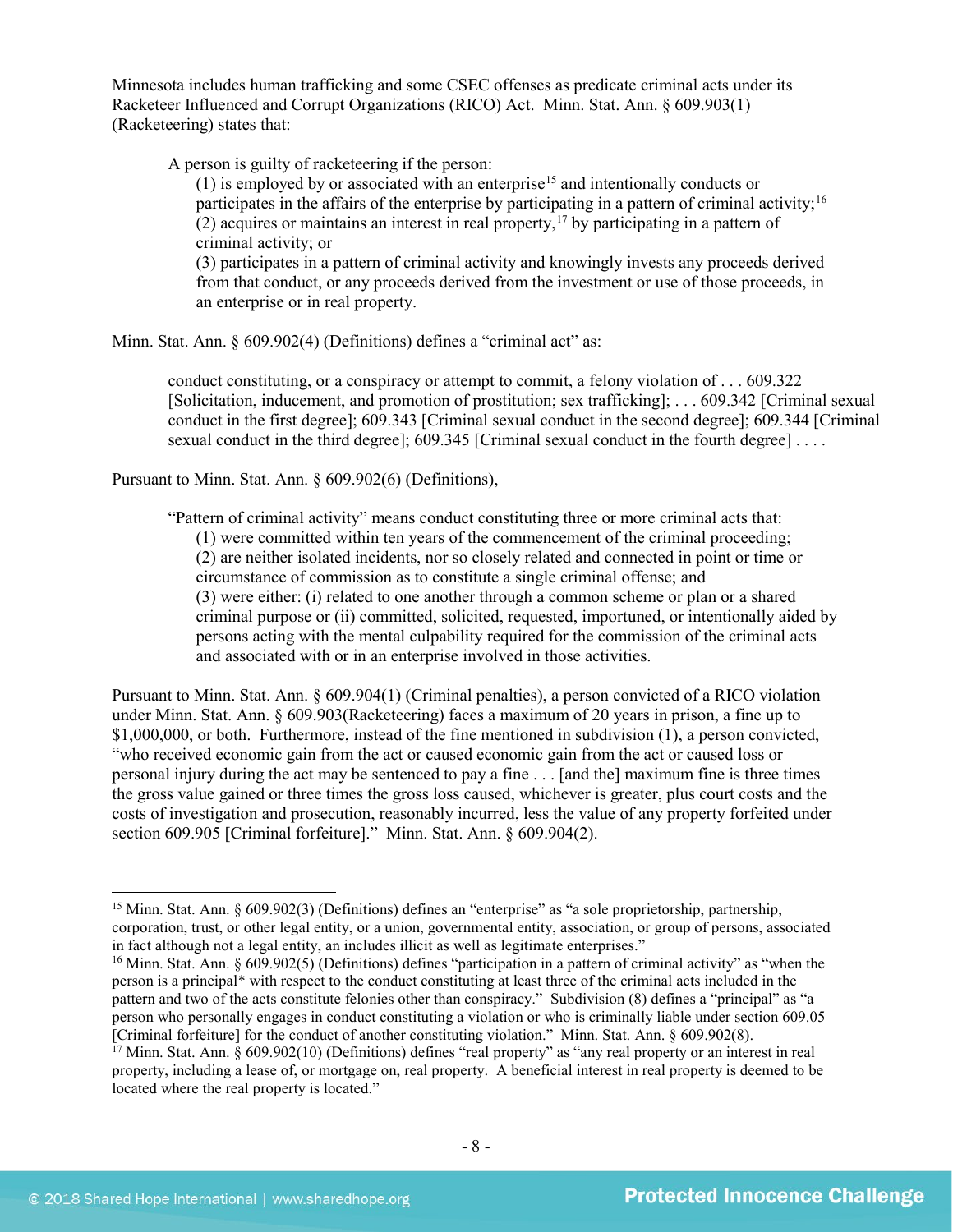Pursuant to Minn. Stat. Ann. § 609.905(1), (2),

[1] When a person is convicted of violating section 609.903, the court may order the person to forfeit to the prosecuting authority any real or personal property subject to forfeiture under this section. Property subject to forfeiture is real and personal property that was used in the course of, intended for use in the course of, derived from, or realized through conduct in violation of section 609.903. A court may not order the forfeiture of property that has been used to pay reasonable attorney fees in connection with a criminal proceeding under section 609.903 . . . .

[2] The district court may order criminal forfeiture of any other property of the defendant up to the value of the property that is unreachable if any property subject to criminal forfeiture under subdivision 1:

(1) cannot be located;

. . . .

(2) has been sold to a bona fide purchaser for value;

(3) has been placed beyond the jurisdiction of the court;

(4) has been substantially diminished in value by the conduct of the defendant;

(5) has been commingled with other property that cannot be divided without difficulty or undue injury to innocent persons; or

(6) is otherwise unreachable without undue injury to an innocent person.

For defendants who violate Minn. Stat. Ann. § 609.903 (Racketeering), pursuant to Minn. Stat. Ann.  $§ 609.911(3),$ 

The prosecuting authority may institute proceedings against an enterprise or an individual to recover a civil penalty. The penalty may be imposed in the discretion of the district court for conduct constituting a violation of section 609.903. The civil penalty may not exceed \$1,000,000 less a fine imposed under section 609.903. Penalties collected under this section must be applied to the costs and expenses of investigation and prosecution, including costs of resources and personnel incurred in investigation and prosecution, and the balance, if any, to the state general fund.

Finally, Minn. Stat. Ann. § 609.904(5) directs the prosecuting authority to "vigorously advocate full and complete restitution to an aggrieved person" when a trafficker is convicted of Minn. Stat. Ann. § 609.903.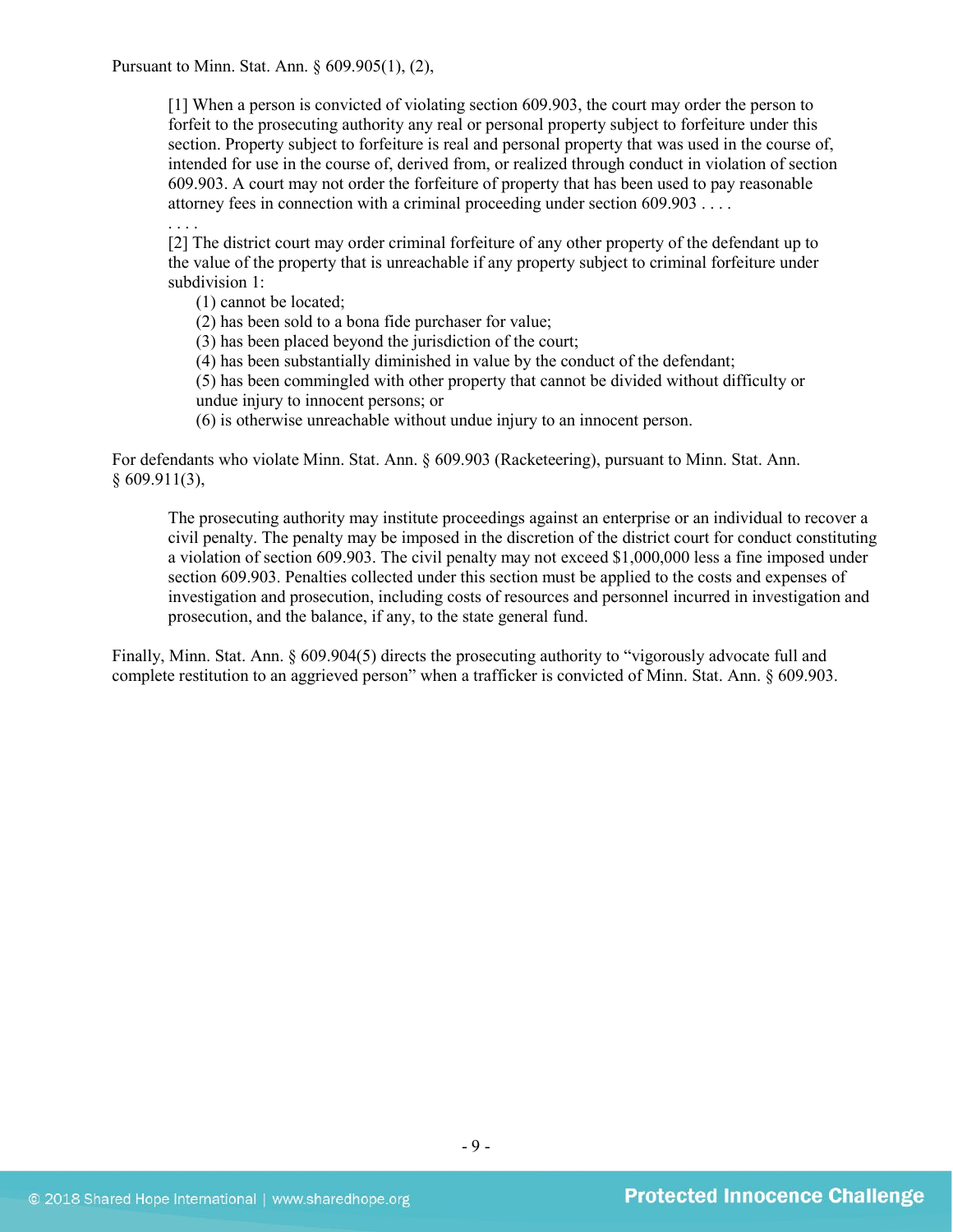#### **FRAMEWORK ISSUE 2: CRIMINAL PROVISIONS ADDRESSING DEMAND**

#### *Legal Components:*

- *2.1 The state sex trafficking law can be applied to buyers of commercial sex acts with a minor.*
- *2.2 Buyers of commercial sex acts with a minor can be prosecuted under commercial sexual exploitation of children (CSEC) laws.*
- *2.3 Solicitation laws differentiate between soliciting sex acts with an adult and soliciting sex acts with a minor under 18.*
- *2.4 Penalties for buyers of commercial sex acts with minors are as high as federal penalties.*
- *2.5 Using the Internet or electronic communications to lure, entice, or purchase, or attempt to lure, entice, or purchase commercial sex acts with a minor is a separate crime or results in an enhanced penalty for buyers.*
- *2.6 No age mistake defense is permitted for a buyer of commercial sex acts with any minor under 18.*
- *2.7 Base penalties for buying sex acts with a minor under 18 are sufficiently high and not reduced for older minors.*
- *2.8 Financial penalties for buyers of commercial sex acts with minors are sufficiently high to make it difficult for buyers to hide the crime.*
- *2.9 Buying and possessing images of child sexual exploitation carries penalties as high as similar federal offenses.*

 $\mathcal{L}_\mathcal{L} = \mathcal{L}_\mathcal{L} = \mathcal{L}_\mathcal{L} = \mathcal{L}_\mathcal{L} = \mathcal{L}_\mathcal{L} = \mathcal{L}_\mathcal{L} = \mathcal{L}_\mathcal{L} = \mathcal{L}_\mathcal{L} = \mathcal{L}_\mathcal{L} = \mathcal{L}_\mathcal{L} = \mathcal{L}_\mathcal{L} = \mathcal{L}_\mathcal{L} = \mathcal{L}_\mathcal{L} = \mathcal{L}_\mathcal{L} = \mathcal{L}_\mathcal{L} = \mathcal{L}_\mathcal{L} = \mathcal{L}_\mathcal{L}$ 

*2.10 Convicted buyers of commercial sex acts with minors are required to register as sex offenders.*

#### *Legal Analysis:*

*2.1 The state sex trafficking law can be applied to buyers of commercial sex acts with a minor.*

Minn. Stat. Ann. § 609.322(1)(a) (Solicitation, inducement, and promotion of prostitution; sex trafficking) does not apply to the buyer of sex with a minor. Minn. Stat. Ann. § 609.322(1)(a) expressly states that its provisions only apply to a person who solicits a minor to practice prostitution if the person is "acting other than as a prostitute or patron."

- 2.1.1 Recommendation: Amend Minn. Stat. Ann. § 609.322(1)(a) (Solicitation, inducement, and promotion of prostitution; sex trafficking) to make the statute applicable to the actions of buyers of commercial sex with minors.
- *2.2 Buyers of commercial sex acts with a minor can be prosecuted under commercial sexual exploitation of children (CSEC) laws.*

Minn. Stat. Ann. § 609.324(1)(c) (Engaging in, hiring, or agreeing to hire minor to engage in prostitution; penalties) makes it a crime to buy sex with a minor, stating:

Whoever intentionally does any of the following may be sentenced to imprisonment for not more than five years or to payment of a fine of not more than \$10,000, or both:

 $(1)$  engages in prostitution with an individual under the age of 18 years but at least 16 years; (2) hires or offers or agrees to hire an individual under the age of 18 years but at least 16 years to engage in sexual penetration or sexual contact; or

(3) hires or offers or agrees to hire an individual who the actor reasonably believes to be under the age of 18 years but at least 16 years to engage in sexual penetration or sexual contact.

A buyer who engages in prostitution with a minor aged 13–15 "or hires or offers or agrees to hire an individual under the age of 16 years but at least 13 years to engage in sexual penetration or sexual contact," faces imprisonment up to 10 years, a fine not to exceed \$20,000, or both. Minn. Stat. Ann. § 609.324(1)(b). Lastly, if the minor is under 13, a buyer convicted under the statute may receive imprisonment up to 20 years, a fine not to exceed \$40,000, or both. Minn. Stat. Ann. § 609.324(1)(a).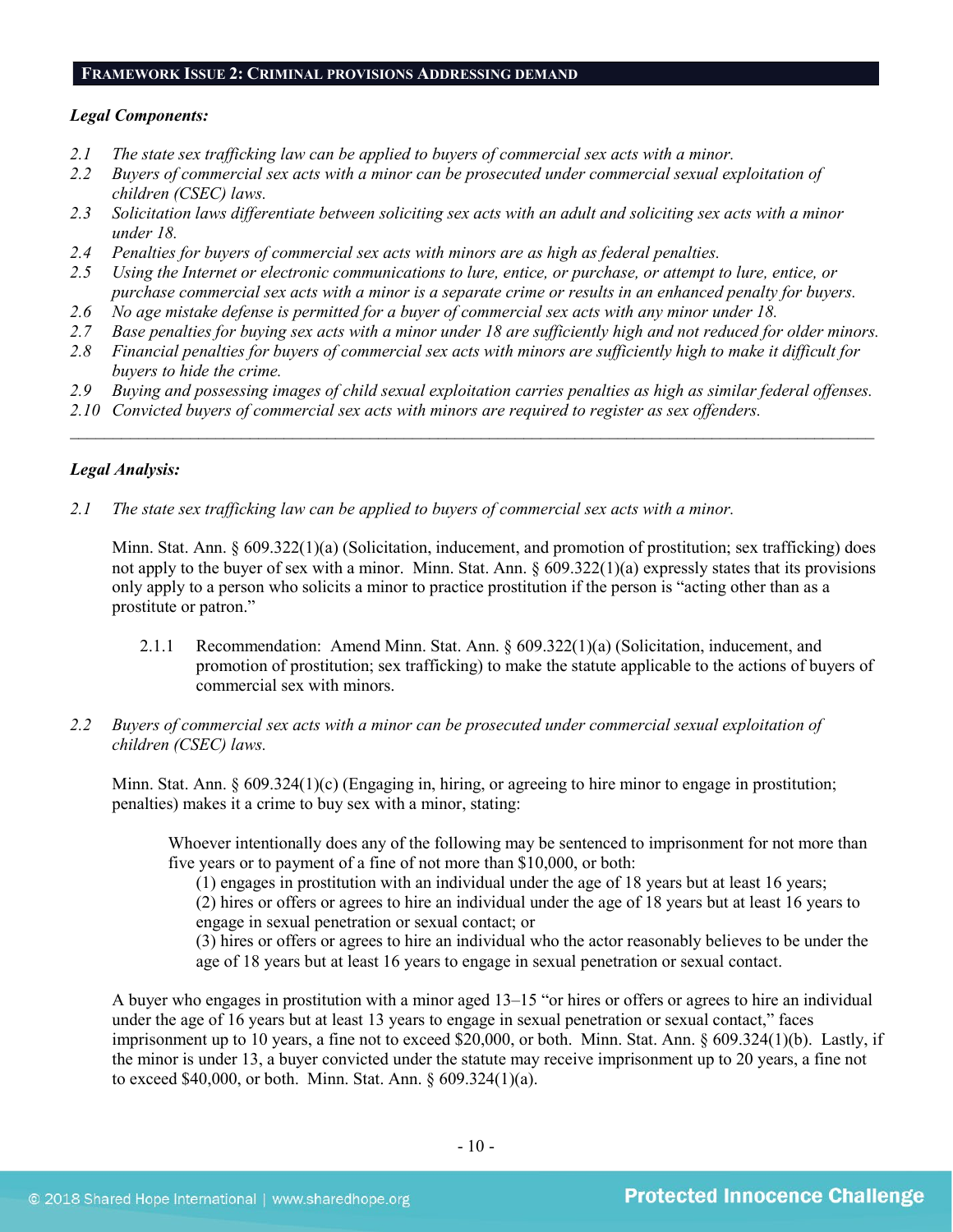Several sexual offenses could be used to prosecute certain buyers of commercial sex acts with a minor, but these statutes do not specifically make the commercial sexual exploitation of a child illegal.<sup>[18](#page-10-0)</sup>

*2.3 Solicitation laws differentiate between soliciting sex acts with an adult and soliciting sex acts with a minor under 18.*

Minn. Stat. Ann. § 609.324 (Patrons; prostitutes; housing individuals engaged in prostitution; penalties) differentiates between the act of soliciting sex with a minor and the act of soliciting sex with an adult.<sup>19</sup> Minn. Stat. Ann. § 609.324(1)(Engaging in, hiring, or agreeing to hire minor to engage in prostitution; penalties) generally criminalizes "[e]ngaging in, hiring, or agreeing to hire [a] minor to engage in prostitution," while Minn. Stat. Ann. § 609.324(3)(a) applies when a buyer "(1) engages in prostitution with an individual 18 years of age or older; or (2) hires, offers to hire, or agrees to hire an individual 18 years of age or older to engage in sexual penetration or sexual contact . . . ." The penalty for a conviction under Subdivision 1, depending on the minor's age or the age the buyer reasonably believed the individual to be, ranges from 5 to 20 years imprisonment, a fine ranging from \$10,000 to \$40,000, or both. Minn. Stat. Ann. § 609.324(1)(a), (b), (c).

By contrast, a conviction under Minn. Stat. Ann. § 609.324(3)(a), is punishable as a misdemeanor by a fine of at least \$500, unless the buyer has been convicted of Minn. Stat. Ann. § 609.324(3)(a) or § 609.322 within the previous 2 years, in which case the buyer will be guilty of a gross misdemeanor punishable by a fine of at least \$1,500 and a minimum of community work service for 20 hours, which may be waived by the court if it "makes specific, written findings that the community work service is not feasible or appropriate under the circumstances of the case." Minn. Stat. Ann. § 609.324(3)(a), (b). If a person "hires, offers to hire, or agrees to hire an individual 18 years of age or older to engage in sexual penetration or sexual contact" in a public place, a conviction is punishable by a fine of at least \$1,500<sup>[20](#page-10-2)</sup> pursuant to Minn. Stat. Ann. § 609.324(2) (Prostitution in public place; penalty for patrons).

# *2.4 Penalties for buyers of commercial sex acts with minors are as high as federal penalties.*

Buyers of commercial sex with minors may be prosecuted for crimes carrying penalties ranging from imprisonment between 1 and 30 years, fines of \$5,000–\$40,000, or both imprisonment and a fine. Buyers convicted of Minn. Stat. Ann. § 609.324(1) (Engaging in, hiring, or agreeing to hire minor to engage in prostitution; penalties) may receive imprisonment between 5 and 20 years, based on the minor's age or the age the buyer reasonably believed the individual to be, a fine ranging from \$10,000–\$40,000, based on the minor's age or the age the buyer reasonably believed the individual to be, or both imprisonment and a fine. Minn. Stat. Ann. § 609.324(1).

Buyers found convicted of violating Minn. Stat. Ann. § 609.352(2) (Prohibited act) may receive imprisonment up to 3 years, fines of up to  $$5,000$ , or both. Minn. Stat. Ann.  $§$  609.352(4) (Penalty).

<span id="page-10-1"></span><span id="page-10-0"></span><sup>&</sup>lt;sup>18</sup> *See supra* Component 1.2 for a full description of the sexual offense laws that may be used to prosecute buyers. <sup>19</sup> *See supra* Component 1.2 for the substantive provisions of Minn. Stat. Ann. § 609.324 (Patrons, prostitutes; housing individuals engaged in prostitution; penalties).

<span id="page-10-2"></span> $20$  Minn. Stat. Ann. § 609.324(4) (Community service in lieu of minimum fine) states,

The court may order a person convicted of violating subdivision 2 or 3 to perform community work service in lieu of all or a portion of the minimum fine required under those subdivisions if the court makes specific, written findings that the convicted person is indigent or that payment of the fine would create undue hardship for the convicted person or that person's immediate family. Community work service ordered under this subdivision is in addition to any mandatory community work service ordered under subdivision 3.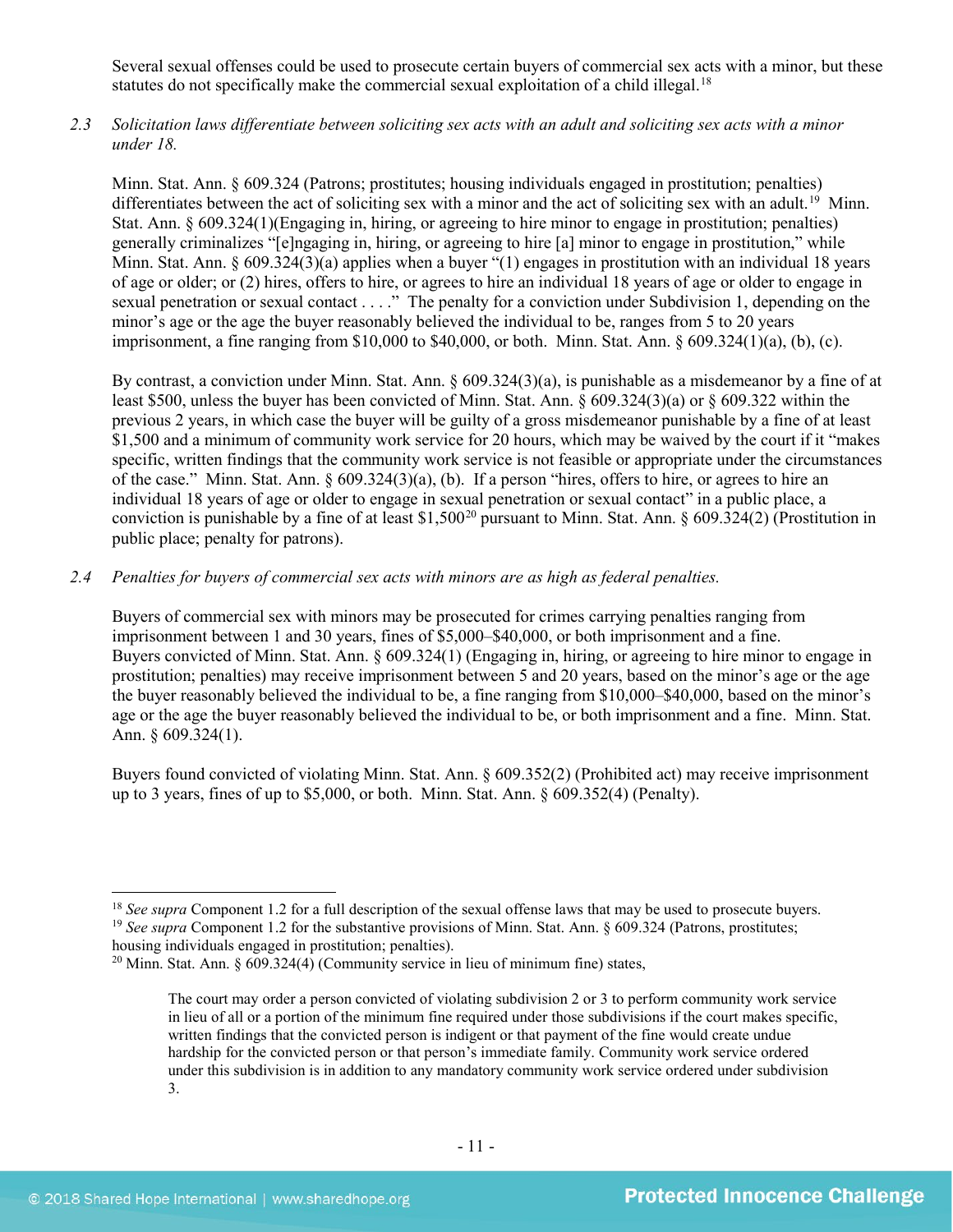Lastly, several other sexual offense laws could be used to prosecute some buyers of commercial sex acts with minors, which could result, depending on the offense, in imprisonment up to 30 years, a fine up to \$40,000, or both imprisonment and a fine. $21$ 

<span id="page-11-7"></span>In contrast, if the victim is under the age of 14, a conviction under the Trafficking Victims Protection Act  $(TVPA)^{22}$  $(TVPA)^{22}$  $(TVPA)^{22}$  for child sex trafficking is punishable by 15 years to life imprisonment and a fine not to exceed \$250,000. 18 U.S.C. §§ 1591(b)(1), 3559(a)(1), 3571(b)(3). If the victim is between the ages of 14–17, a conviction is punishable by 10 years to life imprisonment and a fine not to exceed \$250,000. 18 U.S.C. §§ 1591(b)(2), 3559(a)(1), 3571(b)(3). A conviction is punishable by mandatory life imprisonment, however, if the buyer has a prior conviction for a federal sex offense<sup>[23](#page-11-2)</sup> against a minor. 18 U.S.C. 8  $3559(e)(1)$ . To the extent buyers can be prosecuted under other federal CSEC laws,<sup>[24](#page-11-3)</sup> a conviction is punishable by penalties ranging from a fine not to exceed \$250,000 to life imprisonment and a fine not to exceed \$250,000.<sup>25</sup>

*2.5 Using the Internet or electronic communications to lure, entice, or purchase, or attempt to lure, entice, or purchase commercial sex acts with a minor is a separate crime or results in an enhanced penalty for buyers.*

Under Minn. Stat. Ann. § 609.352(2a) (Electronic solicitation of children),

<span id="page-11-8"></span>A person 18 years of age or older who uses the Internet, a computer, computer program, computer network, computer system, an electronic communications system, or a telecommunications, wire, or radio communications system, or other electronic device capable of electronic data storage or transmission to commit any of the following acts, with the intent to arouse the sexual desire of any person, is guilty of a felony and may be sentenced as provided in subdivision 4:

(1) soliciting<sup>[26](#page-11-5)</sup> a child or someone the person reasonably believes is a child to engage in sexual conduct; $^{27}$  $^{27}$  $^{27}$ 

(2) engaging in communication with a child or someone the person reasonably believes is a child, relating to or describing sexual conduct; or

an offense under section 1591 [18 USCS § 1591] (relating to sex trafficking of children), 2241 [18 USCS § 2241] (relating to aggravated sexual abuse), 2242 [18 USCS § 2242] (relating to sexual abuse),  $2244(a)(1)$  [18 USCS  $\S$   $2244(a)(1)$ ] (relating to abusive sexual contact),  $2245$  [18 USCS  $\S$   $2245$ ] (relating to sexual abuse resulting in death), 2251 [18 USCS § 2251] (relating to sexual exploitation of children), 2251A [18 USCS § 2251A] (relating to selling or buying of children), 2422(b) [18 USCS § 2422(b)] (relating to coercion and enticement of a minor into prostitution), or 2423(a) [18 USCS  $\S$  2423(a)] (relating to transportation of minors).

<span id="page-11-4"></span><span id="page-11-3"></span><sup>24</sup> 18 U.S.C. §§ 2251A(b) (Selling or buying of children), 2251(a) (Sexual exploitation of children), 2423(a) (Transportation of a minor with intent for minor to engage in criminal sexual activity), 2422(a) (Coercion and enticement), 2252(a)(2), (a)(4) (Certain activities relating to material involving the sexual exploitation of minors). <sup>25</sup> 18 U.S.C. §§ 2251A(b) (conviction punishable by imprisonment for 30 years to life and a fine), 2251(e) (conviction punishable by imprisonment for 15–30 years and a fine), 2423(a) (conviction punishable by imprisonment for 10 years to life and a fine), 2422(a) (conviction punishable by a fine, imprisonment up to 20 years, or both),  $2252(b)$  (stating that a conviction under subsection (a)(2) is punishable by imprisonment for 5–20 years and a fine, while a conviction under subsection (a)(4) is punishable by imprisonment up to 10 years, a fine, or both); *see also* 18 U.S.C. §§ 3559(a)(1) (classifying all of the above listed offenses as felonies), 3571(b)(3) (providing a fine up to \$250,000 for any felony conviction).

<span id="page-11-6"></span><sup>27</sup> *See supra* note [13.](#page-5-4)

<span id="page-11-0"></span> <sup>21</sup> *See supra* Component 1.2 for the substantive provisions of Minn. Stat. Ann. § 609.342, § 609.343, § 609.344, and § 609.345 that may apply to some buyers.

<span id="page-11-1"></span> $^{22}$  Trafficking Victims Protection Act (TVPA) of 2000, Pub. L. No. 106-386, 114 Stat. 1464, 1466 (codified in scattered sections of 18 and 22 U.S.C.).

<span id="page-11-2"></span><sup>&</sup>lt;sup>23</sup> Pursuant to 18 U.S.C. § 3559(e)(2), "federal sex offense" is defined as

<span id="page-11-5"></span><sup>26</sup> *See supra* note [12.](#page-5-3)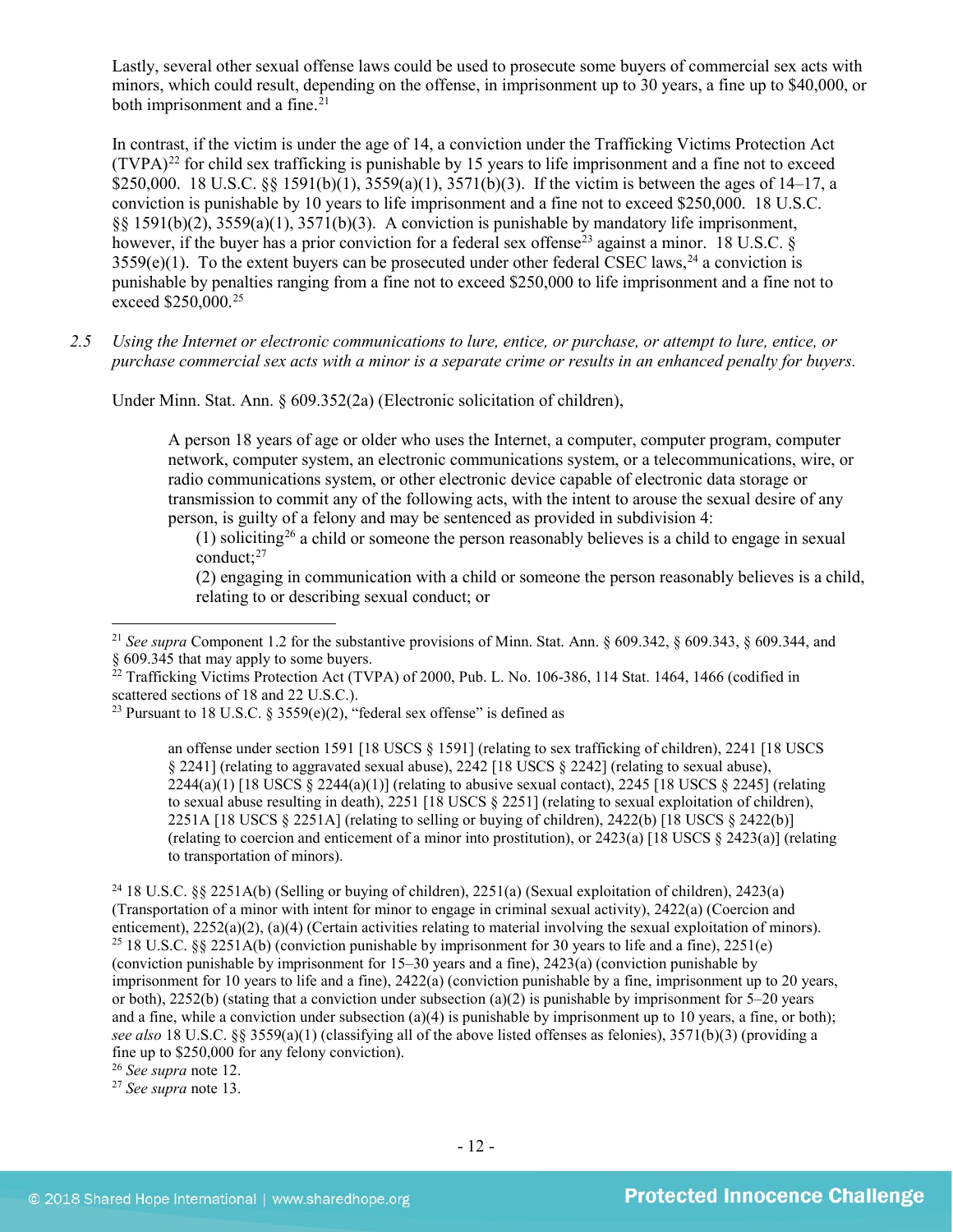(3) distributing any material, language, or communication, including a photographic or video image, that relates to or describes sexual conduct to a child or someone the person reasonably believes is a child.

For purposes of Minn. Stat. Ann. § 609.352(2a), a "child" only includes minors "15 years of age or younger." Minn. Stat. Ann. § 609.352(1)(a) (Definitions). A conviction under Minn. Stat. Ann. § 609.352(2a) is punishable as a felony by imprisonment up to 3 years, a fine not to exceed \$5,000, or both. Minn. Stat. Ann. § 609.352(4) (Penalty).

# *2.6 No age mistake defense is permitted for a buyer of commercial sex acts with any minor under 18.*

While the trafficking law does not apply to buyers, a mistake of age defense is specifically prohibited for a buyer prosecuted under Minn. Stat. Ann. § 609.324 (Patrons; prostitutes; housing individuals engaged in prostitution; penalties) or § 609.352(2a) (Electronic solicitation of children). Minn. Stat. Ann. §§ 609.325 (2), 609.352 (3)(a).

- 2.6.1 Recommendation: Amend Minn. Stat. Ann. § 609.322(1)(a) (Solicitation, inducement, and promotion of prostitution; sex trafficking) to expressly prohibit a defendant from asserting a mistake of age defense.<sup>[28](#page-12-0)</sup>
- *2.7 Base penalties for buying sex acts with a minor under 18 are sufficiently high and not reduced for older minors.*

Minnesota's buyer-applicable CSEC law, Minn. Stat. Ann. § 609.324(1) (Engaging in, hiring, or agreeing to hire minor to engage in prostitution; penalties), staggers penalties based on a minor's age; penalties are not sufficiently high when the victim is an older minor. If the buyer "hires or agrees to hire" an individual who is or is believed to be 16–17, a conviction is punishable by up to 5 years imprisonment. Minn. Stat. Ann. § 609.324(1)(c). If the minor is or is believed to be  $13-15$ , a conviction is punishable by up to 10 years imprisonment. Minn. Stat. Ann. § 609.324(1)(b). Lastly, if the minor is or is believed to be under 13, a conviction is punishable by up to 20 years imprisonment. Minn. Stat. Ann. § 609.324(1)(a).

- 2.7.1 Recommendation: Amend Minn. Stat. Ann. § 609.324(1) (Engaging in, hiring, or agreeing to hire minor to engage in prostitution; penalties) to impose sufficiently high penalties for buying commercial sex with any minor under 18 to reflect the seriousness of the offense.
- *2.8 Financial penalties for buyers of commercial sex acts with minors are sufficiently high to make it difficult for buyers to hide the crime.*

Buyers of commercial sex with minors may be required to pay fines ranging from \$5,000–\$40,000. Specifically, buyers convicted of Minn. Stat. Ann. § 609.324(1) (Engaging in, hiring, or agreeing to hire minor to engage in prostitution; penalties) may be required to pay fines ranging from \$10,000–\$40,000, depending on the minor's age or the age the buyer reasonably believed the individual to be. In addition, when a buyer is convicted under Minn. Stat. Ann. § 609.324, § 609.352, or § 617.247, "the court shall impose an assessment<sup>[29](#page-12-1)</sup>

The assessment collected under paragraph (a) must be distributed as follows:

<span id="page-12-0"></span><sup>&</sup>lt;sup>28</sup> This recommendation in this component is predicated upon the recommendation in 2.1 being simultaneously or previously enacted.

<span id="page-12-1"></span> $29$  Minn. Stat. Ann. § 609.3241(c) provides,

<span id="page-12-2"></span><sup>(1) 40</sup> percent of the assessment shall be forwarded to the political subdivision that employs the arresting officer for use in enforcement, training, and education activities related to combating sexual exploitation of youth, or if the arresting officer is an employee of the state, this portion shall be forwarded to the commissioner of public safety for those purposes identified in clause (3);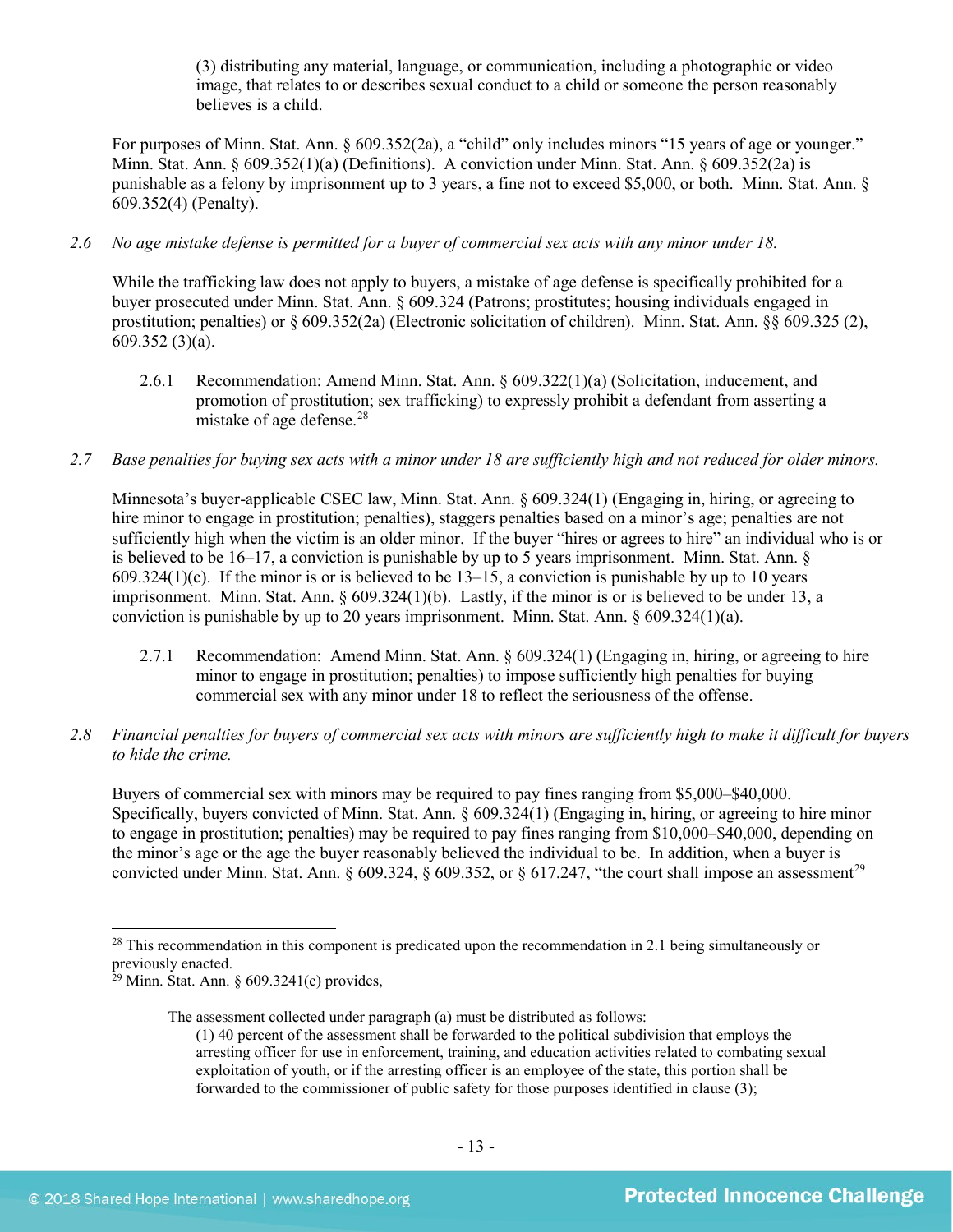of not less than \$500 and not more than \$750 for . . . a violation of section 609.324, subdivision 2, or a misdemeanor violation of section 609.324, subdivision 3 . . . ; otherwise the court shall impose an assessment of not less than \$750 and not more than \$1,000. The assessment . . . is in addition to the surcharge required by section 357.021, subdivision 6." Minn. Stat. Ann. § 609.3241(a) (Penalty assessment authorized). Minn. Stat. Ann.§ 357.021(6) requires the court administrator to "collect a \$75 surcharge on every person convicted of any felony, gross misdemeanor, misdemeanor, or petty misdemeanor offense." Buyers convicted of sexual offenses may be required to pay fines up to \$40,000. Minn. Stat. Ann. §§ 609.342(2)(a), 609.343(2)(a), 609.344(2), 609.345(2), 609.352(4).

Defendants, including, presumably, buyers, may also be ordered to make restitution. Pursuant to Minn. Stat. Ann. § 611A.04(1)(a) (Order of restitution),

<span id="page-13-3"></span>A victim[30](#page-13-0) of a crime has the right to receive restitution as part of the disposition of a criminal charge or juvenile delinquency proceeding against the offender if the offender is convicted or found delinquent . . . . A request for restitution may include, but is not limited to, any out-of-pocket losses resulting from the crime, including medical and therapy costs, replacement of wages and services, expenses incurred to return a child who was a victim of a crime under section 609.26 [Depriving another of custodial or parental rights] to the child's parents or lawful custodian, and funeral expenses. An actual or prospective civil action involving the alleged crime shall not be used by the court as a basis to deny a victim's right to obtain court-ordered restitution under this section . . . .

Additionally, buyers, through a civil procedure, may be required to forfeit certain property, including money, used in committing a designated crime. Minn. Stat. Ann. § 609.531(6a) (Forfeitures). Pursuant to Minn. Stat. Ann. § 609.5312(1)(a), (b) (Forfeiture of property associated with designated offenses),

(a) All personal property is subject to forfeiture if it was used or intended for use to commit or facilitate the commission of a designated offense. All money and other property, real and personal, that represent proceeds of a designated offense, and all contraband property, are subject to forfeiture, except as provided in this section.

(b) All money used or intended to be used to facilitate the commission of a violation of section 609.322<sup>[31](#page-13-1)</sup> [Solicitation, inducement, and promotion of prostitution; sex trafficking] or 609.[32](#page-13-2)4<sup>32</sup> [Patrons; prostitutes; housing individuals engaged in prostitution; penalties] or a violation of a local ordinance substantially similar to section 609.322 or 609.324 is subject to forfeiture.

<span id="page-13-1"></span><sup>31</sup> *See supra* Component 2.1 for discussion of inapplicability of Minn. Stat. Ann. § 609.322 to buyers.

<span id="page-13-2"></span><sup>32</sup> *See supra* Component 2.2 for discussion of applicability of Minn. Stat. Ann. § 609.324 to buyers.

 $\overline{a}$ 

<sup>(2) 20</sup> percent of the assessment shall be forwarded to the prosecuting agency that handled the case for use in training and education activities relating to combating sexual exploitation activities of youth; and

<sup>(3) 40</sup> percent of the assessment must be forwarded to the commissioner of public health to be deposited in the safe harbor for youth account in the special revenue fund and are appropriated to the commissioner for distribution to crime victims' services organizations that provide services to sexually exploited youth, as defined in section 260C.007, subdivision 31.

<sup>(</sup>d) A safe harbor for youth account is established as a special account in the state treasury.

<span id="page-13-0"></span> $30$  "Victim" is defined in part in Minn. Stat. Ann. § 611A.01(b) as "a natural person who incurs loss or harm as a result of a crime, including a good faith effort to prevent a crime . . . ." "Crime" is defined as "conduct that is prohibited by local ordinance and results in bodily harm to an individual; or conduct that is included within the definition of 'crime' in section 609.02, subdivision 1, or would be included within that definition but for the fact that (1) the person engaging in the conduct lacked capacity to commit the crime under the laws of this state, or (2) the act was alleged or found to have been committed by a juvenile." Minn. Stat. Ann. § 611A.01(a). Pursuant to Minn. Stat. Ann. § 609.02(1), "'Crime' means conduct which is prohibited by statute and for which the actor may be sentenced to imprisonment, with or without a fine."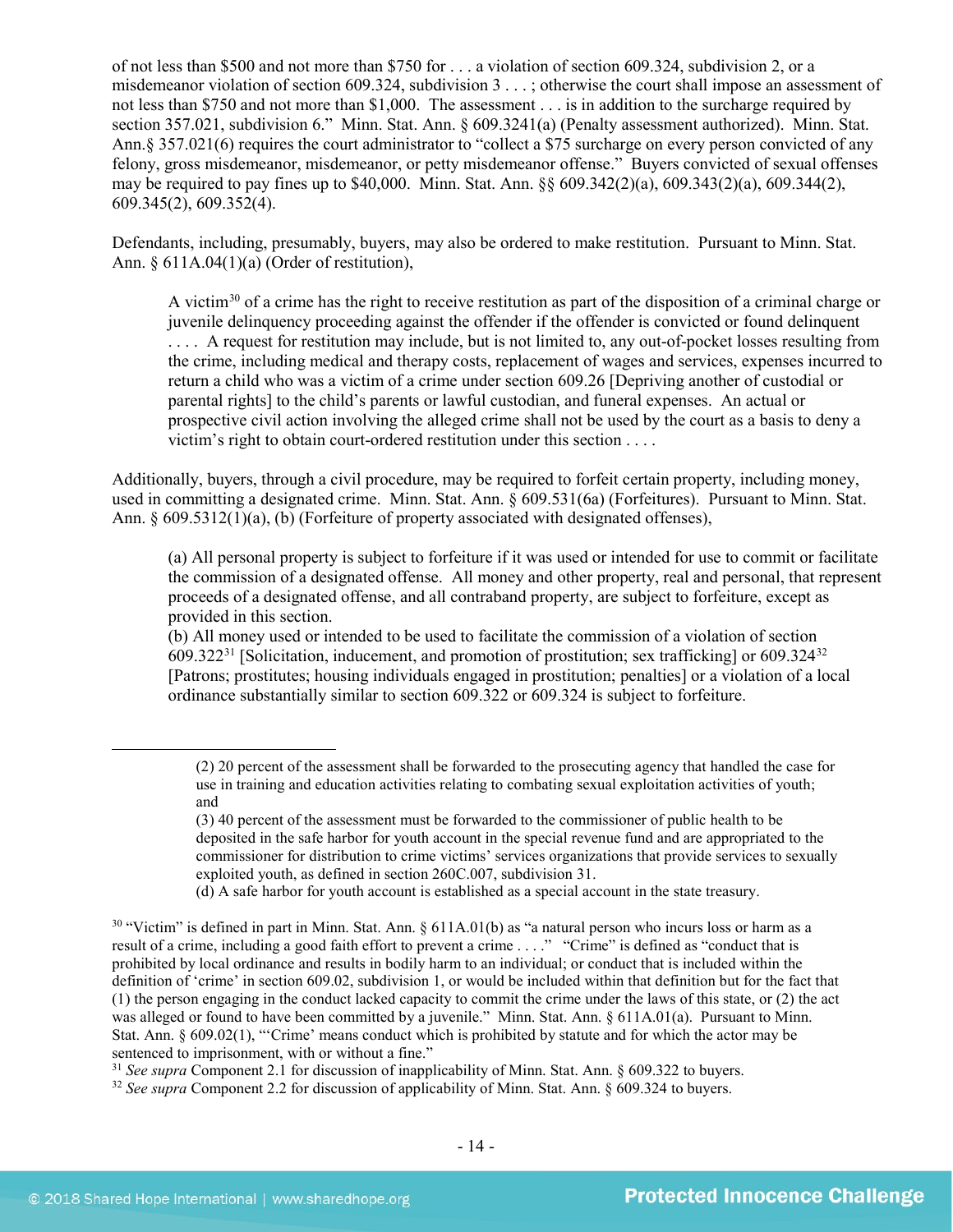Seizure of the property may be upon process issued by a court or without process, where certain circumstances apply. Minn. Stat. Ann. § 609.531(4). Minn. Stat. Ann. § 609.531(5) also states that "[a]ll right, title, and interest in property subject to forfeiture under sections 609.531 to 609.5318 vests in the appropriate agency<sup>[33](#page-14-0)</sup> upon commission of the act or omission giving rise to forfeiture."

As defined in Minn. Stat. Ann. § 609.531(1)(f) (Forfeitures), "designated offenses" include felony violations of, or felony-level attempts and conspiracies to violate Minn. Stat. Ann. § 609.352 (Solicitation of children to engage in sexual conduct; communication of sexually explicit materials to children), § 617.247 (Possession of pornographic work involving minors), or any violation of § 609.324 (Patrons; prostitutes; housing individuals engaged in prostitution; penalties).

Furthermore, Minn. Stat. Ann. § 609.5312(3)(a), states,

<span id="page-14-5"></span>A motor vehicle is subject to forfeiture under this subdivision if it was used to commit or facilitate, or used during the commission of, a violation of section 609.324 [Patrons; prostitutes; housing individuals engaged in prostitution; penalties] or a violation of a local ordinance substantially similar to section 609.324. A motor vehicle is subject to forfeiture under this subdivision only if the offense is established by proof of a criminal conviction for the offense . . . .

Buyers may also be ordered to make restitution for a violation of Minnesota's RICO act. Minn. Stat. Ann. § 609.904(5) directs the prosecuting authority to "vigorously advocate full and complete restitution to an aggrieved person" when a trafficker is convicted of Minn. Stat. Ann. § 609.903.

*2.9 Buying and possessing images of child sexual exploitation carries penalties as high as similar federal offenses.*

Minn. Stat. Ann. § 617.247(4)(a) (Possession of pornographic work involving minors) states,

A person who possesses a pornographic work<sup>[34](#page-14-1)</sup> or a computer disk or computer or other electronic, magnetic, or optical storage system or a storage system of any other type, containing a pornographic work, knowing or with reason to know its content and character, is guilty of a felony and may be sentenced to imprisonment for not more than five years and a fine of not more than \$5,000 for a first offense and for not more than ten years and a fine of not more than \$10,000 for a second or subsequent offense.

In contrast, a federal conviction for possession of images of child sexual exploitation  $(ICSE)^{35}$  $(ICSE)^{35}$  $(ICSE)^{35}$  is generally punishable by imprisonment for  $5-20$  years and a fine not to exceed \$250,000.<sup>36</sup> Subsequent convictions, however, are punishable by imprisonment up to 40 years and a fine not to exceed \$250,000.[37](#page-14-4)

<span id="page-14-0"></span> <sup>33</sup> Minn. Stat. Ann. § 609.531(1)(e) defines "appropriate agency" as "the Bureau of Criminal Apprehension, the Department of Commerce Division of Insurance Fraud Prevention, the Minnesota Division of Driver and Vehicle Services, the Minnesota State Patrol, a county sheriff's department, the Three Rivers District park rangers, the Department of Natural Resources Division of Enforcement, the University of Minnesota Police Department, the Department of Corrections Fugitive Apprehension Unit, a city, metropolitan transit, or airport police department; or a multijurisdictional entity established under section 299A.642 or 299A.681."

<span id="page-14-1"></span><sup>&</sup>lt;sup>34</sup> *See supra* note [7](#page-3-5) for the definition of "pornographic work."

<span id="page-14-4"></span><span id="page-14-2"></span><sup>35</sup> 18 U.S.C. §§ 2252(a)(2), (a)(4) (Certain activities relating to material involving the sexual exploitation of minors),  $2252A(a)(2)$ , (a)(3) (Certain activities relating to material constituting or containing child pornography), 1466A(a), (b) (Obscene visual representations of the sexual abuse of children).<br><sup>36</sup> 18 U.S.C. §§ 2252(b) (stating that a conviction under subsection (a)(2) is punishable by imprisonment for 5–20

<span id="page-14-3"></span>years and a fine, while a conviction under subsection (a)(4) is punishable by imprisonment up to 10 years, a fine, or both), 2252A(b)(1) (a conviction is punishable by imprisonment for 5–20 years and a fine), 1466A(a), (b) (stating that a conviction under subsection (a) is "subject to the penalties provided in section 2252A(b)(1)," imprisonment for 5–20 years and a fine, while a conviction under subsection (b) is "subject to the penalties provided in section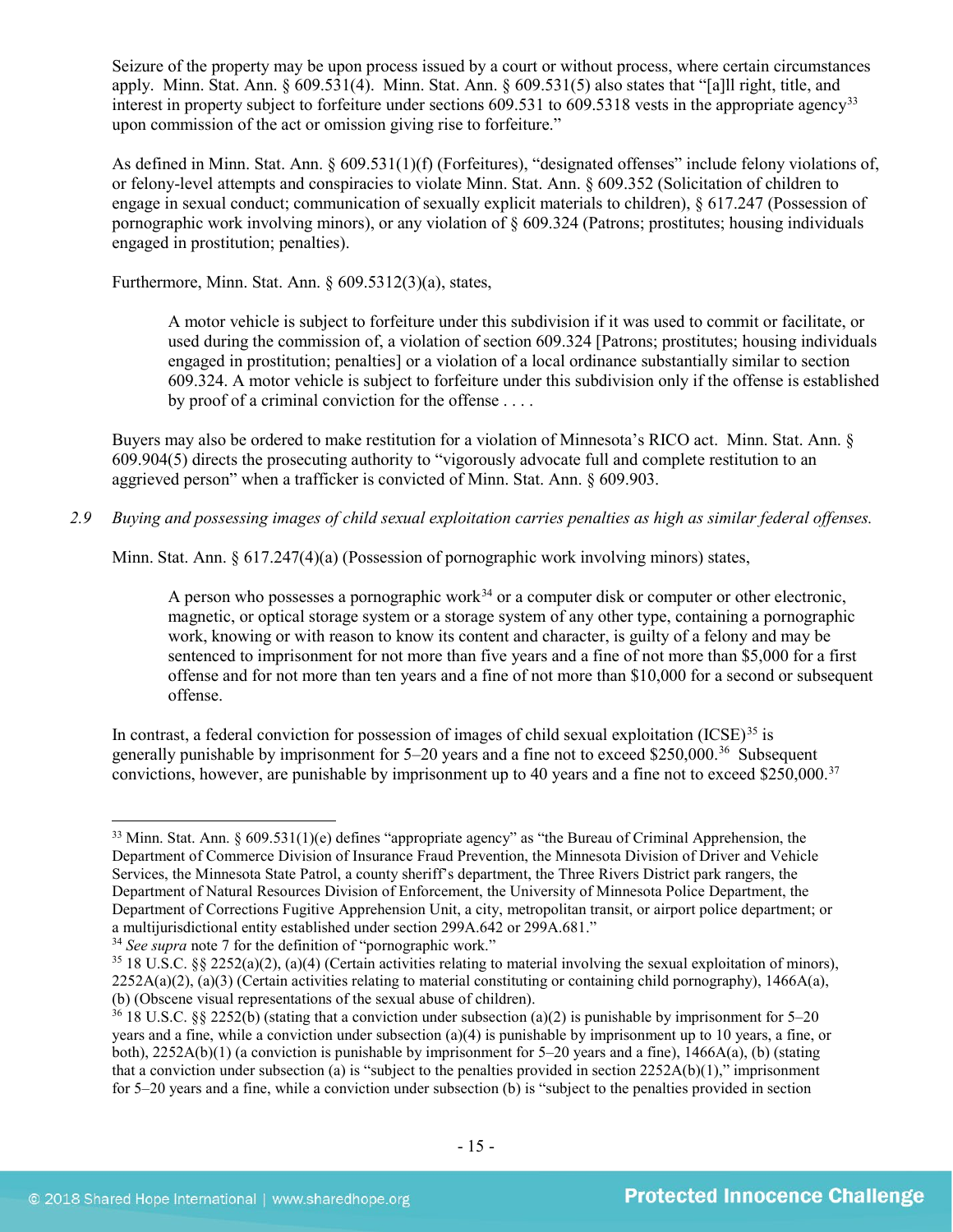- 2.9.1 Recommendation: Amend Minn. Stat. Ann. § 617.247(4)(a) (Possession of pornographic work involving minors) to increase the penalty to reflect the seriousness of the offense.
- *2.10 Convicted buyers of commercial sex acts with minors are required to register as sex offenders*.

Pursuant to Minn. Stat. Ann. § 243.166(1b) (Registration of predatory offenders),

(a) A person shall register under this section if:

. . . . (2) the person was charged with or petitioned for a violation of, or attempt to violate, or aiding, abetting, or conspiring to commit . . . solicitation, inducement, or promotion of the prostitution of a minor or engaging in the sex trafficking of a minor in violation of section 609.322 [Solicitation, inducement, and promotion of prostitution; sex trafficking]; a prostitution offense involving a minor in violation of section 609.324, subdivision 1, paragraph (a) [Patrons, prostitutes; housing individuals engaged in prostitution; penalties—Engaging in, hiring, or agreeing to hire minor to engage in prostitution; penalties]; soliciting a minor to engage in sexual conduct in violation of section 609.352, subdivision 2 or 2a, clause (1) [Solicitation of children to engage in sexual conduct; communication of sexually explicit materials to children—Prohibited Act; Electronic solicitation of children]; . . . or possessing pornographic work involving a minor in violation of section 617.247 [Possession of pornographic work involving minors], and convicted of or adjudicated delinquent for that offense or another offense arising out of the same set of circumstances;

. . . .

(4) the person was charged with or petitioned for, including pursuant to a court martial, violating a law of the United States, including the Uniform Code of Military Justice, similar to the offenses described in clause (1), (2), or (3), and convicted of or adjudicated delinquent for that offense or another offense arising out of the same set of circumstances;

. . . .

 $\overline{a}$ 

<sup>2252</sup>A(b)(2)," imprisonment up to 10 years, a fine, or both); *see also* 18 U.S.C. §§ 3559(a)(1) (classifying all of the above listed offenses as felonies),  $3571(b)(3)$  (providing a fine up to \$250,000 for any felony conviction).<br><sup>37</sup> 18 U.S.C. §§ 2252(b) (stating if a person has a prior conviction under subsection (a)(2), or a list of other conviction is punishable by a fine and imprisonment for 15–40 years, but if a person has a prior conviction under subsection (a)(4), or a list of other statutes, a conviction is punishable by a fine and imprisonment for  $10-20$  years),  $2252A(b)(1)$  (stating if a person has a prior conviction under subsection (a)(2), (a)(3), or a list of other statutes, a conviction is punishable by a fine and imprisonment for 15–40 years), 1466A(a), (b) (stating that the penalty scheme for section 2252A(b) applies); *see also* 18 U.S.C. §§ 3559(a)(1) (classifying all of the above listed offenses as felonies), 3571(b)(3) (providing a fine up to \$250,000 for any felony conviction).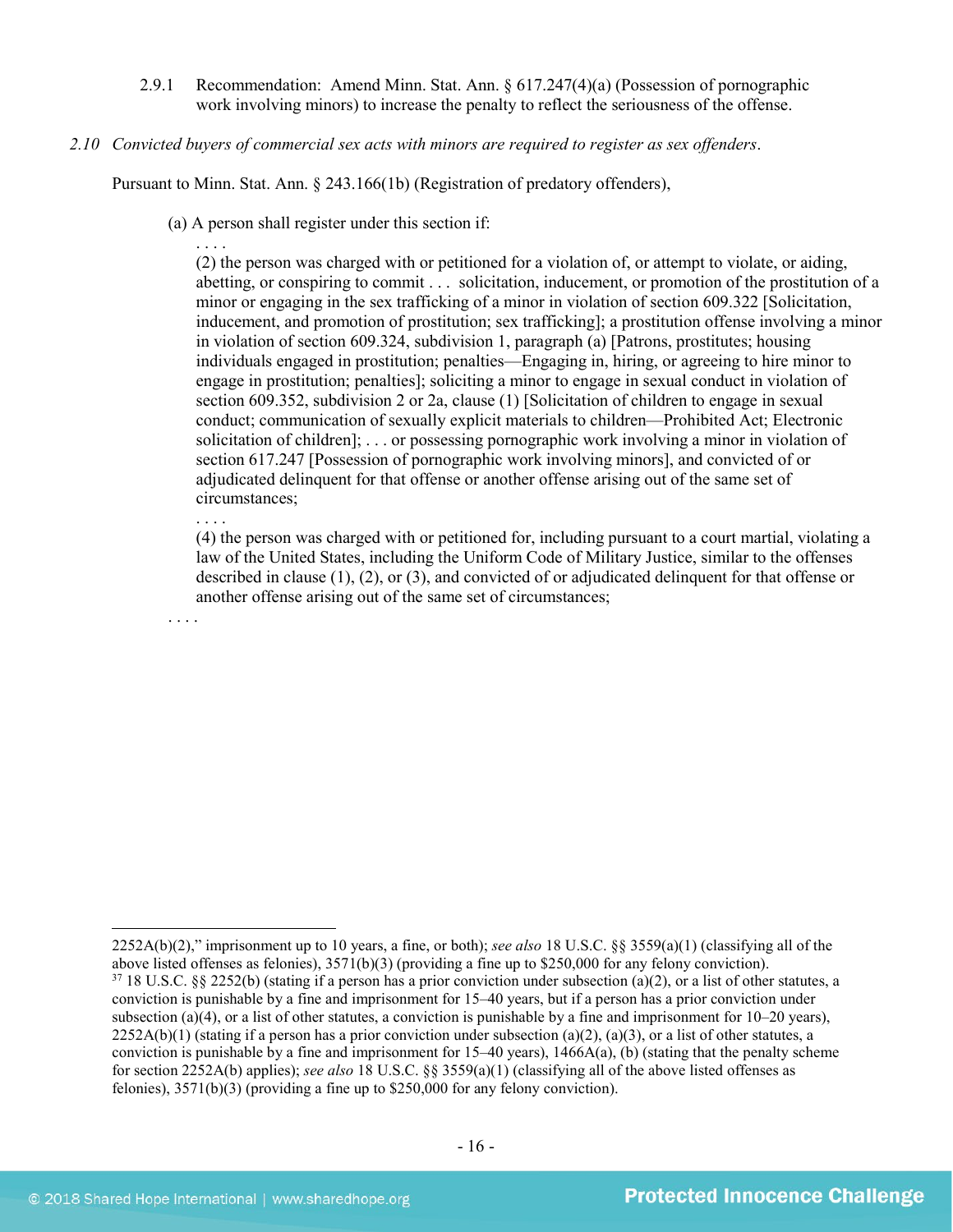#### **FRAMEWORK ISSUE 3: CRIMINAL PROVISIONS FOR TRAFFICKERS**

#### *Legal Components:*

- *3.1 Penalties for trafficking a child for sexual exploitation are as high as federal penalties.*
- *3.2 Creating and distributing images of child sexual exploitation carries penalties as high as similar federal offenses.*
- *3.3 Using the Internet or electronic communications to lure, entice, recruit, or sell commercial sex acts with a minor is a separate crime or results in an enhanced penalty for traffickers.*
- *3.4 Financial penalties for traffickers, including asset forfeiture, are sufficiently high.*
- *3.5 Convicted traffickers are required to register as sex offenders.*
- *3.6 Laws relating to parental custody and termination of parental rights include sex trafficking or commercial sexual exploitation of children (CSEC) offenses as grounds for sole custody or termination in order to prevent traffickers from exploiting their parental rights as a form of control.*

*\_\_\_\_\_\_\_\_\_\_\_\_\_\_\_\_\_\_\_\_\_\_\_\_\_\_\_\_\_\_\_\_\_\_\_\_\_\_\_\_\_\_\_\_\_\_\_\_\_\_\_\_\_\_\_\_\_\_\_\_\_\_\_\_\_\_\_\_\_\_\_\_\_\_\_\_\_\_\_\_\_\_\_\_\_\_\_\_\_\_\_\_\_\_*

# *Legal Analysis:*

*3.1 Penalties for trafficking a child for sexual exploitation are as high as federal penalties.* 

Traffickers convicted under Minn. Stat. Ann. § 609.322(1)(a) (Solicitation, inducement and promotion of prostitution; sex trafficking in the first degree)<sup>[38](#page-16-0)</sup> may be punished by imprisonment up to 20 years, a fine not to exceed \$50,000, or both. However, a trafficker may receive imprisonment up to 25 years, a fine not to exceed \$60,000, or both under Minn. Stat. Ann. § 609.322(1)(b) if at least one of the following aggravating factors is present:

(1) the offender has committed a prior qualified human trafficking-related offense;

(2) the offense involved a sex trafficking victim who suffered bodily harm during the commission of the offense;

(3) the time period that a sex trafficking victim was held in debt bondage or forced labor or services exceeded 180 days; or

(4) the offense involved more than one sex trafficking victim.

Additionally, traffickers face prosecution under Minn. Stat. Ann. § 609.324(1a) (Housing unrelated minor engaged in prostitution; penalties) and § 609.283(1) (Unlawful conduct with respect to documents in furtherance of labor or sex trafficking).<sup>39</sup> A trafficker convicted under Minn. Stat. Ann. § 609.324(1a) may receive imprisonment up to 1 year, a fine not to exceed \$3,000, or both. If the victim of Minn. Stat Ann. § 609.283(1) is under the age of 18, a conviction under Minn. Stat. Ann. § 609.283(1) may be punished by imprisonment up to 10 years, a fine not to exceed \$20,000, or both. Minn. Stat. Ann. § 609.283(2).

Furthermore, Minn. Stat. Ann. § 609.3453 (Criminal sexual predatory conduct) enhances a sentence "if the person commits a predatory crime<sup>[40](#page-16-2)</sup> that was motivated by the offender's sexual impulses or was part of a predatory pattern of behavior that had criminal sexual conduct as its goal." Minn. Stat. Ann. § 609.3453(1). A person convicted who falls under Minn. Stat. Ann. § 609.3453(1) may have the sentence enhanced by up to "25 percent longer than for the underlying predatory crime" and a possible fine of up to \$20,000. If the offender has

<span id="page-16-0"></span> <sup>38</sup> *See supra* Component 1.1 for the substantive provisions of Minn. Stat. Ann. § 609.322(1)(a).

<span id="page-16-1"></span><sup>&</sup>lt;sup>39</sup> See supra Component 1.2 for the substantive provisions of Minn. Stat. Ann. § 609.324(1a) and § 609.283(1).

<span id="page-16-2"></span><sup>&</sup>lt;sup>40</sup> "Predatory crime" is defined as "a felony violation of . . . 609.25 (kidnapping), 609.255 (false imprisonment),

<sup>609.498 (</sup>tampering with a witness), 609.561 (first-degree arson), or 609.582, subdivision 1 (first-degree burglary)." Minn. Stat. Ann. § 609.341(22).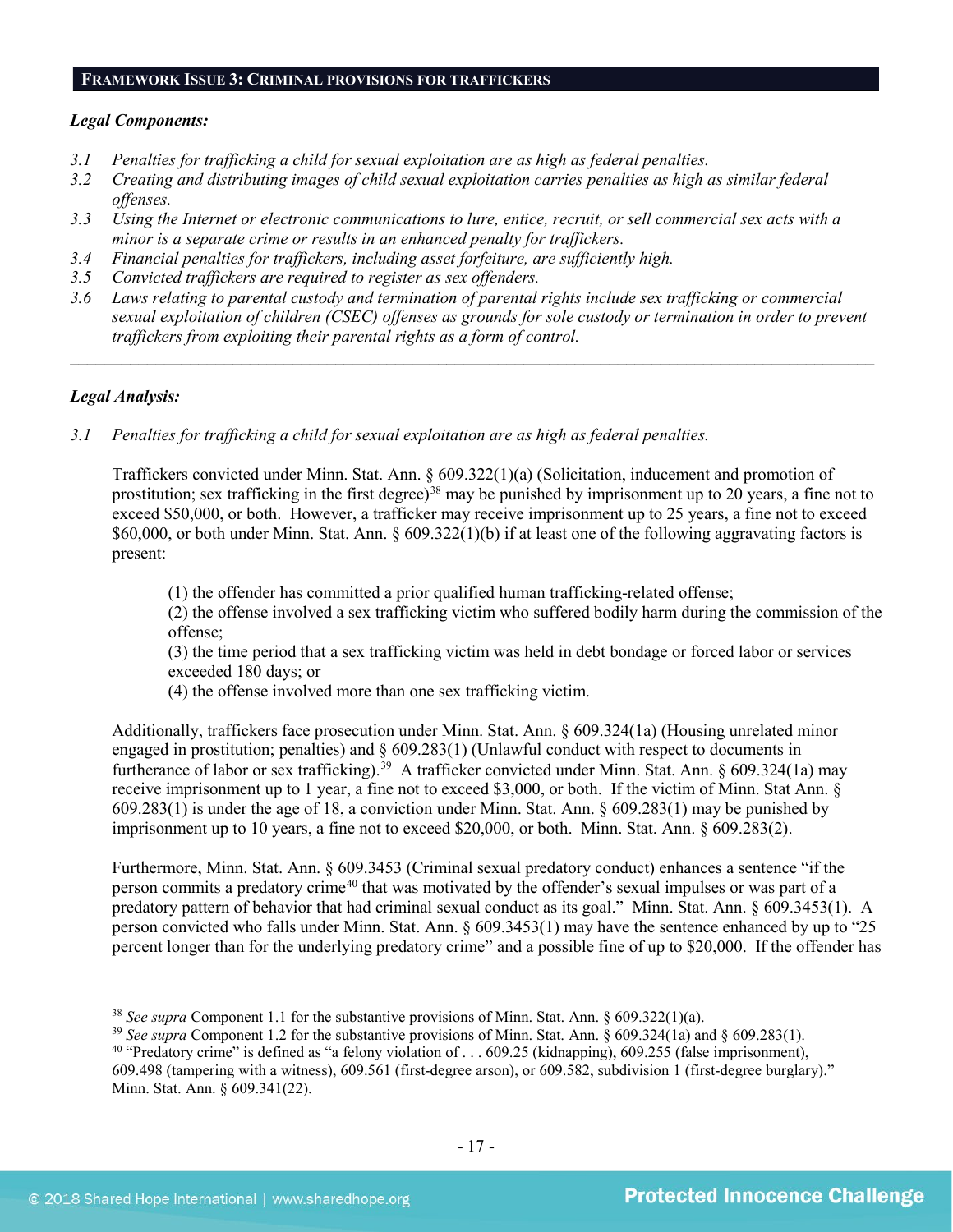prior sex offense convictions, the sentence may be enhanced by up to "50 percent longer than for the underlying predatory crime" and a possible fine of up to \$20,000. Minn. Stat. Ann. § 609.3453(2).

In comparison, if the victim is under the age of 14, a conviction under the Trafficking Victims Protection Act  $(TVPA)<sup>41</sup>$  $(TVPA)<sup>41</sup>$  $(TVPA)<sup>41</sup>$  for child sex trafficking is punishable by 15 years to life imprisonment and a fine not to exceed \$250,000. 18 U.S.C. §§ 1591(b)(1),  $3559(a)(1)$ ,  $3571(b)(3)$ . If the victim is between the ages of 14–17, a conviction is punishable by 10 years to life imprisonment and a fine not to exceed \$250,000. 18 U.S.C. §§ 1591(b)(2), 3559(a)(1), 3571(b)(3). A conviction is punishable by mandatory life imprisonment, however, if the trafficker has a prior conviction for a federal sex offense<sup>[42](#page-17-1)</sup> against a minor. 18 U.S.C. § 3559(e)(1).

# *3.2 Creating and distributing images of child sexual exploitation carries penalties as high as similar federal offenses*.

Creating images of child sexual exploitation (ICSE) is prohibited under Minn. Stat. Ann. § 617.246(2) (Use of minors in sexual performance prohibited).<sup>43</sup> Minn. Stat. Ann.  $\frac{617.246(4)}{240}$  criminalizes the sale of these images, making it unlawful for a person to "knowing[ly] or with reason to know its content and character, disseminate [] for profit . . . a pornographic work,"<sup>[44](#page-17-3)</sup> while Minn. Stat. Ann. § 617.246(3) makes it unlawful for a person to "own[] or operate[] a business in which pornographic work . . . is disseminated . . . or is reproduced" when the person "knows the content and character of the pornographic work disseminated or reproduced." Convictions under Minn. Stat. Ann. § 617.246(2), (3), and (4) are all felonies punishable by imprisonment up to 10 years, a fine not to exceed \$20,000 for a first offense, or both. The fine rises to \$40,000 for any subsequent offense. Minn. Stat. Ann. § 617.246(2), (3), (4).

In comparison, if the victim is under the age of 14, a conviction under the TVPA for child sex trafficking is punishable by 15 years to life imprisonment and a fine not to exceed \$250,000. 18 U.S.C. §§ 1591(b)(1), 3559(a)(1), 3571(b)(3). If the victim is between the ages of 14–17, a conviction is punishable by 10 years to life imprisonment and a fine not to exceed \$250,000. 18 U.S.C. §§ 1591(b)(2),  $3559(a)(1)$ ,  $3571(b)(3)$ . A conviction is punishable by mandatory life imprisonment, however, if the trafficker has a prior conviction for a federal sex offense<sup>[45](#page-17-4)</sup> against a minor. 18 U.S.C. § 3559(e)(1). Additionally, a federal conviction for distribution of  $ICSE^{46}$  $ICSE^{46}$  $ICSE^{46}$  is generally punishable by imprisonment for 5–20 years and a fine not to exceed \$250,000.[47](#page-17-6) Subsequent convictions, however, are punishable by imprisonment up to 40 years and a fine not to exceed \$250,000.<sup>[48](#page-17-7)</sup>

<span id="page-17-0"></span> <sup>41</sup> *See supra* note [22.](#page-11-7)

<span id="page-17-2"></span><span id="page-17-1"></span><sup>&</sup>lt;sup>43</sup> *See supra* Component 1.2 for the substantive provisions of Minn. Stat. Ann. § 617.246(2).

<span id="page-17-3"></span><sup>44</sup> *See supra* note [7](#page-3-5) for the definition of "pornographic work."

<span id="page-17-4"></span><sup>45</sup> *See supra* note [23.](#page-11-8)

<span id="page-17-5"></span><sup>&</sup>lt;sup>46</sup> 18 U.S.C. §§ 2252(a)(1), (a)(2), (a)(3) (Certain activities relating to material involving the sexual exploitation of minors),  $2252A(a)(2)$ ,  $(a)(3)$  (Certain activities relating to material constituting or containing child pornography), 1466A(a) (Obscene visual representations of the sexual abuse of children).

<span id="page-17-6"></span><sup>&</sup>lt;sup>47</sup> 18 U.S.C. §§ 2252(b) (stating that a conviction under subsection (a)(1), (a)(2), or (a)(3) is punishable by imprisonment for 5–20 years and a fine), 2252A(b)(1) (a conviction is punishable by imprisonment for 5–20 years and a fine), 1466A(a), (b) (stating that a conviction under subsection (a) is "subject to the penalties provided in section 2252A(b)(1)," imprisonment for 5–20 years and a fine, while a conviction under subsection (b) is "subject to the penalties provided in section 2252A(b)(2)," imprisonment up to 10 years, a fine, or both); *see also* 18 U.S.C.  $\S$ § 3559(a)(1) (classifying all of the above listed offenses as felonies), 3571(b)(3) (providing a fine up to \$250,000 for any felony conviction).

<span id="page-17-7"></span><sup>&</sup>lt;sup>48</sup> 18 U.S.C. §§ 2252(b) (stating if a person has a prior conviction under subsection (a)(1), (a)(2), or (a)(3) or a list of other statutes, a conviction is punishable by a fine and imprisonment for  $15-40$  years),  $2252A(b)(1)$  (stating if a person has a prior conviction under subsection (a)(2), (a)(3), or a list of other statutes, a conviction is punishable by a fine and imprisonment for 15–40 years), 1466A(a), (b) (stating that the penalty scheme for section 2252A(b) applies); *see also* 18 U.S.C. §§ 3559(a)(1) (classifying all of the above listed offenses as felonies), 3571(b)(3) (providing a fine up to \$250,000 for any felony conviction).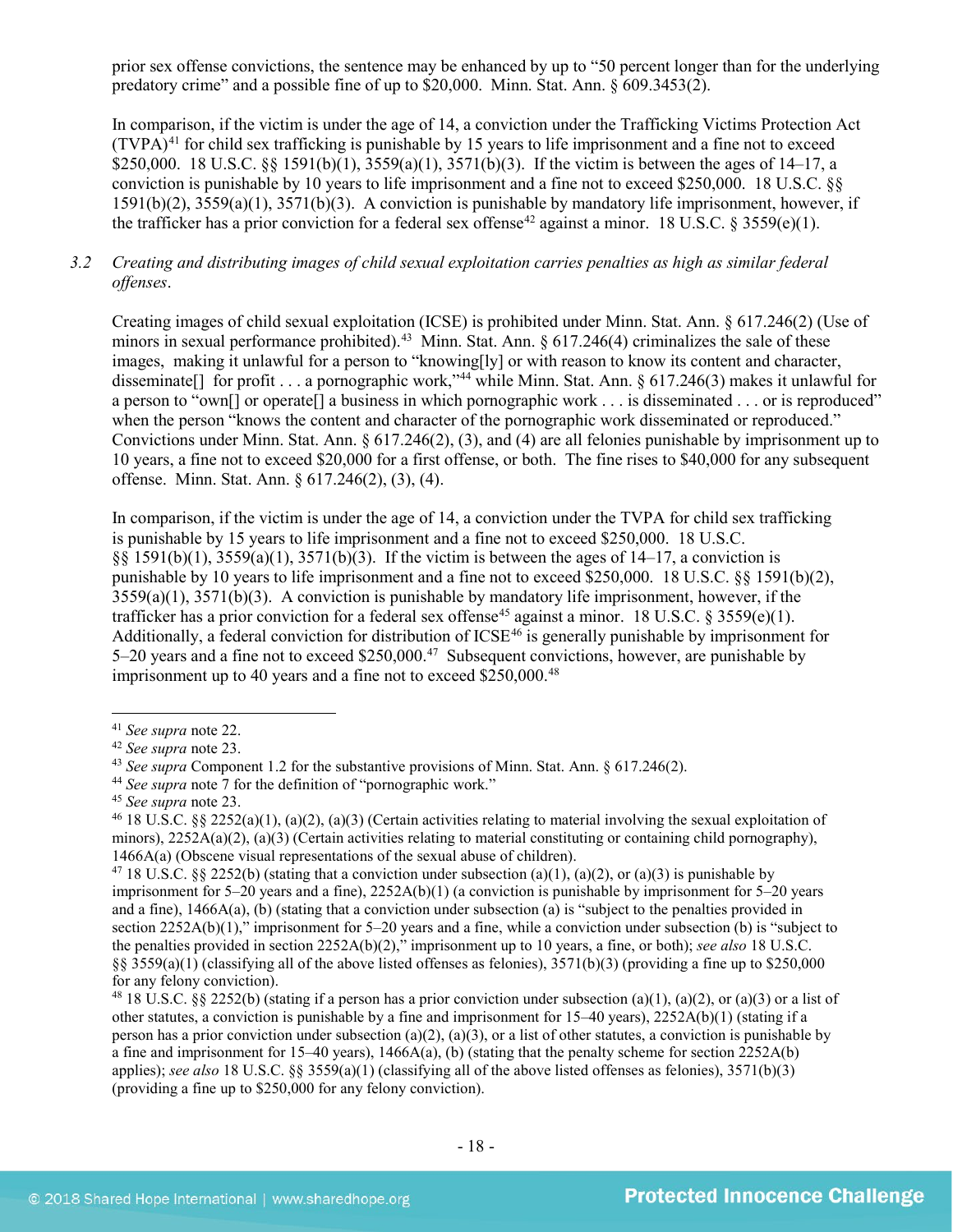*3.3 Using the Internet or electronic communications to lure, entice, recruit, or sell commercial sex acts with a minor is a separate crime or results in an enhanced penalty for traffickers.*

Minn. Stat. Ann. § 609.352(2a) (Electronic solicitation of children) makes it illegal to use the Internet or electronic communications to solicit a child for the purpose of engaging in sexual conduct.<sup>49</sup> A conviction under Minn. Stat. Ann. § 609.352(2a) is punishable as a felony by imprisonment up to 3 years, a fine not to exceed \$5,000, or both. Minn. Stat. Ann. § 609.352(4) (Penalty).

# *3.4 Financial penalties for traffickers, including asset forfeiture, are sufficiently high*.

Traffickers convicted under Minnesota's trafficking related criminal laws may be required to pay fines ranging from \$3,000 to \$1,000,000. Specifically, traffickers convicted of Minn. Stat. Ann. § 609.322(1)(a) (Solicitation, inducement, and promotion of prostitution; sex trafficking) may be ordered to pay a fine not to exceed \$50,000. Minn. Stat. Ann.  $\S 609.322(1)(a)$ . However, a trafficker may be required to pay a fine not to exceed \$60,000 under Minn. Stat. Ann. § 609.322(1)(b) if at least one aggravating factor is present.

Traffickers prosecuted under Minn. Stat. Ann. § 609.324(1a) (Housing unrelated minor engaged in prostitution; penalties) may be required to pay a fine not to exceed \$3,000, while those convicted under Minn. Stat. Ann. § 609.283(1) (Unlawful conduct with respect to documents in furtherance of labor or sex trafficking), if the victim is under the age of 18, may be ordered to pay a fine not to exceed \$20,000. Minn. Stat. Ann. §§ 609.324(1a), 609.283(2).

In addition, when a trafficker is convicted under Minn. Stat. Ann. § 609.322, § 609.324, § 609.352, or § 617.246, "the court shall impose as assessment<sup>[50](#page-18-1)</sup> of not less than \$500 and not more than \$750 for  $\dots$  a violation of section 609.324, subdivision 2, or a misdemeanor violation of section 609.324, subdivision 3 . . . ; otherwise the court shall impose an assessment of not less than \$750 and not more than \$1,000. The assessment . . . is in addition to the surcharge required by section 357.021, subdivision 6." Minn. Stat. Ann. § 609.3241(a) (Penalty assessment authorized). Minn. Stat. Ann. § 357.021(6) requires the court administrator to "collect a \$75 surcharge on every person convicted of any felony, gross misdemeanor, misdemeanor, or petty misdemeanor offense."

A trafficker convicted under Minn. Stat. Ann. § 609.352(2) (Prohibited act) or (2a) (Electronic solicitation of children), both felonies, may have to pay fines not to exceed \$5,000. Traffickers convicted under Minn. Stat. Ann. § 617.246 (Use of minors in sexual performance prohibited) may be required to pay a fine not to exceed \$20,000 for a first offense, and \$40,000 for any subsequent offense. Minn. Stat. Ann. § 617.246(2), (3), (4). Lastly, traffickers convicted under Minn. Stat. Ann.  $\frac{609.903(1)}{80.903(1)}$  (Racketeering)<sup>[51](#page-18-2)</sup> may be ordered to pay a fine not to exceed \$1,000,000 or "three times the gross value gained or three times the gross loss caused, whichever is greater, plus court costs and the costs of investigation and prosecution reasonably incurred, less the value of any property forfeited under section 609.905 [Criminal forfeiture]." Minn. Stat. Ann. § 609.904(1), (2).

Defendants may also be ordered to make restitution. Pursuant to Minn. Stat. Ann. § 611A.04(1)(a) (Order of restitution),

A victim<sup>[52](#page-18-3)</sup> of a crime has the right to receive restitution as part of the disposition of a criminal charge or juvenile delinquency proceeding against the offender if the offender is convicted or found delinquent . . . . A request for restitution may include, but is not limited to, any out-of-pocket losses resulting from the crime, including medical and therapy costs, replacement of wages and services, expenses incurred to

<span id="page-18-0"></span> <sup>49</sup> *See supra* Component 2.5 for the substantive provisions of Minn. Stat. Ann. § 609.352(2a) (Electronic solicitation of children).

<span id="page-18-1"></span><sup>50</sup> *See supra* note [29.](#page-12-2)

<span id="page-18-2"></span><sup>51</sup> *See supra* Component 1.4 for relevant RICO provisions under Minnesota law. 52 *See supra* note [30.](#page-13-3)

<span id="page-18-3"></span>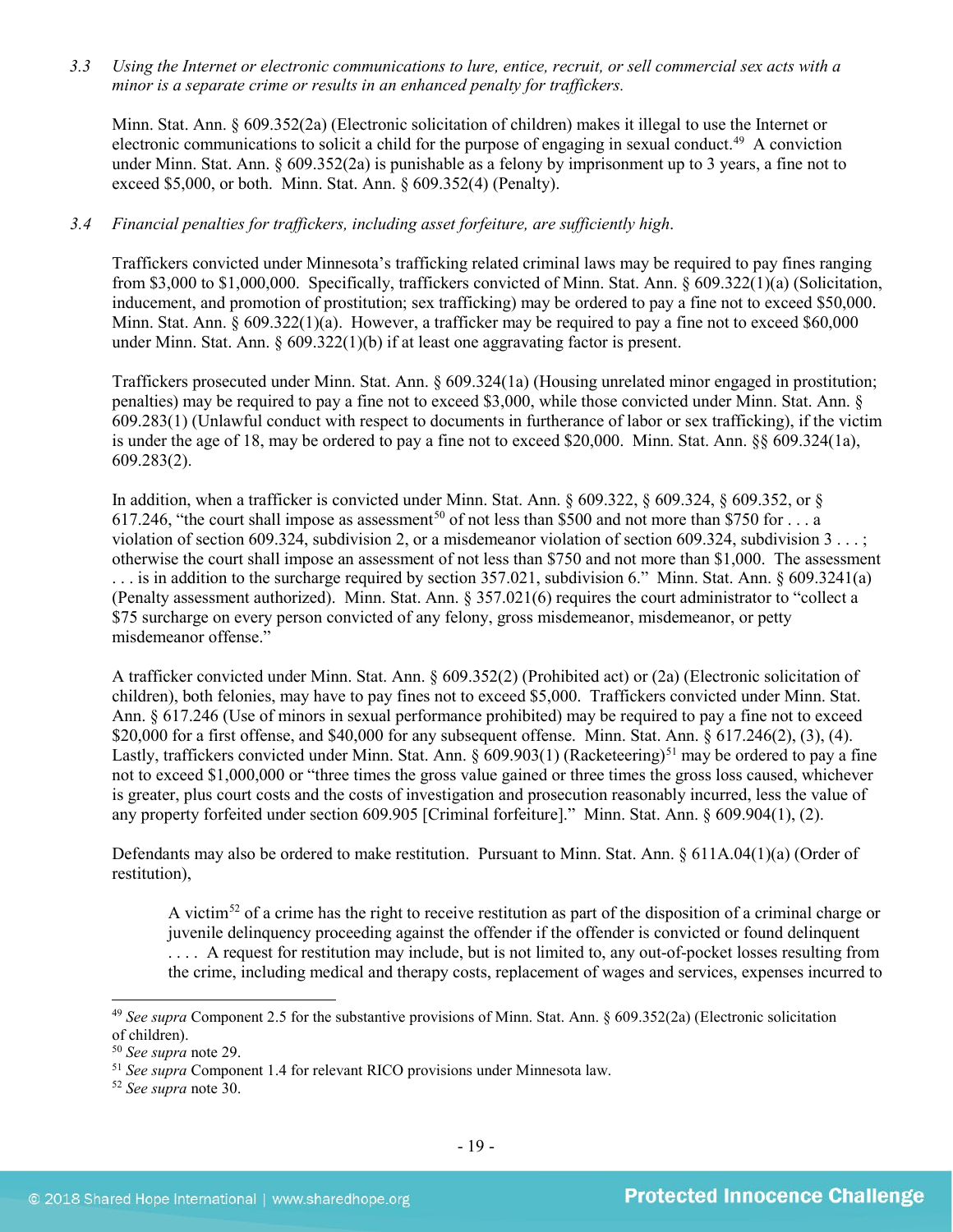return a child who was a victim of a crime under section 609.26 [Depriving another of custodial or parental rights] to the child's parents or lawful custodian, and funeral expenses. An actual or prospective civil action involving the alleged crime shall not be used by the court as a basis to deny a victim's right to obtain court-ordered restitution under this section . . . .

Additionally, traffickers may be required, under a civil procedure, to forfeit certain property, including money, used in committing a designated crime. Pursuant to Minn. Stat. Ann. § 609.5312(1)(a), (b) (Forfeiture of property associated with designated offenses),

(a) All personal property[53](#page-19-0) is subject to forfeiture if it was used or intended for use to commit or facilitate the commission of a designated offense. All money and other property, real and personal, that represent proceeds of a designated offense, and all contraband property are subject to forfeiture, except as provided in this section.

(b) All money used or intended to be used to facilitate the commission of a violation of section  $609.322^{54}$  $609.322^{54}$  $609.322^{54}$  [Solicitation, inducement, and promotion of prostitution; sex trafficking] or  $609.324^{55}$  $609.324^{55}$  $609.324^{55}$ [Patrons; prostitutes; housing individuals engaged in prostitution; penalties] or a violation of a local ordinance substantially similar to section 609.322 or 609.324 is subject to forfeiture.

Minn. Stat. Ann. § 609.531(5) states that "[a]ll right, title, and interest in property subject to forfeiture under sections 609.531 to 609.5318 vests in the appropriate agency<sup>[56](#page-19-3)</sup> upon commission of the act or omission giving rise to forfeiture." Seizure of the property may be upon process issued by a court or without process, where certain circumstances apply. Minn. Stat. Ann. § 609.531(4).

As defined in Minn. Stat. Ann. § 609.531(1)(f) (Forfeitures), "designated offenses" include Minn. Stat. Ann. § 609.352 (Solicitation of children to engage in sexual conduct; communication of sexually explicit materials to children), Minn. Stat. Ann. § 617.246 (Use of minors in sexual performance prohibited), Minn. Stat. Ann. § 609.322 (Solicitation, inducement, and promotion of prostitution; sex trafficking), or any violation of section 609.324 (Patrons; prostitutes; housing individuals engaged in prostitution; penalties).

Furthermore, Minn. Stat. Ann.  $\frac{609.5312(3)}{a}$  states,

A motor vehicle is subject to forfeiture under this subdivision if it was used to commit or facilitate, or used during the commission of, a violation of section 609.324 [Patrons; prostitutes; housing individuals engaged in prostitution; penalties] or a violation of a local ordinance substantially similar to section 609.324. A motor vehicle is subject to forfeiture under this subdivision only if the offense is established by proof of a criminal conviction for the offense . . . .

# *3.5 Convicted traffickers are required to register as sex offenders.*

Pursuant to Minn. Stat. Ann. § 243.166(1b) (Registration of predatory offenders),

<sup>56</sup> *See supra* note [33.](#page-14-5)

<span id="page-19-0"></span> <sup>53</sup> Minn. Stat. Ann. § 609.531 (Forfeitures) defines "property" for the purposes of Minn. Stat. Ann. § 609.5312(1), according to "section 609.52, subdivision 1, clause  $(1)$ ," which states that property

means all forms of tangible property, whether real or personal, without limitation including documents of value, electricity, gas, water, corpses, domestic animals, dogs, pets, fowl, and heat supplied by pipe or conduit by municipalities or public utility companies and articles, as defined in clause (4), representing trade secrets, which articles shall be deemed for the purposes of Extra Session Laws 1967, chapter 15 to include any trade secret represented by the article.

<sup>54</sup> *See supra* Component 3.1 for discussion of applicability of Stat. Ann. § 609.322 to traffickers.

<span id="page-19-3"></span><span id="page-19-2"></span><span id="page-19-1"></span><sup>55</sup> *See supra* Component 3.1 for discussion of applicability of Stat. Ann. § 609.324 to traffickers.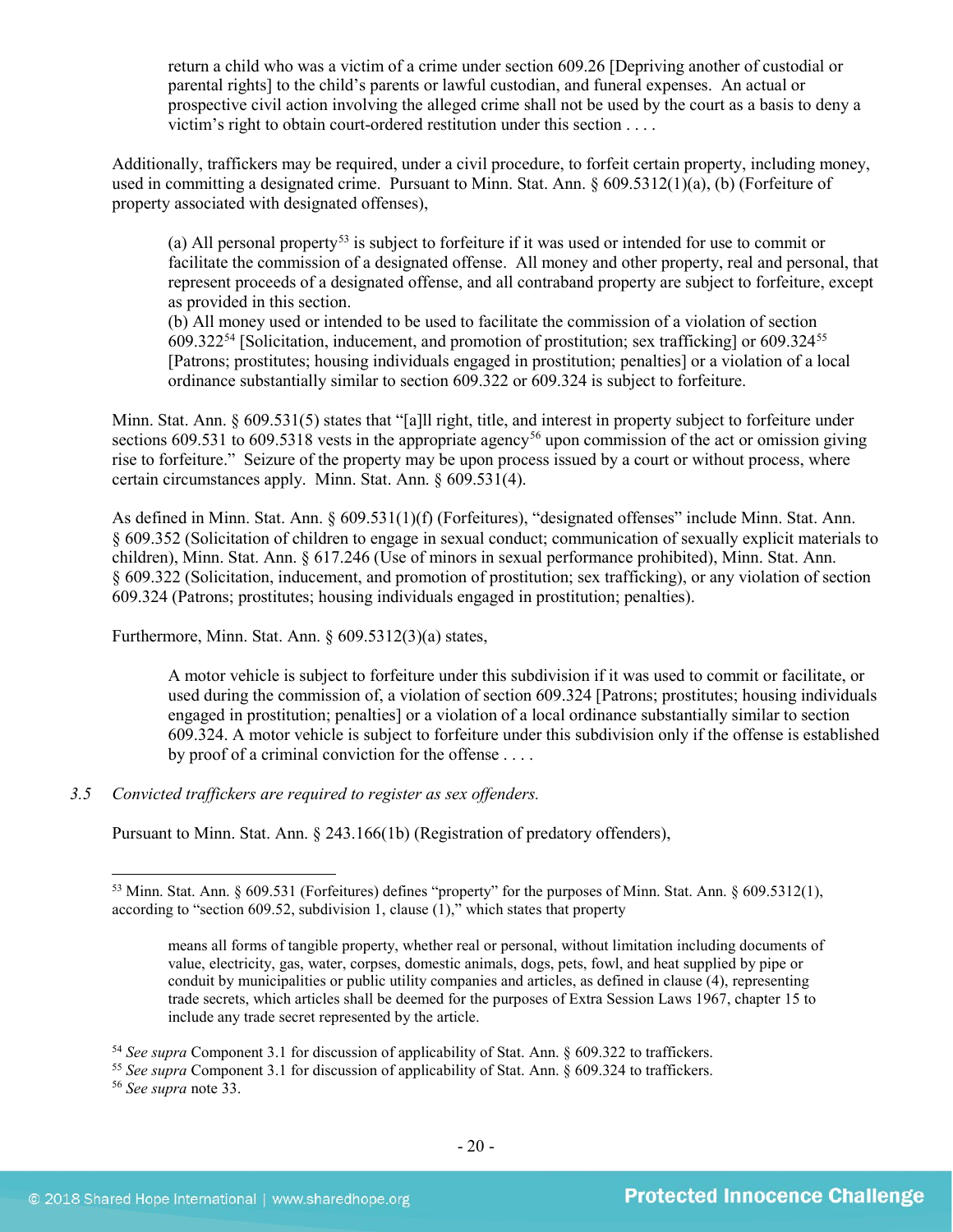(a) A person shall register under this section if:

. . . . (2) the person was charged with or petitioned for a violation of, or attempt to violate, or aiding, abetting, or conspiring to commit . . . solicitation, inducement, or promotion of the prostitution of a minor or engaging in the sex trafficking of a minor in violation of section 609.322 [Solicitation, inducement, and promotion of prostitution; sex trafficking]; a prostitution offense involving a minor in violation of section 609.324, subdivision 1, paragraph (a) [Patrons, prostitutes; housing individuals engaged in prostitution; penalties—Engaging in, hiring, or agreeing to hire minor to engage in prostitution; penalties]; soliciting a minor to engage in sexual conduct in violation of section 609.352, subdivision 2 or 2a, clause (1) [Solicitation of children to engage in sexual conduct; communication of sexually explicit materials to children—Prohibited Act; Electronic solicitation of children]; using a minor in a sexual performance in violation of section 617.246 [Use of minors in sexual performance prohibited]; . . . , and convicted of or adjudicated delinquent for that offense or another offense arising out of the same set of circumstances;

. . . . (4) the person was charged with or petitioned for, including pursuant to a court martial, violating a law of the United States, including the Uniform Code of Military Justice, similar to the offenses described in clause (1), (2), or (3), and convicted of or adjudicated delinquent for that offense or another offense arising out of the same set of circumstances;

- . . . .
- *3.6 Laws relating to parental custody and termination of parental rights include sex trafficking or commercial sexual exploitation of children (CSEC) offenses as grounds for sole custody or termination in order to prevent traffickers from exploiting their parental rights as a form of control.*

Under Minn. Stat. Ann. § 260C.301(1), the juvenile court has discretion to file a petition to terminate parental rights under certain circumstances:

The juvenile court may upon petition, terminate all rights of a parent to a child:

- (a) with the written consent of a parent who for good cause desires to terminate parental rights; or
- (b) if it finds that one or more of the following conditions exist:

(6) that a child has experienced egregious harm in the parent's care which is of a nature, duration, or chronicity that indicates a lack of regard for the child's well-being, such that a reasonable person would believe it contrary to the best interest of the child or of any child to be in the parent's care;

. . . .

(9) that the parent has been convicted of a crime listed in section 260.012, paragraph  $(g)$ , clauses  $(1)$  to  $(5)$ .

. . . .

The list of crimes in Minn. Stat. Ann. § 260.012(g)(1)–(3) does not include Minn. Stat. Ann. § 609.322(1)(a) (Solicitation, inducement, and promotion of prostitution; sex trafficking), § 609.324(1a) (Housing unrelated minor engaged in prostitution; penalties), § 609.283(1) (Unlawful conduct with respect to documents in furtherance of labor or sex trafficking), § 609.352(2) (Prohibited act) or (2a) (Electronic solicitation of children), or § 617.246 (Use of minors in sexual performance prohibited). However, pursuant to Minnesota state law,  $57$  "egregious harm" is defined as the following:

[T]he infliction of bodily harm to a child or neglect of a child which demonstrates a grossly inadequate ability to provide minimally adequate parental care . . . . Egregious harm includes, but is not limited to:

. . . .

<span id="page-20-0"></span> <sup>57</sup> Minn. Stat. Ann. § 260C.007(14).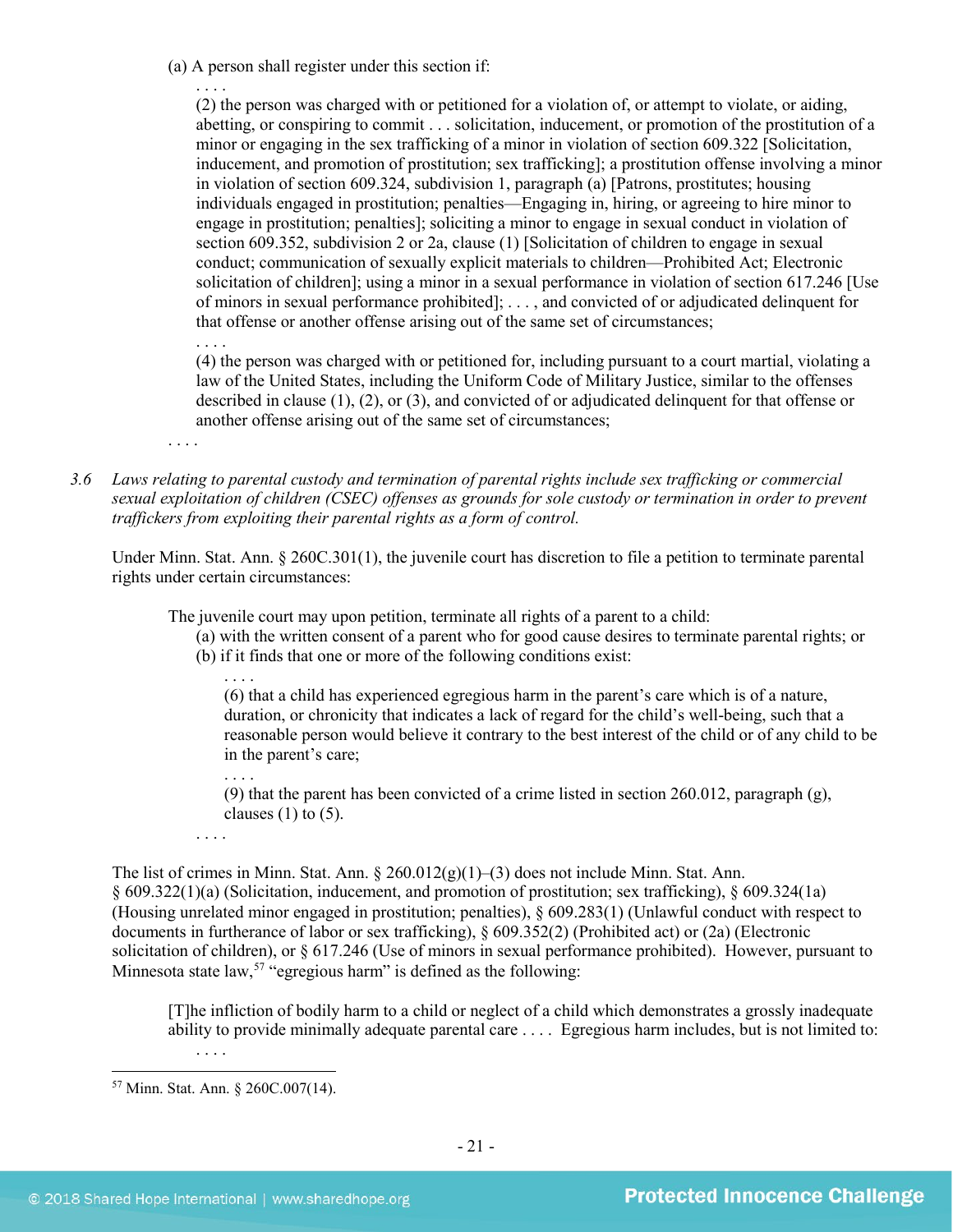(7) conduct towards a child that constitutes solicitation, inducement, or promotion of, or receiving profit derived from prostitution under section 609.322 [Solicitation, inducement, and promotion of prostitution; sex trafficking];

(10) conduct toward a child that constitutes criminal sexual conduct under sections 609.342 [Criminal sexual conduct in the first degree] to 609.345 [Criminal sexual conduct in the fourth degree].

. . . .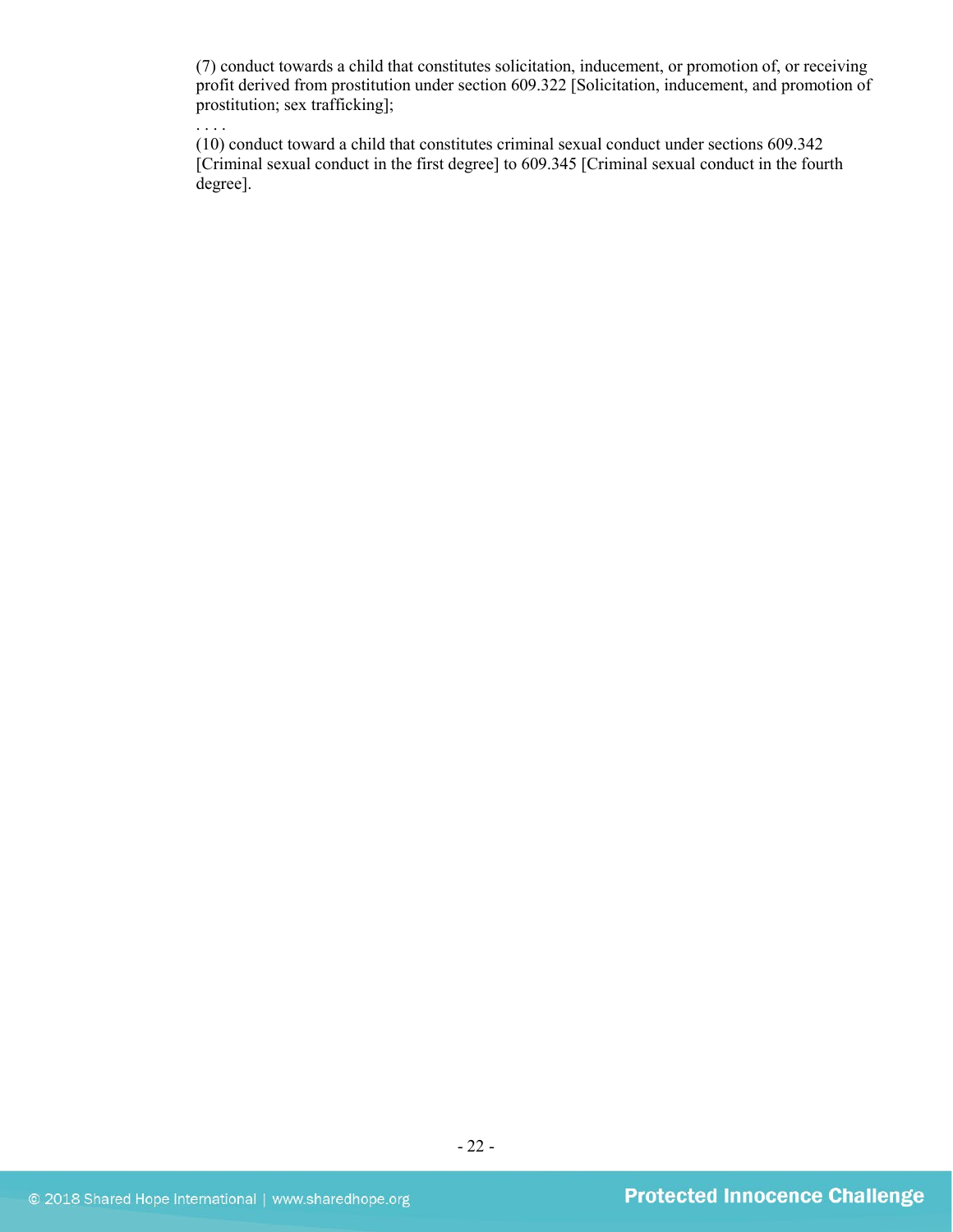#### **FRAMEWORK ISSUE 4: CRIMINAL PROVISIONS FOR FACILITATORS**

#### *Legal Components:*

- *4.1 The acts of assisting, enabling, or financially benefitting from child sex trafficking are included as criminal offenses in the state sex trafficking statute.*
- *4.2 Financial penalties, including asset forfeiture laws, are in place for those who benefit financially from or aid and assist in committing domestic minor sex trafficking.*
- *4.3 Promoting and selling child sex tourism is illegal.*
- *4.4 Promoting and selling images of child sexual exploitation carries penalties as high as similar federal offenses. \_\_\_\_\_\_\_\_\_\_\_\_\_\_\_\_\_\_\_\_\_\_\_\_\_\_\_\_\_\_\_\_\_\_\_\_\_\_\_\_\_\_\_\_\_\_\_\_\_\_\_\_\_\_\_\_\_\_\_\_\_\_\_\_\_\_\_\_\_\_\_\_\_\_\_\_\_\_\_\_\_\_\_\_\_\_\_\_\_\_\_\_\_\_*

# *Legal Analysis:*

*4.1 The acts of assisting, enabling, or financially benefitting from child sex trafficking are included as criminal offenses in the state sex trafficking statute*.

Minn. Stat. Ann. § 609.322(1)(a)(3) (Solicitation, inducement and promotion of prostitution; sex trafficking) could be used to prosecute a facilitator who "receives profit, knowing or having reason to know that it is derived from the prostitution, or the promotion of the prostitution, of an individual under the age of 18 years."[58](#page-22-0) A facilitator who is convicted under Minn. Stat. Ann.  $\frac{609.322(1)(a)}{a}$  may be punished by imprisonment up to 20 years, a fine not to exceed \$50,000, or both. However, according to Minn. Stat. Ann. § 609.322(1)(b), a facilitator may receive imprisonment up to 25 years, a fine not to exceed \$60,000, or both imprisonment and a fine, if at least one of the following aggravating factors is present:

(1) the offender has committed a prior qualified human trafficking-related offense;

(2) the offense involved a sex trafficking victim who suffered bodily harm during the commission of the offense;

(3) the time period that a sex trafficking victim was held in debt bondage or forced labor or services exceeded 180 days; or

(4) the offense involved more than one sex trafficking victim.

Additionally, facilitators may face prosecution under Minn. Stat. Ann.  $\S 609.324(1a)^{59}$  $\S 609.324(1a)^{59}$  $\S 609.324(1a)^{59}$  (Housing unrelated minor engaged in prostitution; penalties), which states,

Any person, other than one related by blood, adoption, or marriage to the minor, who permits a minor to reside, temporarily or permanently, in the person's dwelling without the consent of the minor's parents or guardian, knowing or having reason to know that the minor is engaging in prostitution may be sentenced to imprisonment for not more than one year or to payment of a fine of not more than \$3,000, or both; except that, this subdivision does not apply to residential placements made, sanctioned, or supervised by a public or private social service agency.

*4.2 Financial penalties, including asset forfeiture laws, are in place for those who benefit financially from or aid and assist in committing domestic minor sex trafficking.*

Facilitators convicted under Minnesota's criminal laws may be required to pay fines ranging from \$3,000 to \$1,000,000. Specifically, facilitators convicted of violating Minn. Stat. Ann. § 609.322(1)(a) (Solicitation, inducement and promotion of prostitution; sex trafficking) may be ordered to pay a fine not to exceed \$50,000 or \$60,000 if aggravating factors are present. Minn. Stat. Ann. § 609.322(1)(a), (b).

<span id="page-22-0"></span> <sup>58</sup> *See supra* Component 1.1 for the substantive provisions of Minn. Stat. Ann. § 609.322(1)(a).

<span id="page-22-1"></span><sup>59</sup> *See supra* Component 1.2 for the substantive provisions of Minn. Stat. Ann. § 609.324(1a).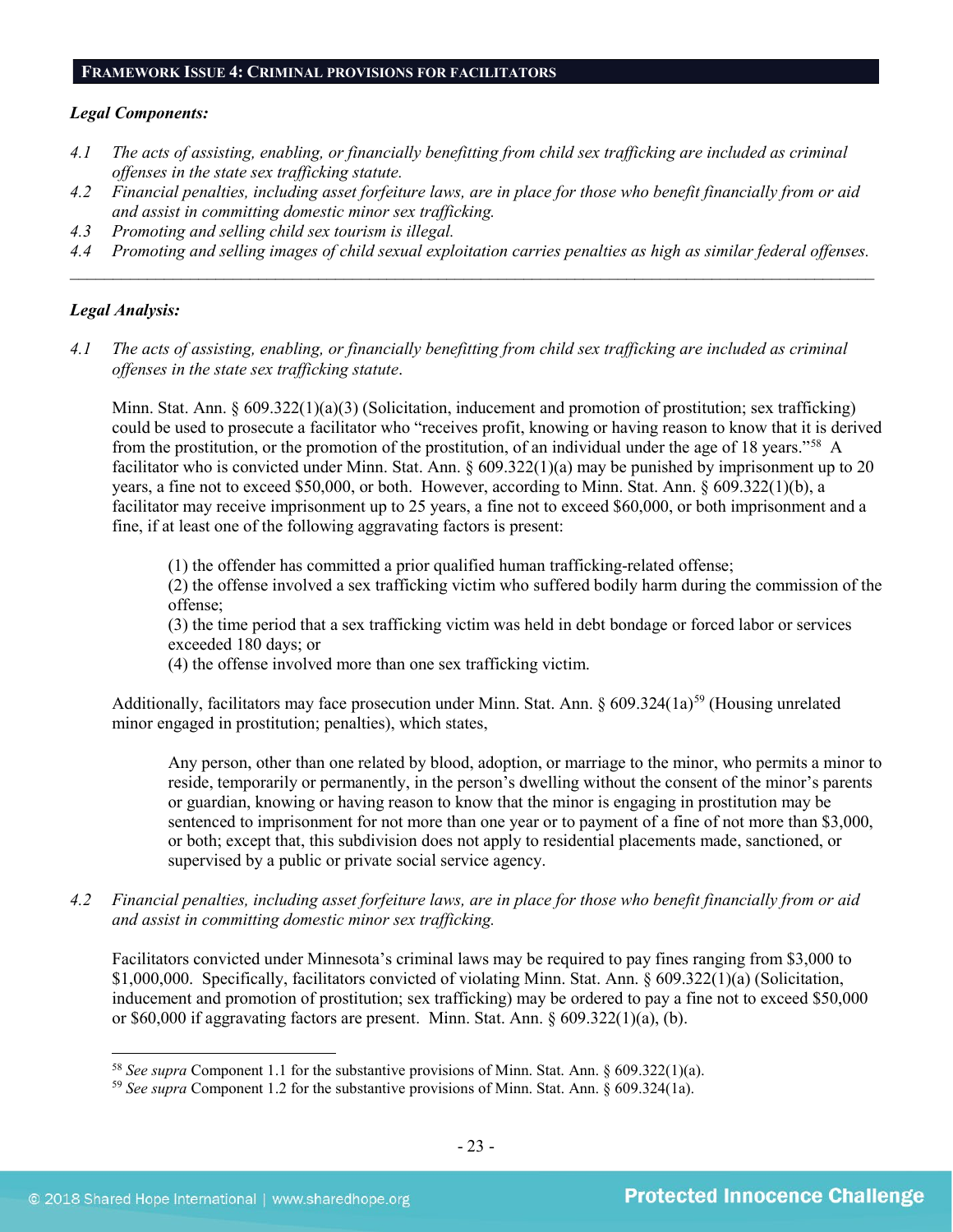Facilitators convicted under Minn. Stat. Ann. § 609.324(1a) (Housing unrelated minor engaged in prostitution; penalties) may be required to pay a fine not to exceed \$3,000. Minn. Stat. Ann. § 609.324(1a). Facilitators convicted of Minn. Stat. Ann. § 617.246 (Use of minors in sexual performance prohibited) may be required to pay a fine not to exceed \$20,000 for a first offense, and \$40,000 for any subsequent offense, while facilitators convicted of Minn. Stat. Ann. § 617.247(3)(a) (Possession of pornographic work involving minors) may have to pay fine not to exceed \$10,000 for a first offense and a fine not to exceed \$20,000 for any subsequent offenses. Minn. Stat. Ann. §§ 617.246(2), (3), (4), 617.247(3)(b).

Defendants may also be ordered to make restitution. Pursuant to Minn. Stat. Ann. § 611A.04(1)(a) (Order of restitution),

A victim[60](#page-23-0) of a crime has the right to receive restitution as part of the disposition of a criminal charge or juvenile delinquency proceeding against the offender if the offender is convicted or found delinquent . . . . A request for restitution may include, but is not limited to, any out-of-pocket losses resulting from the crime, including medical and therapy costs, replacement of wages and services, expenses incurred to return a child who was a victim of a crime under section 609.26 [Depriving another of custodial or parental rights] to the child's parents or lawful custodian, and funeral expenses. An actual or prospective civil action involving the alleged crime shall not be used by the court as a basis to deny a victim's right to obtain court-ordered restitution under this section . . . .

A person convicted of a RICO violation may also be ordered to criminally forfeit certain items. Pursuant to Minn. Stat. Ann. § 609.905(1), (2) (Criminal forfeiture),

When a person is convicted of violating section 609.903 [Racketeering], the court may order the person to forfeit to the prosecuting authority any real or personal property subject to forfeiture under this section. Property subject to forfeiture is real and personal property that was used in the course of, intended for use in the course of, derived from, or realized through conduct in violation of section 609.903. A court may not order the forfeiture of property that has been used to pay reasonable attorney fees in connection with a criminal proceeding under section 609.903 . . . .

Under subdivision (2), "The district court may order criminal forfeiture of any other property of the defendant up to the value of the property that is unreachable if any property subject to criminal forfeiture under subdivision 1: (1) cannot be located . . . ."

Additionally, a crime<sup>[61](#page-23-1)</sup> victim, including a commercially sexually exploited child who, pursuant to Minn. Stat. Ann. § 611A.01(b), "incurs loss or harm as a result of a crime" and has "the right to receive restitution as part of the disposition of a criminal charge or juvenile delinquency proceeding against the offender if the offender is convicted or found delinquent." Minn. Stat. Ann. § 611A.04(1). Pursuant to Minn. Stat. Ann. § 611A.04(1)(a) (Order of restitution),

Minn. Stat. Ann. § 609.02(1) defines "crime" as "conduct which is prohibited by statute and for which the actor may be sentenced to imprisonment, with or without a fine."

<span id="page-23-0"></span> <sup>60</sup> *See supra* note [30.](#page-13-3)

<span id="page-23-1"></span><sup>61</sup> Pursuant to Minn. Stat. Ann. § 611A.01(a) "crime" means

conduct that is prohibited by local ordinance and results in bodily harm to an individual; or conduct that is included within the definition of "crime" in section 609.02, subdivision 1, or would be included within that definition but for the fact that (1) the person engaging in the conduct lacked capacity to commit the crime under the laws of this state, or (2) the act was alleged or found to have been committed by a juvenile.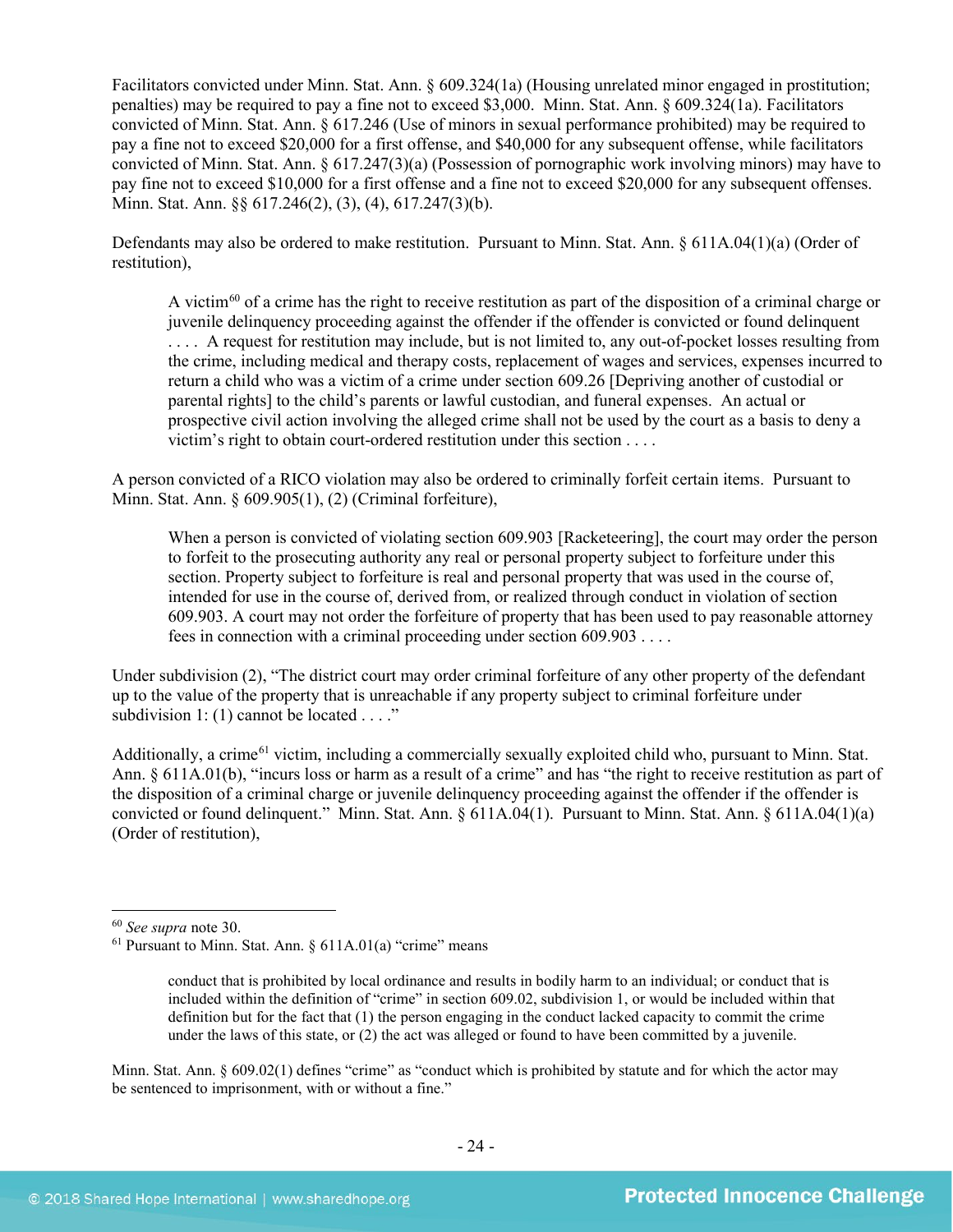A request for restitution may include, but is not limited to, any out-of-pocket losses resulting from the crime, including medical and therapy costs, replacement of wages and services, expenses incurred to return a child who was a victim of a crime under section 609.26 [Depriving another of custodial or parental rights] to the child's parents or lawful custodian, and funeral expenses. An actual or prospective civil action involving the alleged crime shall not be used by the court as a basis to deny a victim's right to obtain court-ordered restitution under this section . . . .

Additionally, facilitators may be required, under a civil procedure, to forfeit certain property, including money, used in committing a crime. Pursuant to Minn. Stat. Ann. § 609.5312(1)(a), (b) (Forfeiture of property associated with designated offenses),

(a) All personal property is subject to forfeiture if it was used or intended for use to commit or facilitate the commission of a designated offense. All money and other property, real and personal, that represent proceeds of a designated offense, and all contraband property are subject to forfeiture [subject to the exceptions listed in Minn. Stat. Ann. § 609.5312(2)].

(b) All money used or intended to be used to facilitate the commission of a violation of section 609.322 $^{62}$  $^{62}$  $^{62}$  [Solicitation, inducement, and promotion of prostitution; sex trafficking] or 609.324 $^{63}$  $^{63}$  $^{63}$ [Patrons; prostitutes; housing individuals engaged in prostitution; penalties] or a violation of a local ordinance substantially similar to section 609.322 or 609.324 is subject to forfeiture.

Minn. Stat. Ann. § 609.531(5) states that "[a]ll right, title, and interest in property subject to forfeiture under sections 609.531 to 609.5318 vests in the appropriate agency<sup>[64](#page-24-2)</sup> upon commission of the act or omission giving rise to forfeiture." Seizure of the property may be upon process issued by a court or without process, where certain circumstances apply. Minn. Stat. Ann. § 609.531(4).

As defined in Minn. Stat. Ann. § 609.531(1)(f) (Forfeitures), "designated offenses" include felony violations, or felony-level attempts and conspiracies to violate Minn. Stat. Ann. § 617.246 (Use of minors in sexual performance prohibited), § 617.247 (Possession of pornographic work involving minors), § 609.322 (Solicitation, inducement, and promotion of prostitution; sex trafficking), or § 609.324 (Patrons; prostitutes; housing individuals engaged in prostitution; penalties).

Additionally, Minn. Stat. Ann. § 609.5312(3) states,

A motor vehicle is subject to forfeiture under this subdivision if it was used to commit or facilitate, or used during the commission of, a violation of section 609.324 [Patrons; prostitutes; housing individuals engaged in prostitution; penalties] or a violation of a local ordinance substantially similar to section 609.324. A motor vehicle is subject to forfeiture under this subdivision only if the offense is established by proof of a criminal conviction for the offense.

*4.3 Promoting and selling child sex tourism is illegal*.

There is no specific provision in Minnesota law making it illegal to promote or to sell child sex tourism in Minnesota.

- 4.3.1 Recommendation: Enact a law that prohibits selling or offering to sell travel services that include or facilitate travel for the purpose of engaging in commercial sexual exploitation of a minor, if the offer, travel, or sale is occurring in Minnesota.
- <span id="page-24-2"></span><span id="page-24-1"></span><span id="page-24-0"></span>*4.4 Promoting and selling images of child sexual exploitation carries penalties as high as similar federal offenses*.

<sup>&</sup>lt;sup>62</sup> See supra Component 4.1 for discussion of applicability of Minn. Stat. Ann. § 609.322 to facilitators.<br><sup>63</sup> See supra Component 4.1 for discussion of applicability of Minn. Stat. Ann. § 609.324 to facilitators.

<sup>64</sup> *See supra* note [33.](#page-14-5)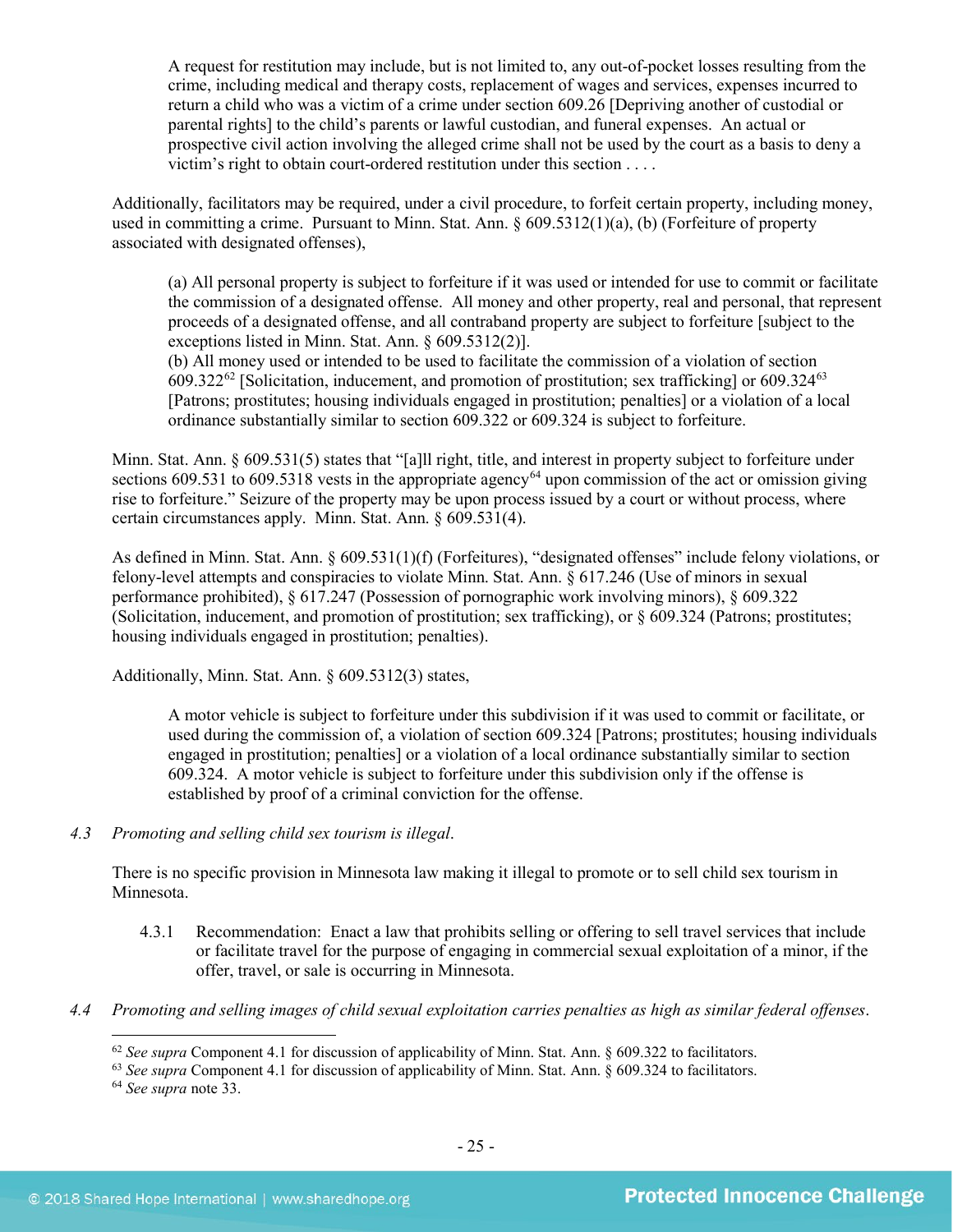Minn. Stat. Ann. § 617.246(3) (Use of minors in sexual performance) criminalizes ownership of a business that sells images of child sexual exploitation (ICSE), stating in part, "A person who owns or operates a business in which a pornographic work, as defined in this section, is disseminated to an adult or a minor or is reproduced, and who knows the content and character of the pornographic work disseminated or reproduced, is guilty of a felony."

Minn. Stat. Ann. § 617.246(4) separately criminalizes the dissemination of ICSE, stating, "A person who, knowing or with reason to know its content and character, disseminates for profit to an adult or a minor a pornographic work, as defined in this section, is guilty of a felony." Convictions for violating Minn. Stat. Ann. § 617.246, (3), and (4) are all punishable as felonies by imprisonment not to exceed 10 years, a fine not to exceed \$20,000, or both imprisonment and a fine, for a first offense, but the fine is increased up to \$40,000 for any subsequent offense. Minn. Stat. Ann. § 617.246(2), (3), (4).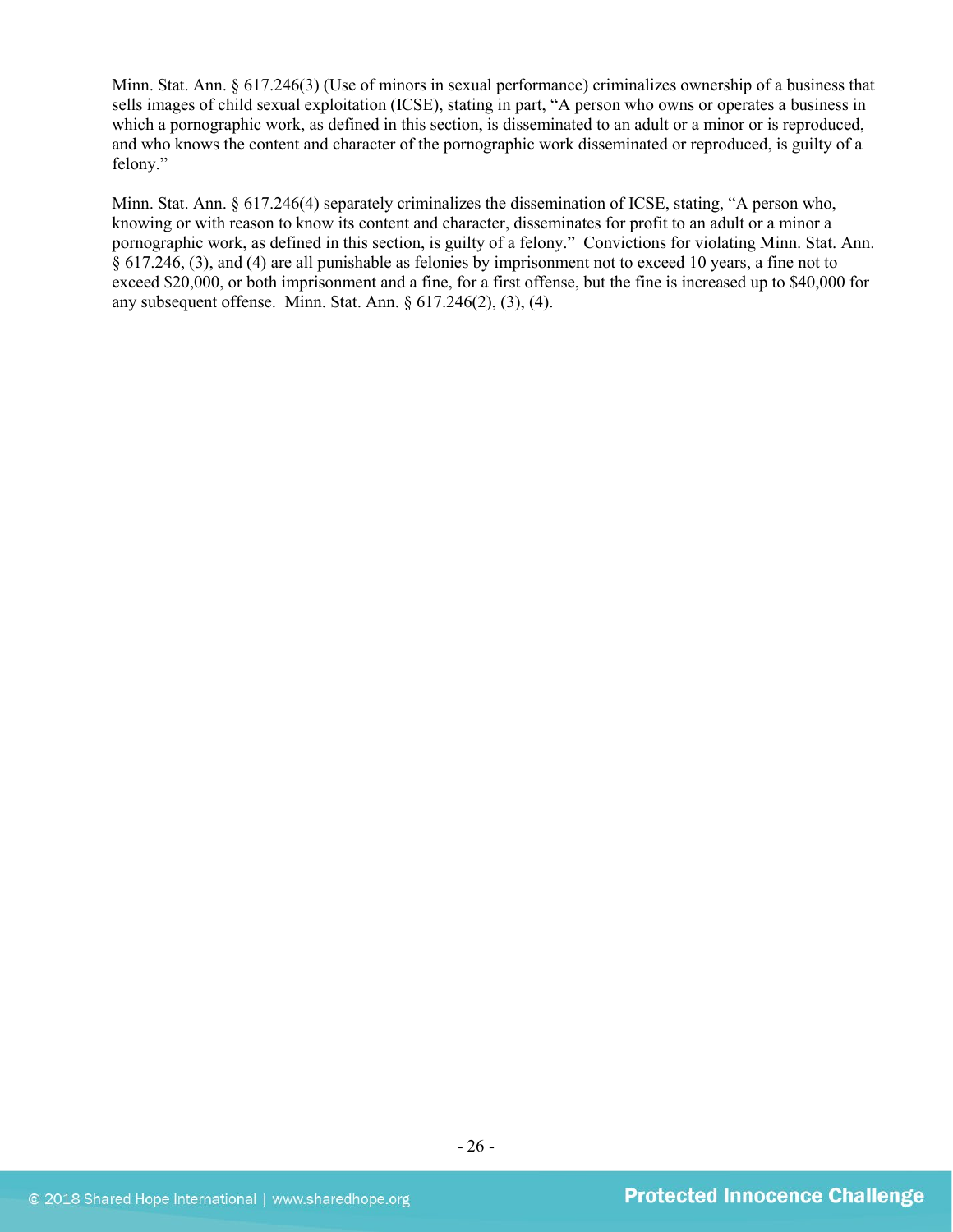# **FRAMEWORK ISSUE 5: PROTECTIVE PROVISIONS FOR THE CHILD VICTIMS**

#### *Legal Components:*

- *5.1 Victims under the core sex trafficking offense include all commercially sexually exploited children.*
- *5.2 The state sex trafficking statute expressly prohibits a defendant from asserting a defense based on the willingness of a minor under 18 to engage in the commercial sex act.*
- *5.3 State law prohibits the criminalization of minors under 18 for prostitution offenses.*
- *5.4 State law provides a non-punitive avenue to specialized services through one or more points of entry.*
- *5.5 Child sex trafficking is identified as a type of abuse and neglect within child protection statutes.*
- *5.6 The definition of "caregiver" or another related term in the child welfare statutes is not a barrier to a sex trafficked child accessing the protection of child welfare.*
- *5.7 Crime victims' compensation is specifically available to a child victim of sex trafficking or commercial sexual exploitation of children (CSEC).*
- *5.8 Victim-friendly procedures and protections are provided in the trial process for minors under 18.*
- *5.9 Child sex trafficking victims may vacate delinquency adjudications and expunge related records for prostitution and other offenses arising from trafficking victimization, without a waiting period.*
- *5.10 Victim restitution and civil remedies for victims of domestic minor sex trafficking or commercial sexual exploitation of children (CSEC) are authorized by law.*
- *5.11 Statutes of limitations for civil and criminal actions for child sex trafficking or commercial sexual exploitation of children (CSEC) offenses are eliminated or lengthened to allow prosecutors and victims a realistic opportunity to pursue criminal action and legal remedies.*

*\_\_\_\_\_\_\_\_\_\_\_\_\_\_\_\_\_\_\_\_\_\_\_\_\_\_\_\_\_\_\_\_\_\_\_\_\_\_\_\_\_\_\_\_\_\_\_\_\_\_\_\_\_\_\_\_\_\_\_\_\_\_\_\_\_\_\_\_\_\_\_\_\_\_\_\_\_\_\_\_\_\_\_\_\_\_\_\_\_\_\_\_\_*

# *Legal Analysis:*

*5.1 Victims under the core child sex trafficking offense include all commercially sexually exploited children.[65](#page-26-0)*

Not all commercially sexually exploited children are included as victims under the core child sex trafficking offense. Minn. Stat. Ann. § 609.322(1)(a) (Core criminal sex trafficking provisions) criminalizes sex trafficking of minors under 18 years of age and removes the requirement of establishing the use of force, fraud or coercion by their traffickers.<sup>[66](#page-26-1)</sup> However, Minn. Stat. Ann. § 609.322(1)(a) does not apply to buyers, as the provision explicitly prohibits the application to a person "acting . . . as a prostitute or patron;" thus, buying commercial sex with a person under the age of eighteen does not constitute human trafficking, despite it constituting a criminal offense under Minn. Stat. Ann. § 609.324(1) (Engaging in, hiring, or agreeing to hire minor to engage in prostitution). Resultantly, for a commercially sexually exploited child to be considered a victim under Minnesota's core sex trafficking act, Minn. Stat. Ann. § 609.322(1)(a), third party control must be established.

5.1.1 Recommendation: Amend the definition of Minn. Stat. Ann. § 609.322 (Core criminal sex trafficking provisions) so that all commercially sexually exploited children are identifiable as victims and eligible for protections pursuant to their victim status.

<span id="page-26-1"></span><span id="page-26-0"></span> <sup>65</sup> *See generally* **SHARED HOPE INTERNATIONAL**, "Eliminating the Third Party Control Barrier to Identifying Juvenile Sex Trafficking Victims," JuST Response Policy Paper (2015), [http://sharedhope.org/wp](http://sharedhope.org/wp-content/uploads/2015/08/Policy-Paper_Eliminating-Third-Party-Control_Final1.pdf)[content/uploads/2015/08/Policy-Paper\\_Eliminating-Third-Party-Control\\_Final1.pdf](http://sharedhope.org/wp-content/uploads/2015/08/Policy-Paper_Eliminating-Third-Party-Control_Final1.pdf) (discussing need to include all commercially sexually exploited children within sex trafficking definitions and corresponding need to include buyer conduct in core sex trafficking offenses regardless of whether victim is under control of a third party). <sup>66</sup> *See supra* Component 1.1.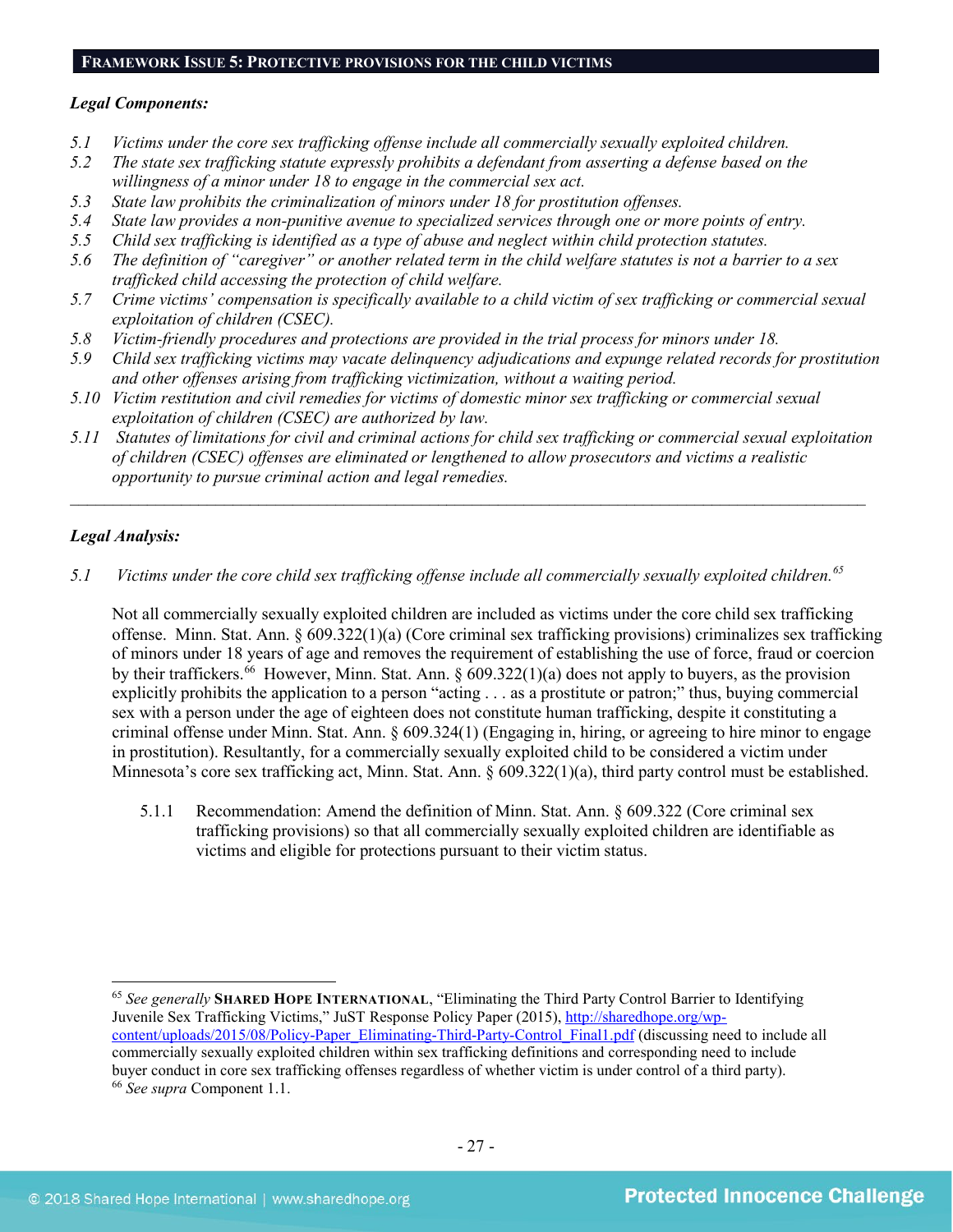*5.2 The state sex trafficking statute expressly prohibits a defendant from asserting a defense based on the willingness of a minor under 18 to engage in the commercial sex act. [67](#page-27-0)*

The minor's willingness to engage in the commercial sex act is not a defense to a prosecution under Minn. Stat. Ann. § 609.322 (Solicitation, inducement, and promotion of prostitution; sex trafficking) or § 609.324 (Patrons; prostitutes; housing individuals engaged in prostitution; penalties) as Minn. Stat. Ann. § 609.325(2) (Defenses) expressly states that "[c]onsent . . . shall be no defense to prosecutions under 609.322 or 609.324." Minn. Stat. Ann. § 609.283(1) (Unlawful conduct with respect to documents in furtherance of labor or sex trafficking) also provides that "the consent or age of the victim is not a defense."

# *5.3 State law prohibits the criminalization of minors under 18 for prostitution offenses.[68](#page-27-1)*

Minnesota law prohibits the criminalization of minors under the age of 18 for prostitution offenses. Minors who have engaged in prostitution or loitering as defined under Minnesota's prostitution laws, Minn. Stat. Ann. § 609.324(6) (Prostitution in public place; penalty for prostitutes) and (7) (General prostitution crimes; penalties for prostitutes) and § 609.3243 (Loitering with intent to participate in prostitution), may not be found to be delinquent under Chapter 260B (Delinquency). Minn. Stat. Ann. § 260B.007(6)(c) (Definitions) states,

The term delinquent child does not include a child alleged to have engaged in conduct which would, if committed by an adult, violate any federal, state, or local law relating to being hired, offering to be hired, or agreeing to be hired by another individual to engage in sexual penetration or sexual conduct.

The definition of "juvenile petty offender" in Minn. Stat. Ann.  $\S 260B.007(16)(d)$  states,

A child who commits a juvenile petty offense is a "juvenile petty offender." The term juvenile petty offender does not include a child alleged to have violated any law relating to being hired, offering to be hired, or agreeing to be hired by another individual to engage in sexual penetration or sexual conduct which, if committed by an adult, would be a misdemeanor.

Under these provisions, minors who violate Minn. Stat. Ann. § 609.324(6) (Prostitution in public place; penalty for prostitutes) or (7) (General prostitution crimes; penalties for prostitutes) or  $\S$  609.3243 (Loitering with intent to participate in prostitution) will not be treated as delinquent or as juvenile petty offenders.

*5.4 State law provides a non-punitive avenue to specialized services through one or more points of entry.*

# **System response to child engaged in commercial sex act**

Minnesota law established a system to provide funded services to juvenile sex trafficking victims. Although referral to services is not mandated under the system, the regional navigators grant provisions and evaluation requirements set out goals for a statewide program meant to ensure that "support services are available, accessible, and adequate for sexually exploited youth."[69](#page-27-2) Pursuant to Minn. Stat. Ann. § 145.4716(1) (Safe harbor for sexually exploited youth),<sup>[70](#page-27-3)</sup> "The commissioner of health shall establish a position for a director of

<span id="page-27-0"></span> $67$  The analysis in this component is predicated upon the recommendation in 5.1 being simultaneously or previously enacted.

<span id="page-27-1"></span><sup>&</sup>lt;sup>68</sup> For more information regarding recent federal legislation impacting this component see: http://go.sharedhope.org/stateimpactmemo.

<span id="page-27-2"></span><sup>69</sup> *See infra* Component 5.5 for definition of "sexually exploited youth" under Minn. Stat. § 260C.007(31) (Definitions).

<span id="page-27-3"></span> $\hat{70}$  Additionally, Minn. Stat. § 145.4716 (Safe Harbor for Sexually Exploited Youth) expands eligibility for services to youth 24 years of age or younger to receive all services, support, and programs provided by the Safe Harbor laws for sexually exploited youth and youth at risk of sexual exploitation.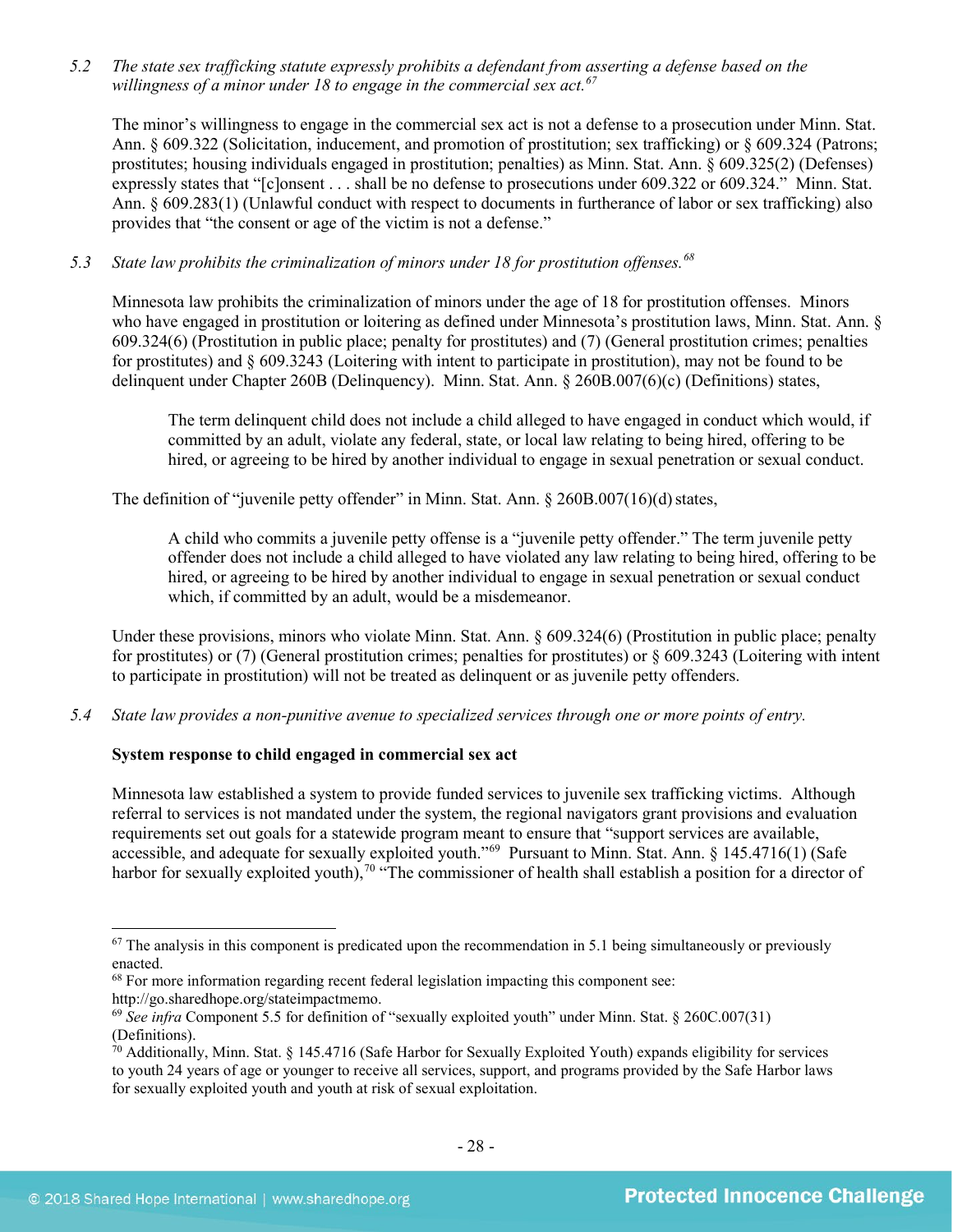child sex trafficking prevention." As discussed in subdivision (2), the director is responsible for the following duties:

(1) developing and providing comprehensive training on sexual exploitation of youth for social service professionals, medical professionals, public health workers, and criminal justice professionals; (2) collecting, organizing, maintaining, and disseminating information on sexual exploitation and services across the state, including maintaining a list of resources on the Department of Health Web site;

(3) monitoring and applying for federal funding for anti-trafficking efforts that may benefit victims in the state;

(4) managing grant programs established under sections 145.4716 to 145.4718 and 609.3241, paragraph  $(c)$ , clause  $(3)$ ;

(5) managing the request for proposals for grants for comprehensive services, including traumainformed, culturally specific services;

(6) identifying best practices in serving sexually exploited youth, as defined in section 260C.007, subdivision 31 [Definitions—Sexually Exploited Youth];

(7) providing oversight of and technical support to regional navigators pursuant to section 145.4717 [Regional navigator grants];

(8) conducting a comprehensive evaluation of the statewide program for safe harbor of sexually exploited youth; and

(9) developing a policy, consistent with the requirements of chapter 13, for sharing data related to sexually exploited youth, as defined in section 260C.007, subdivision 31, among regional navigators and community-based advocates.

Pursuant to Minn. Stat. § 145.4717 (Regional Navigator Grants),

The commissioner of health, through its director of child sex trafficking prevention, established in section 145.4716, shall provide grants to regional navigators serving six regions of the state to be determined by the commissioner. Each regional navigator must develop and annually submit a work plan to the director of child sex trafficking prevention. The work plans must include, but are not limited to, the following information:

(1) a needs statement specific to the region, including an examination of the population at risk; (2) regional resources available to sexually exploited youth, as defined in section 260C.007, subdivision 31;

(3) grant goals and measurable outcomes; and

(4) grant activities including timelines.

Further, Minn. Stat. § 145.4718 (Program evaluation) explains,

(a) The director of child sex trafficking prevention, established under section 145.4716, must conduct, or contract for, comprehensive evaluation of the statewide program for safe harbor for sexually exploited youth. The first evaluation must be completed by June 30, 2015, and must be submitted to the commissioner of health by September 1, 2015, and every two years thereafter. The evaluation must consider whether the program is reaching intended victims and whether support services are available, accessible, and adequate for sexually exploited youth, as defined in section 260C.007 [Definitions], subdivision 31.

(b) In conducting the evaluation, the director of child sex trafficking prevention must consider evaluation of outcomes, including whether the program increases identification of sexually exploited youth, coordination of investigations, access to services and housing available for sexually exploited youth, and improved effectiveness of services. The evaluation must also include examination of the ways in which penalties under section 609.3241 are assessed, collected, and distributed to ensure funding for investigation, prosecution, and victim services to combat sexual exploitation of youth.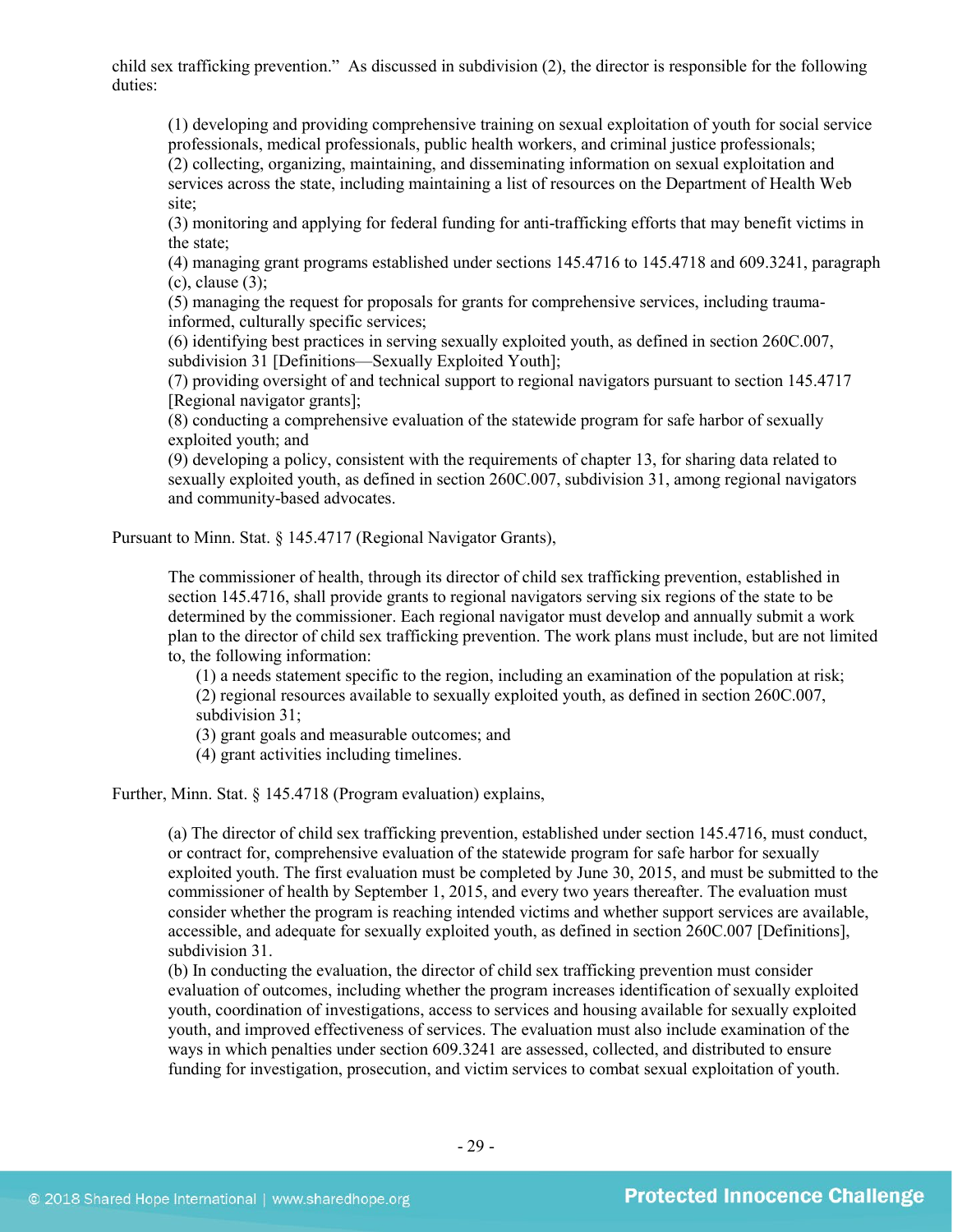In addition to these service-oriented provisions, Minnesota law allows juvenile sex trafficking victims to avoid delinquency adjudications for prostitution offenses based on the definitions of "delinquent child" and "juvenile petty offender"[71](#page-29-0) However, a juvenile sex trafficking victim could still face charges for other offenses committed in the course of his or her victimization.<sup>72</sup>

# **Summary**

Minnesota law provides an avenue for juvenile sex trafficking victims to avoid delinquency adjudications and establishes a system for providing specialized services.

*5.5 Child sex trafficking is identified as a type of abuse and neglect within child protection statutes.[73](#page-29-2)*

Minn. Stat. Ann. § 609.322 (Solicitation, inducement, and promotion of prostitution; sex trafficking) is expressly included within the definition of child abuse as used in the child protection provisions of Minnesota's Juvenile Court Act. Specifically, under Minn. Stat. Ann. § 260C.007(5) (Definitions), "child abuse" means the following:

[A]n act that involves a minor victim that constitutes a violation of section . . . 609.322 [Solicitation, inducement, and promotion of prostitution; sex trafficking], 609.324 [Patrons; prostitutes; housing individuals engaged in prostitution; penalties], 609.342 [Criminal sexual conduct in the first degree], 609.343 [Criminal sexual conduct in the second degree], 609.344 [Criminal sexual conduct in the third degree], 609.345 [Criminal sexual conduct in the fourth degree] . . . 617.246 [Use of minors in sexual performance prohibited], or that is physical or sexual abuse as defined in section 626.556, subdivision  $2^{74}$  $2^{74}$  $2^{74}$  [Reporting of maltreatment of minors], or an act committed in another state that involves a minor victim and would constitute a violation of one of these sections if committed in this state.

Additionally, child sex trafficking victims are specifically included in the definition of "sexually exploited youth" under Minn. Stat. Ann. § 260C.007(31) which states,

"Sexually exploited youth" means an individual who:

(1) is alleged to have engaged in conduct which would, if committed by an adult, violate any federal, state, or local law relating to being hired, offering to be hired, or agreeing to be hired by another individual to engage in sexual penetration or sexual conduct;

(2) is a victim of a crime described in section 609.342 [Criminal sexual conduct in the first degree], 609.343 [Criminal sexual conduct in the second degree], 609.344 [Criminal sexual conduct in the third degree], 609.345 [Criminal sexual conduct in the fourth degree], 609.3451 [Criminal sexual conduct in the fifth degree], 609.3453 [Criminal sexual predatory conduct], 609.352 [Solicitation of children to engage in sexual conduct; communication of sexually explicit materials to children], 617.246 [Use of minors in sexual performance prohibited], or 617.247 [Possession of pornographic work involving minors];

<span id="page-29-1"></span><span id="page-29-0"></span> <sup>71</sup> *See supra* Component 5.3 for provisions concerning the non-criminalization of minors for prostitution offenses. <sup>72</sup> Although not trafficking or CSEC specific, Minn. Stat. Ann. § 388.24 (Pretrial Diversion Program for Juveniles) does establish a diversion program for juvenile offenders.

<span id="page-29-2"></span><sup>&</sup>lt;sup>73</sup> For more information regarding recent federal legislation impacting this component see: http://go.sharedhope.org/stateimpactmemo.

<span id="page-29-3"></span><sup>&</sup>lt;sup>74</sup> Minn. Stat. Ann. § 626.556(2)( $\sigma$ )(7) (Definitions) defines "[s]ubstantial child endangerment" to include when "a person responsible for a child's care, by act or omission, commits or attempts to commit an act against a child under their care that constitutes . . . solicitation, inducement, and promotion of prostitution under section 609.322 [Solicitation, inducement, and promotion of prostitution; sex trafficking]." Minn. Stat. § 626.556(2)(n) states that

<sup>&</sup>quot;[s]exual abuse also includes any act which involves a minor which constitutes a violation of prostitution offenses under sections 609.321 [Prostitution and sex trafficking; definitions] to 609.324 [Patrons; prostitutes; housing individuals engaged in prostitution; penalties] or 617.246 [Use of minors in sexual performance prohibited]."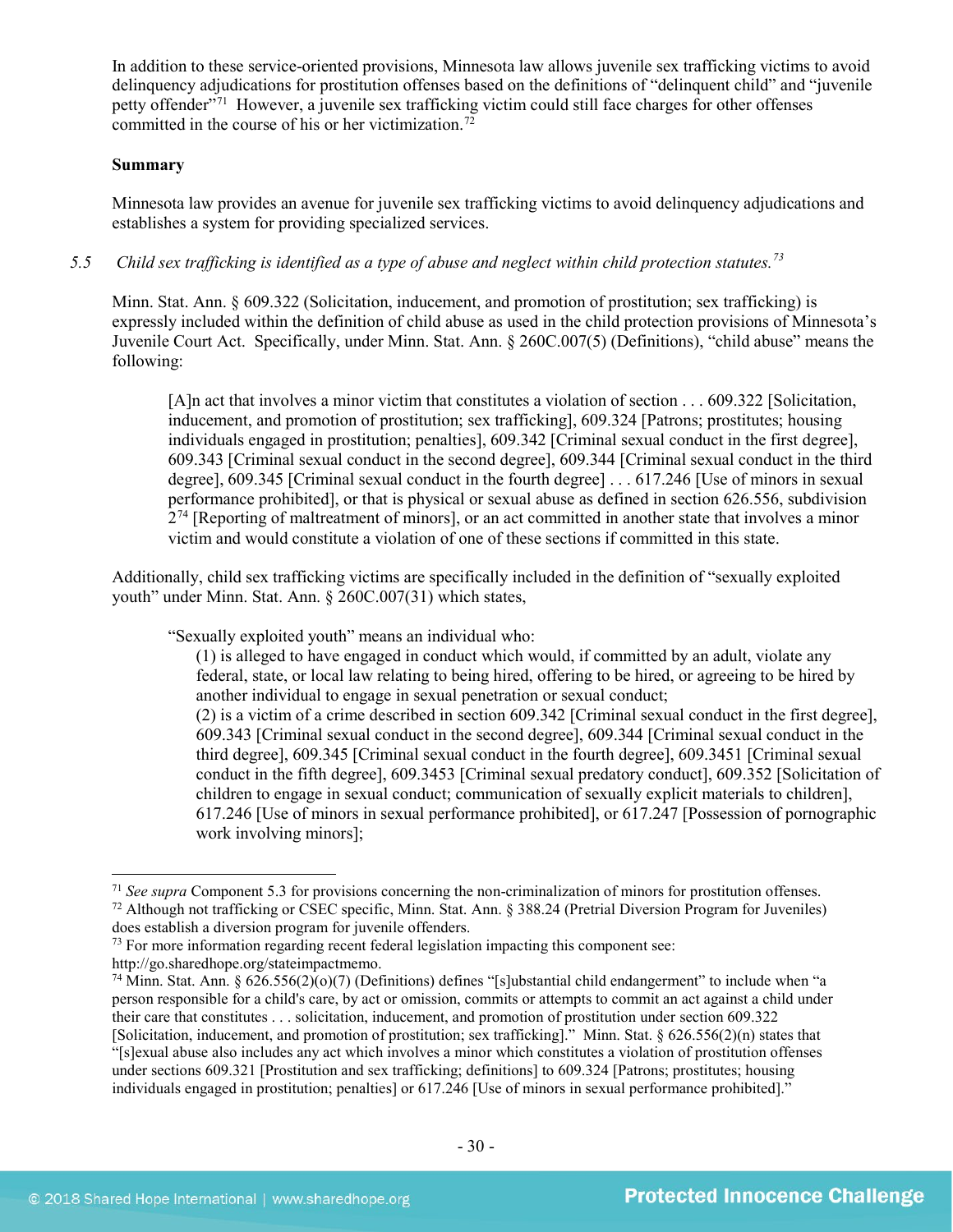(3) is a victim of a crime described in United States Code, title 18, section 2260 [Production of sexually explicit depictions of a minor for importation into the United States] ; 2421 [Transportation generally]; 2422 [Coercion or enticement]; 2423 [Transportation of minors]; 2425 [Use of interstate facilities to transmit information about a minor]; or 2256 [Definitions for chapter]; or

(4) is a sex trafficking victim as defined in section 609.321 [Prostitution and sex trafficking; definitions], subdivision 7b.[75](#page-30-0)

Finally, the definition of "sexual abuse" expressly includes child sex trafficking. Minn. Stat. Ann. §  $626.556(2)$ (n) (Definitions) defines "sexual abuse" as

the subjection of a child by a person responsible for the child's care, by a person who has a significant relationship to the child, as defined in section 609.341, or by a person in a position of authority, as defined in section 609.341, subdivision 10, to any act which constitutes a violation of section 609.342 (criminal sexual conduct in the first degree), 609.343 (criminal sexual conduct in the second degree), 609.344 (criminal sexual conduct in the third degree), 609.345 (criminal sexual conduct in the fourth degree), or 609.3451 (criminal sexual conduct in the fifth degree). Sexual abuse also includes any act which involves a minor which constitutes a violation of prostitution offenses under sections 609.321 to 609.324 or 617.246. Effective May 29, 2017, sexual abuse includes all reports of known or suspected child sex trafficking involving a child who is identified as a victim of sex trafficking. Sexual abuse includes child sex trafficking as defined in section 609.321 and subdivisions 7a and 7b. Sexual abuse includes threatened sexual abuse which includes the status of a parent or household member who has committed a violation which requires registration as an offender under section 243.166, subdivision 1b, paragraph (a) or (b), or required registration under section 243.166, subdivision 1b, paragraph (a) or (b).

# *5.6 The definition of "caregiver" or another related term in the child welfare statutes is not a barrier to a sex trafficked child accessing the protection of child welfare.*

The definition of "custodian" is not a barrier to a sex trafficked child accessing the protection of child welfare as the definitions of "child abuse" and "child in need of protection and services" do not require a relationship between the child and the perpetrator. Minn. Stat. Ann. § 260C.007(5) (Definitions) defines "child abuse" in part as "an act that involves a minor victim that constitutes a violation of section . . . 609.322 [Solicitation, inducement, and promotion of prostitution; sex trafficking [...." Pursuant to Minn. Stat. Ann. § 260C.007(6), "Child in need of protection or services" means a child who is in need of protection or services because the child: . . . (11) is a sexually exploited youth . . . ." Minn. Stat. Ann. § 260C.007(31) further defines "[s]exually exploited youth as . . .

an individual who:

(1) is alleged to have engaged in conduct which would, if committed by an adult, violate any federal, state, or local law relating to being hired, offering to be hired, or agreeing to be hired by another individual to engage in sexual penetration or sexual conduct; (2) is a victim of a crime described in section 609.342 [Criminal sexual conduct in the first degree], 609.343 [Criminal sexual conduct in the second degree], 609.344 [Criminal sexual conduct in the

<span id="page-30-0"></span> <sup>75</sup> Pursuant to Minn. Stat. § 609.321(7b) (Prostitution and sex trafficking; definitions) "Sex trafficking victim" means a person subjected to the practices in subdivision 7a." Pursuant to Minn. Stat. § 609.321(7a), "Sex trafficking" means:

<sup>(1)</sup> receiving, recruiting, enticing, harboring, providing, or obtaining by any means an individual to aid in the prostitution of the individual; or

<sup>(2)</sup> receiving profit or anything of value, knowing or having reason to know it is derived from an act described in clause (1).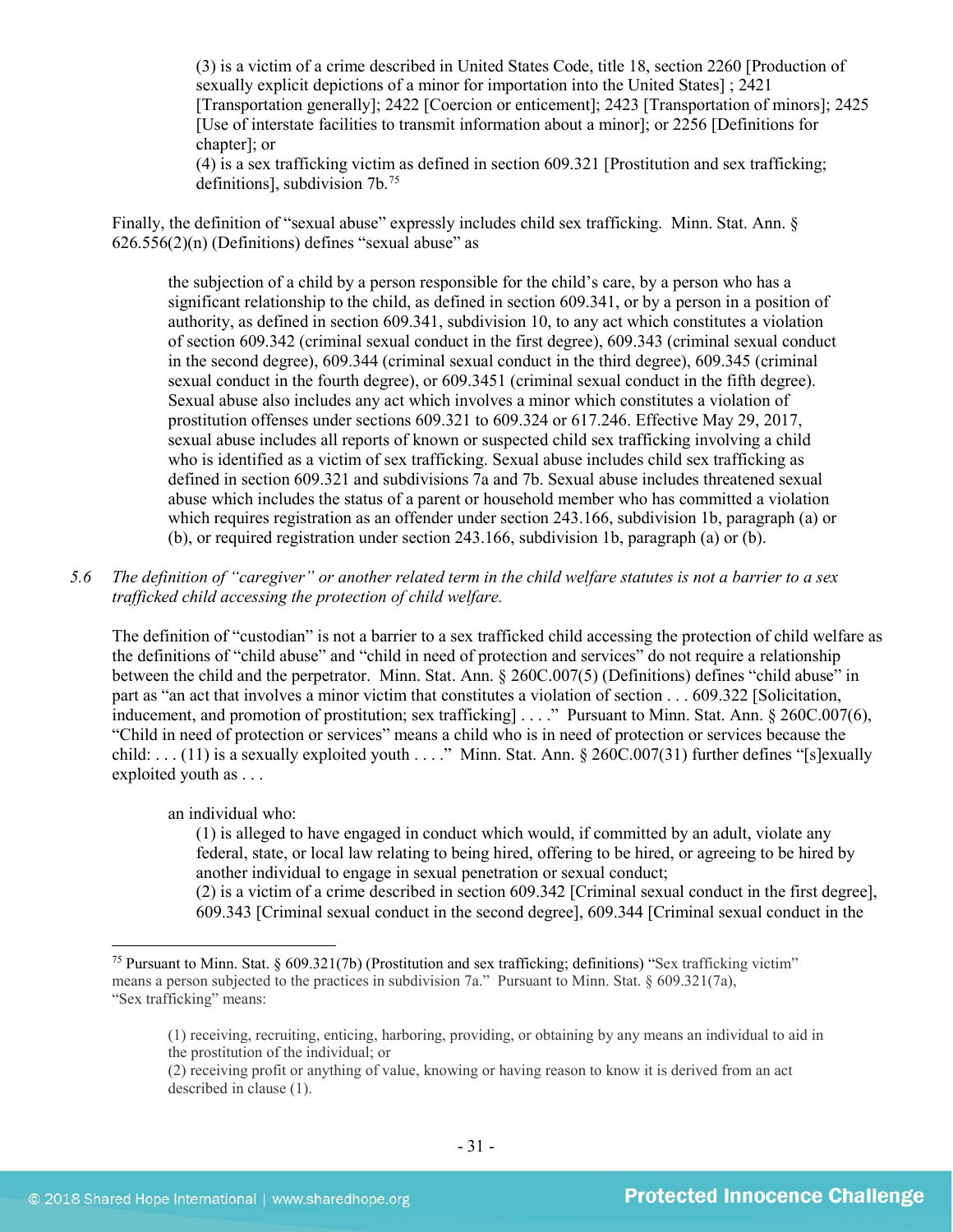third degree], 609.345 [Criminal sexual conduct in the fourth degree], 609.3451 [Criminal sexual conduct in the fifth degree], 609.3453 [Criminal sexual predatory conduct], 609.352 [Solicitation of children to engage in sexual conduct; communications of sexually explicit material to children], 617.246 [Use of minors in sexual performance prohibited], or 617.247 [Possession of pornographic work involving minors];

(3) is a victim of a crime described in United States Code, title 18, section 2260 [Production of sexually explicit depictions of a minor for importation into the United States]; 2421 [Transportation for illegal sexual activity and related crimes; transportation generally]; 2422 [Transportation for illegal sexual activity and related crimes; coercion and enticement]; 2423 [Transportation for illegal sexual activity and related crimes; transportation of minors]; 2425 [Transportation for illegal sexual activity and related crimes; use of interstate facilities to transmit information about a minor]; or 2256 [Sexual exploitation and other abuse of children; definitions for chapter]; or] (4) is a sex trafficking victim as defined in section 609.321, subdivision 7b [Prostitution and sex trafficking; definitions; sex trafficking victim].

The definition of "sexual abuse" also removes the requirement that the perpetrator be "a person responsible for the child's care,  $\dots$  a person who has a significant relationship to the child,  $\dots$  or  $\dots$  a person in a position of authority" in trafficking cases. Minn. Stat. Ann. § 626.556(2)(n) (Definitions) defines "sexual abuse" as

the subjection of a child by a person responsible for the child's care, by a person who has a significant relationship to the child, as defined in section 609.341, or by a person in a position of authority, as defined in section 609.341, subdivision 10, to any act which constitutes a violation of section 609.342 (criminal sexual conduct in the first degree), 609.343 (criminal sexual conduct in the second degree), 609.344 (criminal sexual conduct in the third degree), 609.345 (criminal sexual conduct in the fourth degree), or 609.3451 (criminal sexual conduct in the fifth degree). Sexual abuse also includes any act which involves a minor which constitutes a violation of prostitution offenses under sections 609.321 to 609.324 or 617.246. Effective May 29, 2017, sexual abuse includes all reports of known or suspected child sex trafficking involving a child who is identified as a victim of sex trafficking. Sexual abuse includes child sex trafficking as defined in section 609.321 and subdivisions 7a and 7b. Sexual abuse includes threatened sexual abuse which includes the status of a parent or household member who has committed a violation which requires registration as an offender under section 243.166, subdivision 1b, paragraph (a) or (b), or required registration under section 243.166, subdivision 1b, paragraph (a) or (b).

Furthermore, pursuant to Minn. Stat. Ann. § 626.556(2)(o), Minnesota has broadened the child endangerment laws by eliminating the requirements of "significant relationship to the child" or in "a position of authority" over the child. Resultantly, a person responsible for the child's care commits an act of "substantial child endangerment" when the person, by act or omission, commits or attempts to commit an act against a child under their care that constitutes any of the following:

(1) egregious harm as defined in section 260C.007(14) (Egregious harm);

. . . . (7) solicitation, inducement, and promotion of prostitution under section 609.322 (Solicitation, inducement, and promotion of prostitution);

(8) criminal sexual conduct under sections 609.342 to 609.3451 (Criminal sexual conduct);

(9) solicitation of children to engage in sexual conduct under section 609.352 (Solicitation of children to engage in sexual conduct; communication of sexually explicit materials to children).

. . . . (11) use of a minor in sexual performance under section 617.246 (Use of minors in sexual performance prohibited).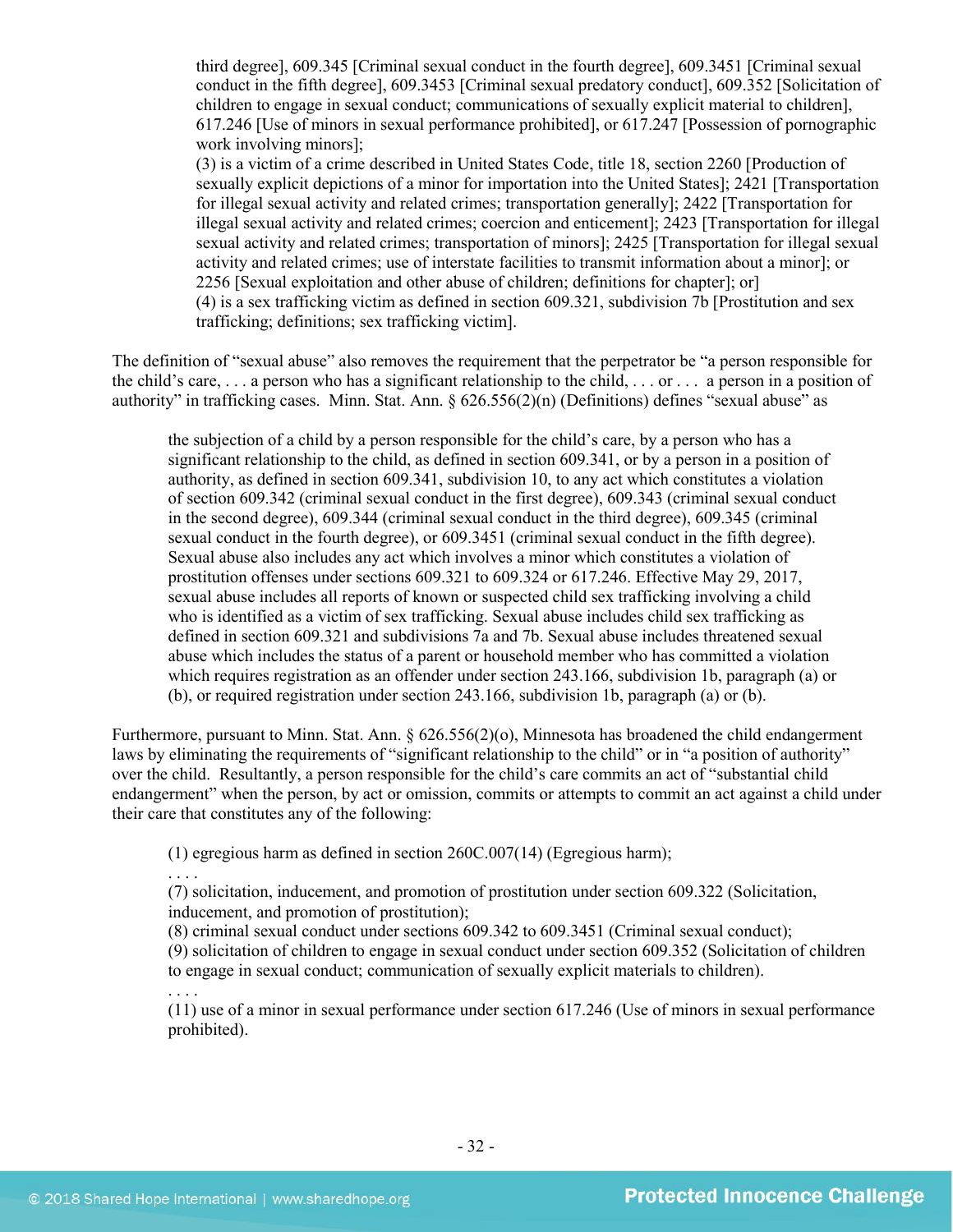*5.7 Crime victims' compensation is specifically available to a child victim of sex trafficking or commercial sexual exploitation of children (CSEC).*

Minnesota's Crime Victims Reparation Act does not make reparation awards available to children who are victims of commercial sexual exploitation without regard to ineligibility requirements. Generally, a "victim[76](#page-32-0) who has incurred economic loss," will be "entitled to reparations upon a showing by a preponderance of the evidence that the requirements for reparations have been met." Minn. Stat. Ann. § 611A.53(1). As provided in Minn. Stat. Ann. § 611A.52(8) within the Crime Victims Reparation Act,

(a) "Economic loss" means actual economic detriment incurred as a direct result of injury or death.

(b) In the case of injury the term is limited to:

(1) reasonable expenses incurred for necessary medical, chiropractic, hospital, rehabilitative, and dental products, services, or accommodations, including ambulance services, drugs, appliances, and prosthetic devices;

. . . . (3) reasonable expenses incurred for psychological or psychiatric products, services, or accommodations, not to exceed an amount to be set by the board, where the nature of the injury or the circumstances of the crime are such that the treatment is necessary to the rehabilitation of the victim;

(4) loss of income that the victim would have earned had the victim not been injured; (5) reasonable expenses incurred for substitute child care or household services to replace those the victim or claimant would have performed had the victim or the claimant's child not been injured . . . ;

(6) reasonable expenses actually incurred to return a child who was a victim of a crime under section 609.25 or 609.26 to the child's parents or lawful custodian. These expenses are limited to transportation costs, meals, and lodging from the time the child was located until the child was returned home; and

(7) the claimant's moving expenses, storage fees, and phone and utility installation fees, up to a maximum of \$1,000 per claim, if the move is necessary due to a reasonable fear of danger related to the crime for which the claim was filed.

Although a commercially sexually exploited child who suffers economic loss will generally be eligible to receive reparations under Minnesota's Crime Victims Reparation Act, several additional requirements for reparations could present difficulties for victims of domestic minor sex trafficking. Specifically, reparations will not be awarded unless the crime was "reported to the police within 30 days of its occurrence or, if it could not reasonably have been reported within that period, within 30 days of the time when a report could reasonably have been made." Minn. Stat. Ann.  $§ 611A.53(2)(1)$ .

Notably, however, "A victim of criminal sexual conduct in the first, second, third, or fourth degree who does not report the crime within 30 days of its occurrence is deemed to have been unable to have reported it within that period." Minn. Stat. Ann. § 611A.53(2)(1). To be eligible to receive reparations, a victim must also "cooperate fully with the police and other law enforcement officials," must not have been an accomplice of the offender, and must not have been "in the act of committing a crime at the time the injury occurred." Minn. Stat. Ann. § 611A.53(2)(2), (3), (4).

Additionally, pursuant to Minn. Stat. Ann. § 611A.53(2)(5), (6), the claim must be for more than \$50, and the victim must file a claim for reparation within 3 years of the date of the harm suffered,

except that (i) if the claimant was unable to file a claim within that period, then the claim can be made within three years of the time when a claim could have been filed; and (ii) if the victim's injury or death was not reasonably discoverable within three years of the injury or death, then the claim can be made

<span id="page-32-0"></span> <sup>76</sup> *See supra* Component 5.1.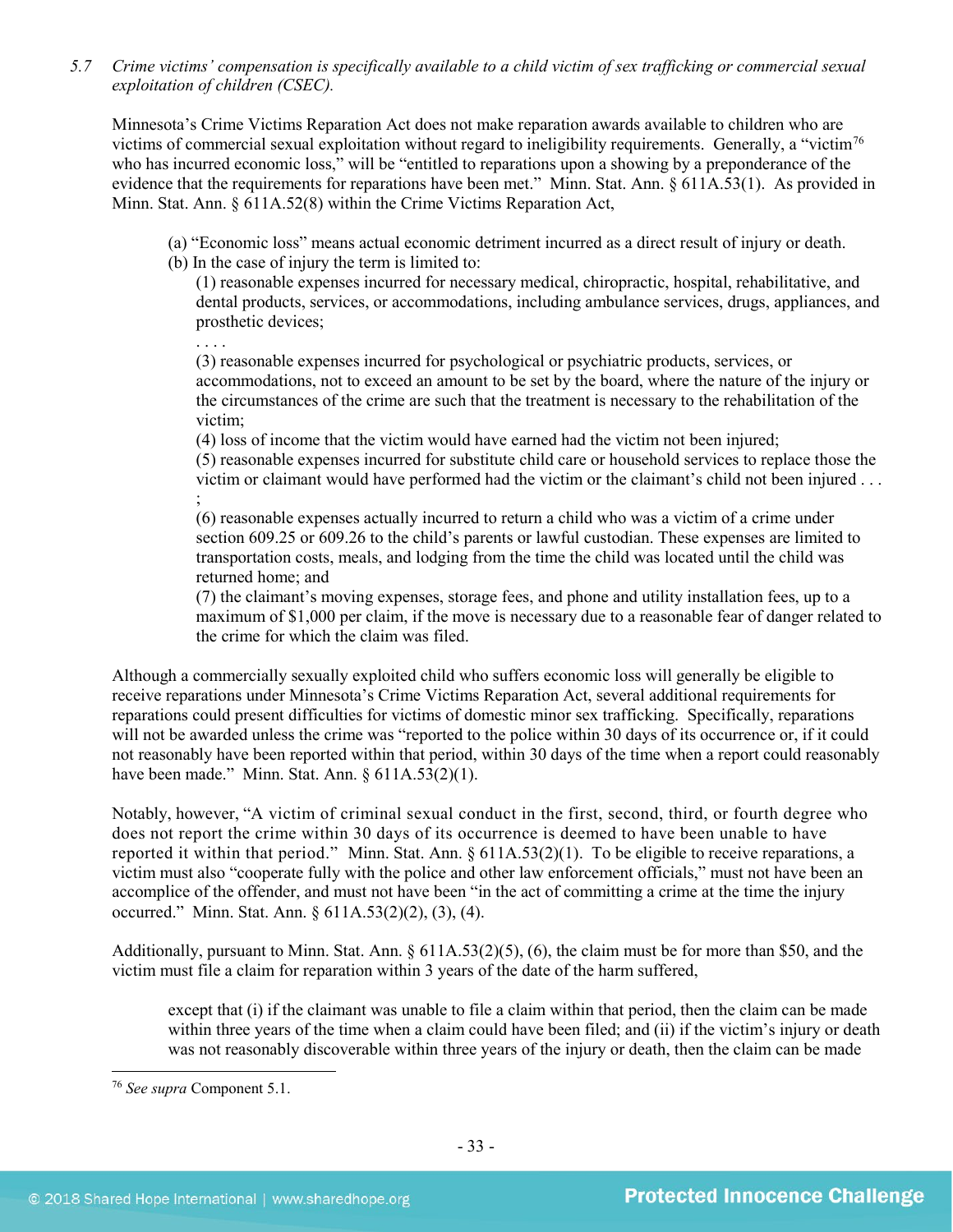within three years of the time when the injury or death is reasonably discoverable. The following circumstances do not render a claimant unable to file a claim for the purposes of this clause: (A) lack of knowledge of the existence of the Minnesota Crime Victims Reparations Act, (B) the failure of a law enforcement agency to provide information or assistance to a potential claimant under section 611A.66, (C) the incompetency of the claimant if the claimant's affairs were being managed during that period by a guardian, guardian ad litem, conservator, authorized agent, or parent, or (D) the fact that the claimant is not of the age of majority.

If the victim's claim is based on child abuse,<sup>[77](#page-33-0)</sup> the claim does not have to be for more than \$50, does not have to be reported to the police within 30 days, and the 3-year period to file a claim will toll until the time the crime actually is reported to the police. Minn. Stat. Ann. § 611A.53(2). While the term "child abuse" is not defined in Minn. Stat. Ann. § 611A.52 (Definitions), the definition of child abuse for purposes of child welfare specifically includes child sex trafficking, indicating that this exception would be applicable to child sex trafficking victims.

The amount of reparations a victim receives also may be reduced to the extent: (i) "that economic loss is recouped from a collateral source or collateral sources;" and (ii) "the board deems reasonable because of the contributory misconduct of the claimant or of a victim through whom the claimant claims." Minn. Stat. § 611A.54(1), (2). Additionally, in no case will the victim receive more than \$50,000. Minn. Stat. Ann.  $§ 611A.54(3).$ 

Despite the reporting and filing extension granted to victims of child abuse and certain sexual offenses, nothing expressly exempts victims of Minn. Stat. Ann. § 609.322(1)(a) (Solicitation, inducement, and promotion of prostitution; sex trafficking), § 609.324, Subdiv. 1 (Engaging in, hiring, or agreeing to hire minor to engage in prostitution; penalties),  $\S 617.246(2)$  (Use of minors in sexual performance prohibited), or  $\S 609.283(1)$ (Unlawful conduct with respect to documents in furtherance of labor or sex trafficking) from the same requirements as other victims.

5.7.1 Recommendation: Amend Minn. Stat. Ann. § 611A.53(2) to specifically exempt victims of Minn. Stat. Ann. § 609.322(1)(a) (Solicitation, inducement, and promotion of prostitution; sex trafficking), § 609.324, Subdiv. 1 (Engaging in, hiring, or agreeing to hire minor to engage in prostitution; penalties),  $\S 617.246(2)$  (Use of minors in sexual performance prohibited), and  $\S$ 609.283(1) (Unlawful conduct with respect to documents in furtherance of labor or sex trafficking) from the listed limitations on reparations awards.

# *5.8 Victim-friendly procedures and protections are provided in the trial process for minors under 18.*

Minnesota does not afford victim-friendly justice procedures and protections specifically to victims of domestic minor sex trafficking. However, regardless of the victim's age, Minnesota law provides special protections for victims of sexual offenses pursuant to Minn. Stat. Ann. § 609.347 (Evidence in criminal sexual conduct cases). Minn. Stat. Ann. § 609.347(1) provides, "In a prosecution under sections 609.342 [Criminal sexual conduct in the first degree] to 609.3451 [Criminal sexual conduct in the fifth degree]; 609.3453 [Criminal sexual predatory conduct] . . . the testimony of a victim need not be corroborated." Similarly, there is no need to demonstrate that the "victim resisted the accused." Minn. Stat. Ann. § 609.347(2). Additionally, pursuant to Minn. Stat. Ann. § 609.347(3), in prosecutions for those offenses,

[E]vidence of the victim's previous sexual conduct shall not be admitted nor shall any reference to such conduct be made in the presence of the jury, except by court order under the procedure provided in subdivision 4. The evidence can be admitted only if the probative value of the evidence is not substantially outweighed by its inflammatory or prejudicial nature and only in the circumstances set out in paragraphs (a) and (b). For the evidence to be admissible under paragraph (a), subsection (i), the

<span id="page-33-0"></span> <sup>77</sup> *See supra* Component 5.5 for the definition of "child abuse." .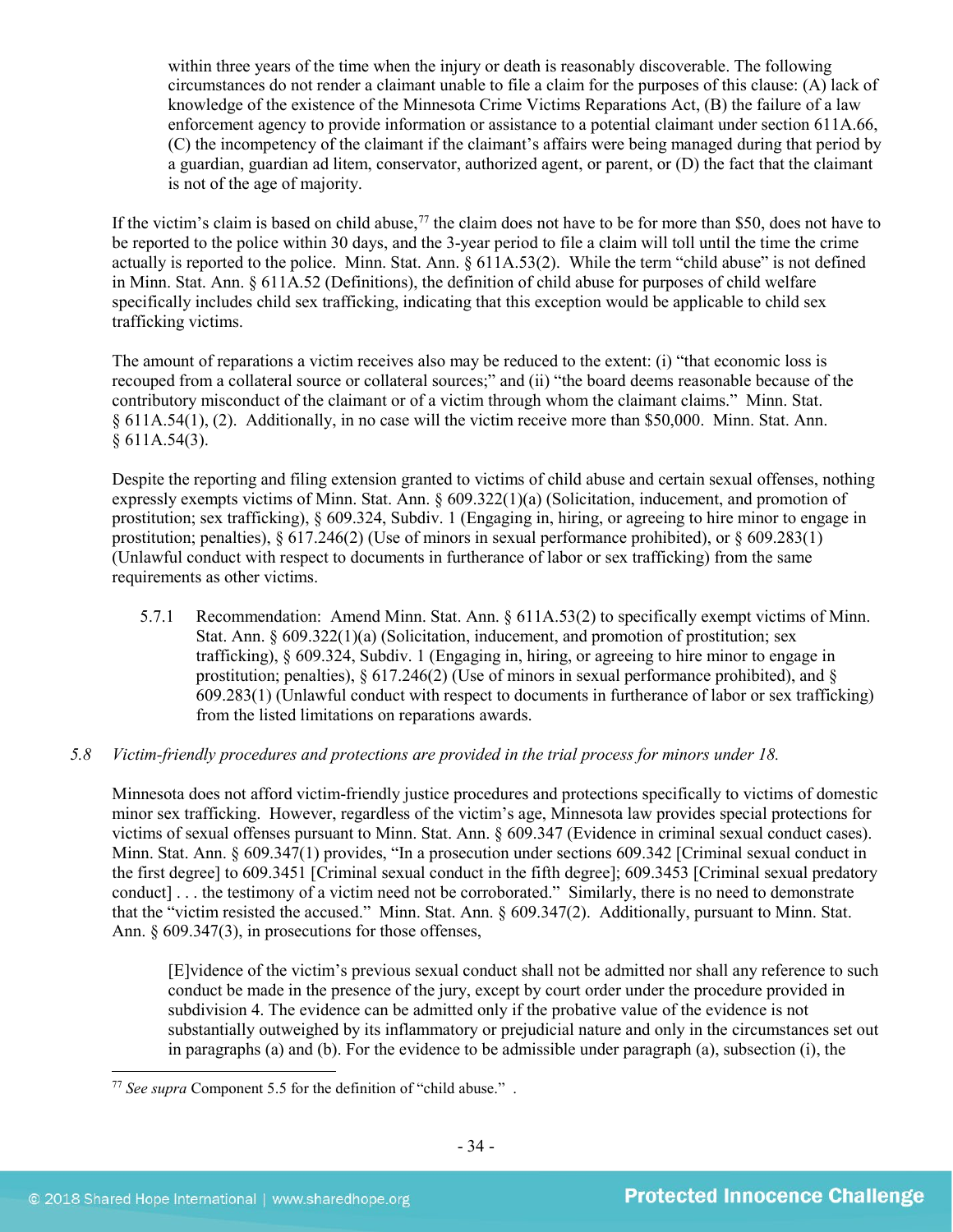judge must find by a preponderance of the evidence that the facts set out in the accused's offer of proof are true. For the evidence to be admissible under paragraph (a), subsection (ii) or paragraph (b), the judge must find that the evidence is sufficient to support a finding that the facts set out in the accused's offer of proof are true, as provided under Rule 901 of the Rules of Evidence.

(a) When consent of the victim is a defense in the case, the following evidence is admissible: (i) evidence of the victim's previous sexual conduct tending to establish a common scheme or plan of similar sexual conduct under circumstances similar to the case at issue. In order to find a common scheme or plan, the judge must find that the victim made prior allegations of sexual assault which were fabricated; and

(ii) evidence of the victim's previous sexual conduct with the accused.

(b) When the prosecution's case includes evidence of semen, pregnancy, or disease at the time of the incident or, in the case of pregnancy, between the time of the incident and trial, evidence of specific instances of the victim's previous sexual conduct is admissible solely to show the source of the semen, pregnancy, or disease.

Special protections are afforded to minor victims of sexual abuse throughout the process of investigating and prosecuting a criminal offense related to the sexual abuse of the child. For example, Minn. Stat. Ann. § 609.3471 (Records pertaining to victim identity confidential) provides that "no data contained in records or reports relating to petitions, complaints, or indictments issued pursuant to [section 609.322, 609.342](http://web2.westlaw.com/find/default.wl?tc=-1&docname=MNSTS609.342&rp=%2ffind%2fdefault.wl&sv=Split&rs=WLW11.04&db=1000044&tf=-1&findtype=L&fn=_top&mt=59&vr=2.0&pbc=5B5D1160&ordoc=3575265) [Criminal sexual conduct in the first degree], [609.343](http://web2.westlaw.com/find/default.wl?tc=-1&docname=MNSTS609.343&rp=%2ffind%2fdefault.wl&sv=Split&rs=WLW11.04&db=1000044&tf=-1&findtype=L&fn=_top&mt=59&vr=2.0&pbc=5B5D1160&ordoc=3575265) [Criminal sexual conduct in the second degree][, 609.344](http://web2.westlaw.com/find/default.wl?tc=-1&docname=MNSTS609.344&rp=%2ffind%2fdefault.wl&sv=Split&rs=WLW11.04&db=1000044&tf=-1&findtype=L&fn=_top&mt=59&vr=2.0&pbc=5B5D1160&ordoc=3575265) [Criminal sexual conduct in the third degree], [609.345](http://web2.westlaw.com/find/default.wl?tc=-1&docname=MNSTS609.345&rp=%2ffind%2fdefault.wl&sv=Split&rs=WLW11.04&db=1000044&tf=-1&findtype=L&fn=_top&mt=59&vr=2.0&pbc=5B5D1160&ordoc=3575265) [Criminal sexual conduct in the fourth degree], or [609.3453,](http://web2.westlaw.com/find/default.wl?tc=-1&docname=MNSTS609.3453&rp=%2ffind%2fdefault.wl&sv=Split&rs=WLW11.04&db=1000044&tf=-1&findtype=L&fn=_top&mt=59&vr=2.0&pbc=5B5D1160&ordoc=3575265) which specifically identifies a victim who is a minor shall be accessible to the public, except by order of the court." Pursuant to Minn. Stat. Ann. § 626.561 (Interviews with child abuse victims), a record must be made of every interview of an alleged child abuse victim[78](#page-34-0) and that every county attorney's office must develop written guidelines for tape recording such interviews. Minn. Stat. Ann. § 626.561(3), (4).

Additional protections apply during a trial. Specifically, certain minors are allowed to give out-of-court statements in lieu of testifying in court. Minn. Stat. Ann. § 595.02(3) (Testimony of witnesses) states,

An out-of-court statement made by a child under the age of ten years . . . alleging, explaining, denying, or describing any act of sexual contact or penetration performed with or on the child or any act of physical abuse of the child or the person who is mentally impaired by another, not otherwise admissible by statute or rule of evidence, is admissible as substantive evidence if:

(a) the court or person authorized to receive evidence finds, in a hearing conducted outside of the presence of the jury, that the time, content, and circumstances of the statement and the reliability of the person to whom the statement is made provide sufficient indicia of reliability; and

<span id="page-34-0"></span><sup>&</sup>lt;sup>78</sup> Minn. Stat. Ann. § 626.561(2)(1) defines "child abuse" as "physical or sexual abuse as defined in section 626.556, subdivision 2." Minn. Stat. Ann. § 626.556(2)(n) (Definitions) defines "sexual abuse" as

the subjection of a child by a person responsible for the child's care, by a person who has a significant relationship to the child, as defined in section 609.341, or by a person in a position of authority, as defined in section 609.341, subdivision 10, to any act which constitutes a violation of section 609.342 (criminal sexual conduct in the first degree), 609.343 (criminal sexual conduct in the second degree), 609.344 (criminal sexual conduct in the third degree), 609.345 (criminal sexual conduct in the fourth degree), or 609.3451 (criminal sexual conduct in the fifth degree). Sexual abuse also includes any act which involves a minor which constitutes a violation of prostitution offenses under sections 609.321 to 609.324 or 617.246. Effective May 29, 2017, sexual abuse includes all reports of known or suspected child sex trafficking involving a child who is identified as a victim of sex trafficking. Sexual abuse includes child sex trafficking as defined in section 609.321 and subdivisions 7a and 7b. Sexual abuse includes threatened sexual abuse which includes the status of a parent or household member who has committed a violation which requires registration as an offender under section 243.166, subdivision 1b, paragraph (a) or (b), or required registration under section 243.166, subdivision 1b, paragraph (a) or (b).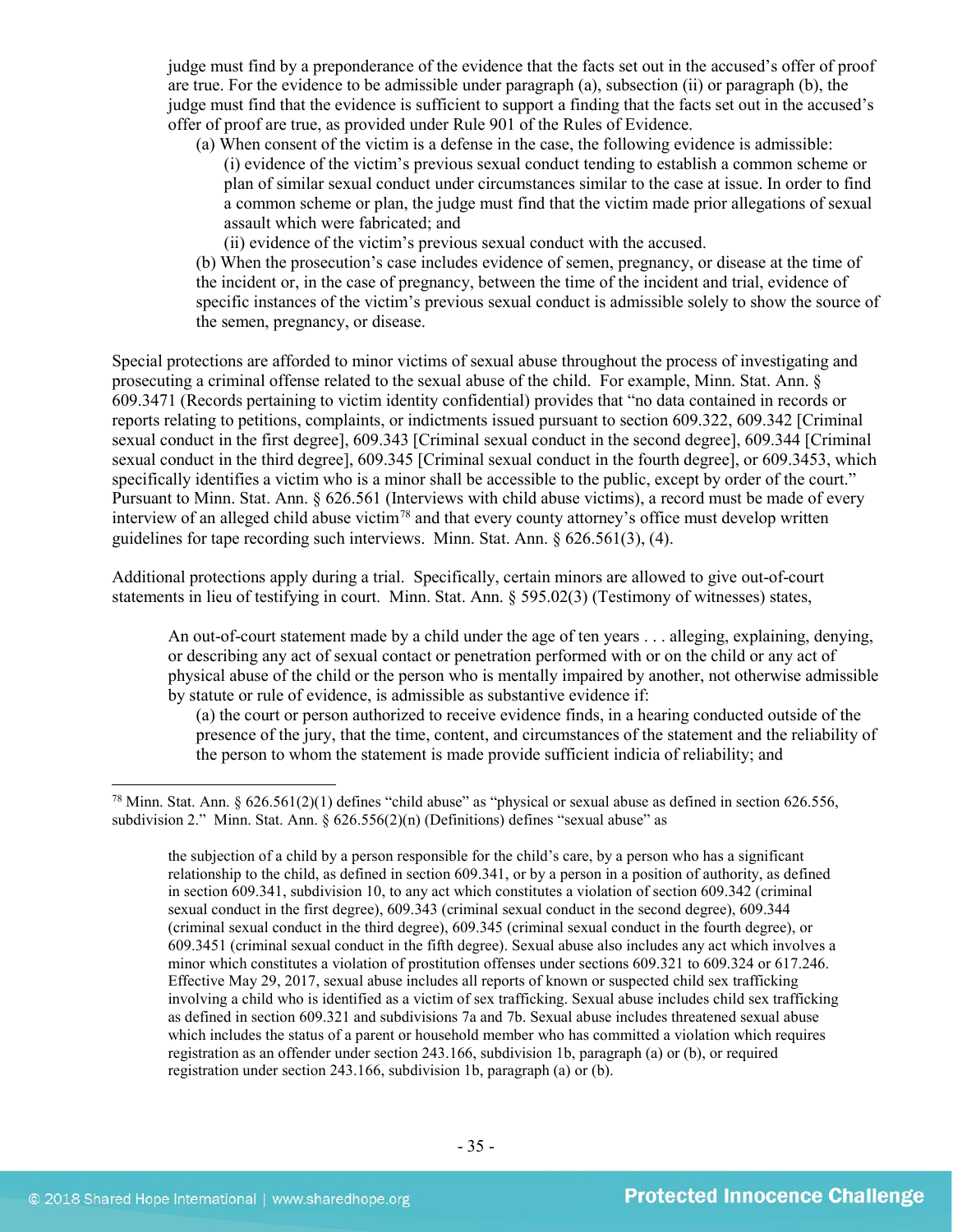(b) the child . . . either:

(i) testifies at the proceedings; or

(ii) is unavailable as a witness and there is corroborative evidence of the act; and (c) the proponent of the statement notifies the adverse party of the proponent's intention to offer the statement and the particulars of the statement sufficiently in advance of the proceeding at which the proponent intends to offer the statement into evidence to provide the adverse party with a fair opportunity to prepare to meet the statement.

For purposes of this subdivision, an out-of-court statement includes video, audio, or other recorded statements. An unavailable witness includes an incompetent witness.

Minn. Stat. Ann. § 595.02(4) further provides that when a child under 12 years of age is "alleging, denying, or describing . . . an act of sexual contact or penetration performed with or on the child or any other person by another," the child may provide testimony via closed-circuit television or a videotaped recording. Pursuant to Minn. Stat. Ann. § 595.02(4)(b), (c), when a child under 12 years old provides testimony via closed-circuit television or videotaped recording,

[O]nly the judge, the attorneys for the defendant and for the state, any person whose presence would contribute to the welfare and well-being of the child, persons necessary to operate the recording or closed-circuit equipment and, in a child protection proceeding under chapter 260 [Juveniles] or a dissolution or custody proceeding under chapter 518 [Marriage Dissolution], the attorneys for those parties with a right to participate may be present with the child during the child's testimony. (c) The court shall permit the defendant in a criminal or delinquency matter to observe and hear the testimony of the child in person. If the court, upon its own motion or the motion of any party, finds in a hearing conducted outside the presence of the jury, that the presence of the defendant during testimony taken pursuant to this subdivision would psychologically traumatize the witness so as to render the witness unavailable to testify, the court may order that the testimony be taken in a manner that:

(1) the defendant can see and hear the testimony of the child in person and communicate with counsel, but the child cannot see or hear the defendant; or

(2) the defendant can see and hear the testimony of the child by video or television monitor from a separate room and communicate with counsel, but the child cannot see or hear the defendant.

When a prosecuting attorney discloses a videotaped interview of a child victim of physical or sexual abuse to a defendant or the defendant's attorney, only two copies of any portion of the tape may be made by the defendant, the defendant's attorney, or by any agent or representative of the defendant, the tapes may only be used to prepare for defense, may only be publicly shown in judicial proceedings against the defendant, may only be viewed by the defendant and those working on the defense, and must be returned to the prosecuting attorney after a final disposition of the case. Minn. Stat. Ann. § 634.35(a). Furthermore, "[N]o person may be granted access to the tapes, any transcription of the tapes, or the substance of any portion of the tapes unless the person has first signed a written agreement that the person is aware of this statute and acknowledges that the person is subject to the court's contempt powers for any violation of it." Minn. Stat. Ann. § 634.35(a)(6).

In addition to limits on public access to recorded child testimony, restrictions are also placed on the discovery of "a videotape of a child victim or alleged victim alleging, explaining, denying, or describing an act of physical or sexual abuse." In releasing discoverable material "the presiding officer shall consider the provisions of section 611A.90, subdivision 2, paragraph (b)," which states that "[t]he court order may govern the purposes for which the videotape may be used, reproduction, release to other persons, retention and return of copies, and other requirements reasonably necessary for protection of the privacy and best interests of the child." Minn. Stat. Ann. §§ 13.03(6), 611A.90(2)(b).

Additionally, the judge may exclude spectators from the courtroom at "the trial of a complaint or indictment for a violation of sections 609.341 [Definitions] to 609.3451 [Criminal sexual conduct in the fifth degree]; 609.3453 [Criminal sexual predatory conduct]; [or] 617.246, subdivision 2 [Use of minor in sexual performance prohibited] . . . when a minor under 18 years of age is the person upon, with, or against whom the crime is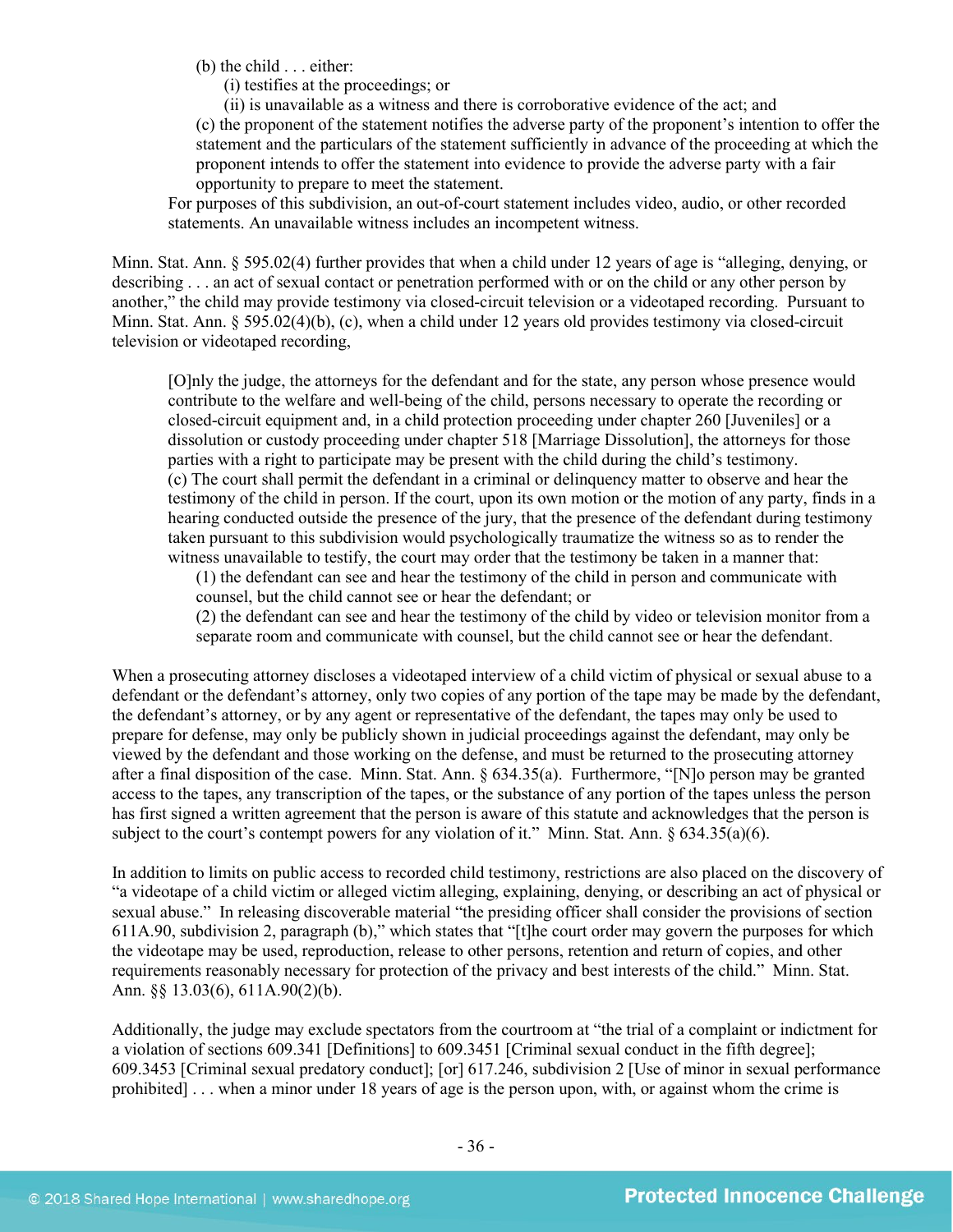alleged to have been committed," and may also authorize the presence of any supportive person in the courtroom for prosecuting witnesses who are minors in cases involving child abuse as defined in Minn. Stat. Ann. § 630.36 (Issues, how disposed of), which expressly includes conduct amounting to violations of, among other laws, Minn. Stat. Ann. § 609.321 (Prostitution and sex trafficking; definitions), § 609.322 (Solicitation, inducement, and promotion of prostitution; sex trafficking), and § 609.324 (Patrons; prostitutes; housing individuals engaged in prostitution; penalties). Minn. Stat. Ann. §§ 631.045, 631.046(1).

Victims or alleged victims of trafficking are afforded additional protections to prevent the disclosure of the victim's identity and address. Under Minn. Stat. Ann. § 13.82(17)(b) (Protection of identities),

A law enforcement agency or . . . dispatching agency working under the direction of a law enforcement agency shall withhold public access to data on individuals to protect the identity of individuals in the following circumstances:

(b) when access to the data would reveal the identity of a victim or alleged victim of criminal sexual conduct or sex trafficking under section 609.322, 609.342 to 609.3451 or 617.246(2).

Furthermore, when a victim is a participant of the designated address program under Minn. Stat. Ann. § 5B.05 (Use of designated address), the victim's address is prevented from being disclosed during discovery or a court proceeding except for a few limited exceptions, including to protect the Constitutional rights of the defendant.

Lastly, Minnesota prohibits any polygraph testing for victims. Under Minn. Stat. Ann. § 611A.26 (1), "No law enforcement agency or prosecutor shall require that a complainant of a criminal sexual conduct or sex trafficking offense submit to a polygraph examination as part of or a condition proceeding with the investigation, charging, or prosecution of such offense."

*5.9 Child sex trafficking victims may vacate delinquency adjudications and expunge related records for prostitution and other offenses arising from trafficking victimization, without a waiting period.*

Minnesota law does not provide a mechanism for minors to vacate delinquency adjudications related to trafficking victimization, but juvenile records may be expunged without a waiting period.

Pursuant to Minn. Stat. Ann. § 260B.171(1) (Records),

. . . .

(a) . . . Except as provided in paragraph (b), the court shall keep and maintain records pertaining to delinquent adjudications until the person reaches the age of 28 years . . . .

(b) The court shall retain records of the court finding that a juvenile committed an act that would be a felony- or gross misdemeanor level offense until the offender reaches the age of 28. If the offender commits a felony as an adult, or the court convicts a child as an extended jurisdiction juvenile, the court shall retain the juvenile records for as long as the records would have been retained if the offender had been an adult at the time of the juvenile offense . . . .

Minn. Stat. Ann. § 260B.198(6) (Expungement) allows the court to expunge records without mandating a waiting period, but records "expunged" on or after January 1, 2015 are merely sealed. Minn. Stat. Ann. § 260B.198(6) states,

(a) The court may expunge all records relating to delinquency at any time if the court determines that expungement of the record would yield a benefit to the subject of the record that outweighs the detriment to the public and public safety in sealing the record . . . .

. . . .

(c) A record expunged under this subdivision prior to January 1, 2015, may not be opened or exchanged. A record expunged under this subdivision on or after January 1, 2015, is sealed and access only allowed pursuant to paragraph (d).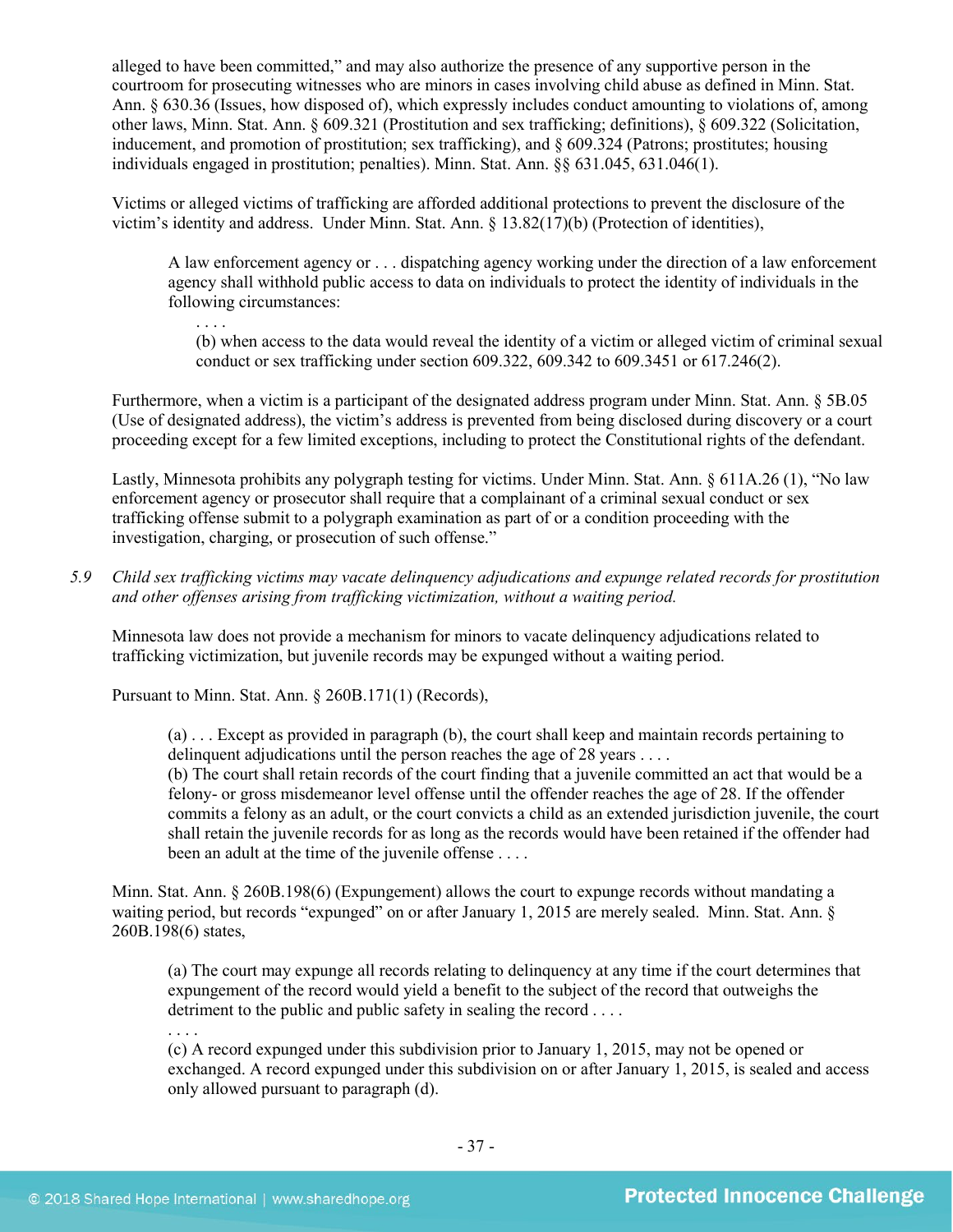(d) Notwithstanding paragraph (a), a record that is expunged under this subdivision on or after January 1, 2015, may be opened, used, or exchanged between criminal justice agencies in the same manner as a criminal record under section 609A.03, subdivision 7a, paragraph (b) [Limitations of order effective before January 1, 2015].

Because records may be "opened, used, or exchanged," child sex trafficking victims may face collateral consequences associated with having accessible delinquency records.

- 5.9.1 Recommendation: Enact a law that allows child sex trafficking victims to vacate delinquency adjudications and expunge related records for prostitution and other offenses arising from trafficking victimization, without a waiting period.<sup>[79](#page-37-0)</sup>
- *5.10 Victim restitution and civil remedies for victims of domestic minor sex trafficking or commercial sexual exploitation of children (CSEC) are authorized by law.*

Minors victimized through prostitution or use in images of child sexual exploitation (ICSE) or sexual performance may pursue several civil claims under Minnesota law. Specifically, Minn. Stat. Ann. § 611A.81(1)(b) (Cause of action for coercion for use in prostitution) provides,

An individual has a cause of action against a person who did the following while the individual was a minor:

(1) solicited or induced the individual to practice prostitution;

(2) promoted the prostitution of the individual;

- (3) collected or received the individual's earnings derived from prostitution; or
- (4) hired, offered to hire, or agreed to hire the individual to engage in prostitution.

Pursuant to Minn. Stat. Ann. § 611A.81(2),

. . . .

A person against whom a cause of action may be maintained under subdivision 1 is liable for the following damages that resulted from the plaintiff's being used in prostitution or to which the plaintiff's use in prostitution proximately contributed:

(1) economic loss, including damage, destruction, or loss of use of personal property; loss of past or future income or earning capacity; and income, profits, or money owed to the plaintiff from contracts with the person; and

(2) damages for death as may be allowed under section 573.02, personal injury, disease, and mental and emotional harm, including medical, rehabilitation, and burial expenses; and pain and suffering, including physical impairment.

Civil remedies are also available under Minn. Stat. Ann. § 617.245(2) (Civil action; use of minor in sexual performance). Under Minn. Stat. Ann. § 617.245(2), "A cause of action exists for injury caused by the use of a minor [under the age of 16] in a sexual performance. The cause of action exists against a person who promotes, employs, uses, or permits a minor to engage or assist others to engage in posing or modeling alone or with others in a sexual performance, if the person knows or has reason to know that the conduct intended is a sexual performance." Subsection (2) also states, "A person found liable for injuries under this section is liable to the minor for damages."

Civil remedies are also available under Minn. Stat. Ann. § 541.073(3) (Actions for damages due to sexual abuse; special provisions) which "applies to an action for damages commenced against a person who was a cause of the plaintiff's damages either by (1) committing sexual abuse against the plaintiff, or (2) negligence."

<span id="page-37-0"></span><sup>&</sup>lt;sup>79</sup> The recommendation in this component is predicated upon the recommendation in 5.1 being simultaneously or previously enacted.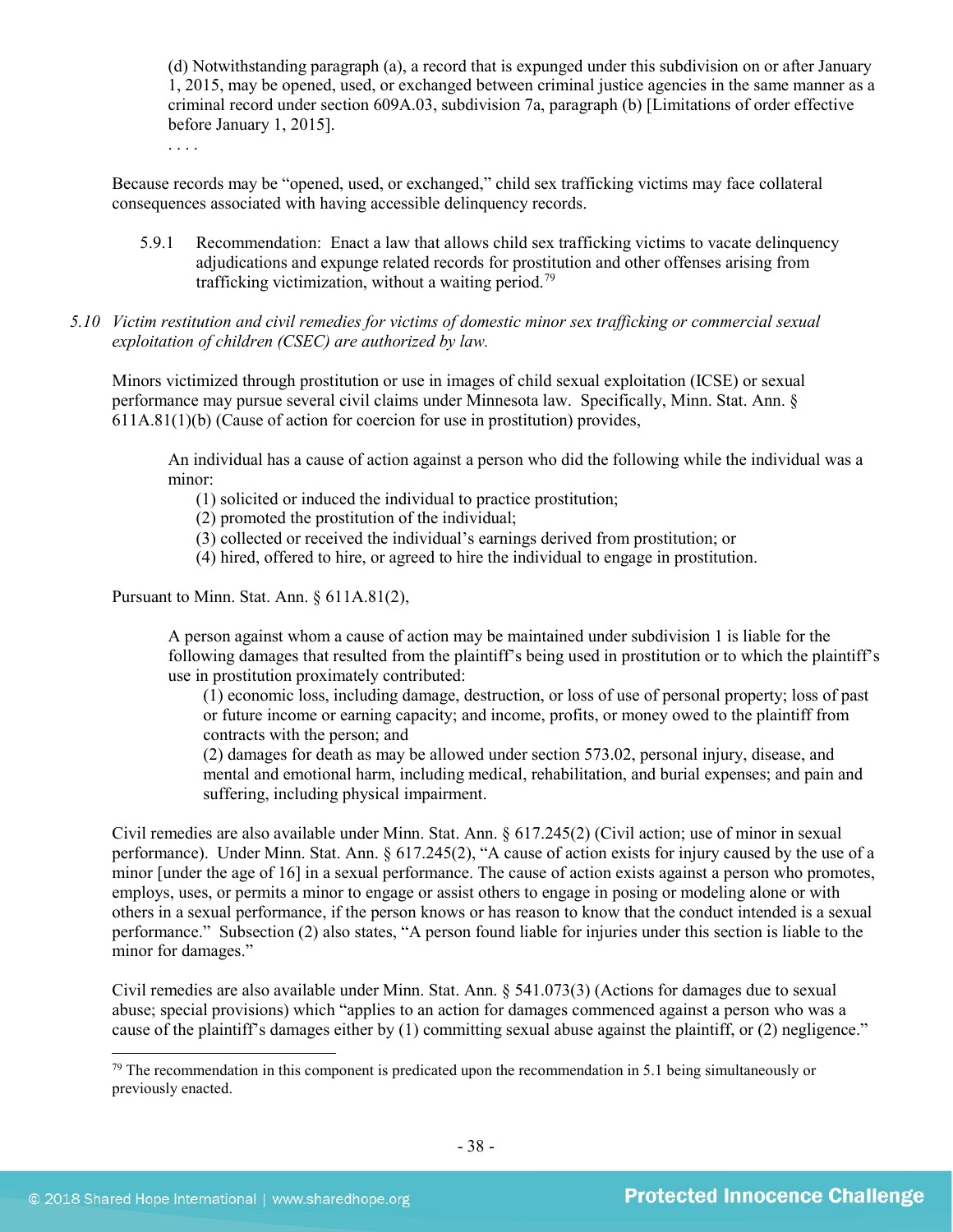"Sexual abuse" is defined under Minn. Stat. Ann.  $\S$  541.073(1)(1) to mean "conduct described in sections 609.342 [Criminal sexual conduct in the first degree] to 609.3451 [Criminal sexual conduct in the fifth degree]." Minn. Stat. Ann. § 541.073(2)(b) further clarifies that "[t]he plaintiff need not establish which act in a continuous series of sexual abuse acts by the defendant caused the injury."

Under Minn. Stat. Ann. § 611A.04(1),

A victim<sup>[80](#page-38-0)</sup> of a crime has the right to receive restitution as part of the disposition of a criminal charge or juvenile delinquency proceeding against the offender if the offender is convicted or found delinquent . . . . A request for restitution may include, but is not limited to, any out-of-pocket losses resulting from the crime, including medical and therapy costs, replacement of wages and services, expenses incurred to return a child who was a victim of a crime under section 609.26 [Depriving another of custodial or parental rights] to the child's parents or lawful custodian, and funeral expenses. An actual or prospective civil action involving the alleged crime shall not be used by the court as a basis to deny a victim's right to obtain court-ordered restitution under this section . . . .

Finally, Minn. Stat. Ann. § 609.284 (Labor or sex trafficking crimes; defenses; civil liability; corporate liability) creates civil liability for "a person who violates section 609.282 [Labor trafficking] or 609.283 [Unlawful conduct with respect to documents in furtherance of labor or sex trafficking]" and sets out specific penalties for corporations convicted under Minn. Stat. Ann. § 609.283 or § 609.322 (Solicitation, inducement, and promotion of prostitution; sex trafficking).

*5.11 Statutes of limitations for civil and criminal actions for child sex trafficking or commercial sexual exploitation of children (CSEC) offenses are eliminated or lengthened to allow prosecutors and victims a realistic opportunity to pursue criminal action and legal remedies.*

Limitations periods for criminal offenses vary. Pursuant to Minn. Stat. Ann. § 628.26(e) (Limitations), "Indictments or complaints for violation of sections 609.322 [Solicitation, inducement, and promotion of prostitution; sex trafficking] and 609.342 [Criminal sexual conduct in the first degree] to 609.345 [Criminal sexual conduct in the fourth degree] if the victim was under the age of 18 years at the time the offense was committed, shall be found or made and filed in the proper court within the later of nine years after the commission of the offense or three years after the offense was reported to law enforcement authorities."[81](#page-38-1) For offenses that do not have a specific limitation listed in Minn. Stat. Ann. § 628.26, "[I]ndictments or complaints shall be found or made and filed in the proper court within three years after the commission of the offense." Minn. Stat. Ann. § 628.26(k).

Civil claims under Minn. Stat. Ann. § 611A.81(1) (Cause of action for coercion for use in prostitution) must be commenced within 6 years from the date that the cause of action arises, "except that the running of the limitation period is suspended during the time that coercion as defined in section 611A.80 continues, or as otherwise provided by section 541.13 [Absence from state] or 541.15 [Periods of disability not counted]." Minn. Stat. Ann. § 611A.84. Civil claims under Minn. Stat. Ann. § 617.245(2) (Civil action; use of minor in sexual performance) must be commenced within 6 years of "the time the plaintiff knew or had reason to know injury was caused by plaintiff's use as a minor in a sexual performance." Minn. Stat. Ann.  $\S 617.245(3).82$  $\S 617.245(3).82$ 

<span id="page-38-1"></span><span id="page-38-0"></span><sup>&</sup>lt;sup>80</sup> *See supra* note 30.<br><sup>81</sup> Minn. Stat. Ann. § 628.26(f) (Limitations) further states "Notwithstanding the limitations in paragraph (e), indictments or complaints for violation of sections 609.322 and 609.342 to 609.344 may be found or made and filed in the proper court at any time after commission of the offense, if physical evidence is collected and preserved that is capable of being tested for its DNA characteristics. If this evidence is not collected and preserved and the victim was 18 years old or older at the time of the offense, the prosecution must be commenced within nine years after the commission of the offense."

<span id="page-38-2"></span><sup>&</sup>lt;sup>82</sup> For purposes of determining when a cause of action under Minn. Stat. Ann. § 617.245 arises, "The knowledge of a parent, guardian, or custodian may not be imputed to the minor." Minn. Stat. Ann. § 617.245(3).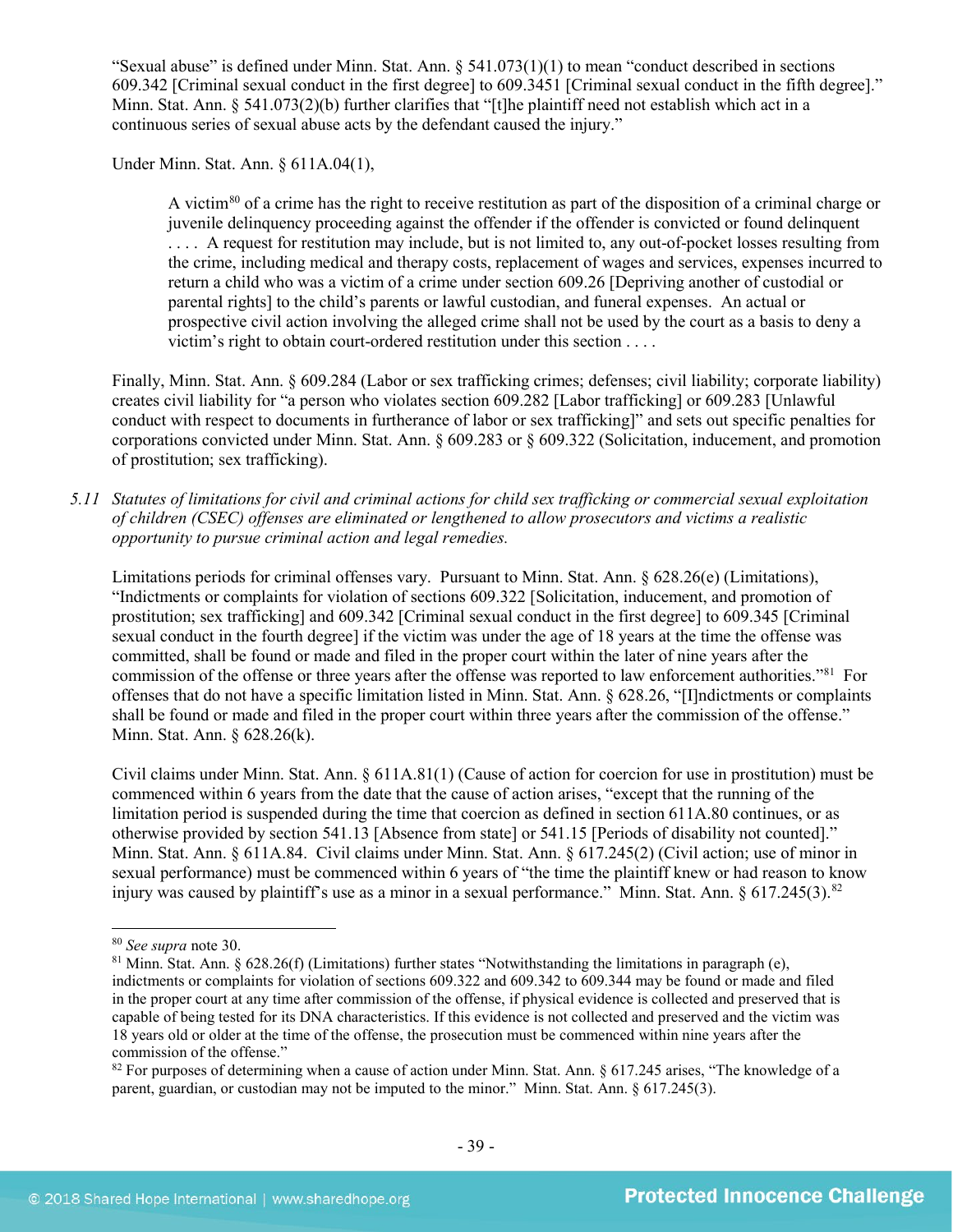Similarly, Minn. Stat. Ann. § 541.073(2)(a) (Actions for damages due to sexual abuse; special provisions) provides that

[a]n action for damages based on sexual abuse: (1) must be commenced within six years of the alleged sexual abuse in the case of alleged sexual abuse of an individual 18 years or older; (2) may be commenced at any time in the case of alleged sexual abuse off an individual under the age of 18, except as provided for in subdivision 4; and (3) must be commenced before the plaintiff is 24 years of age in a claim against a natural person alleged to have sexually abused a minor when that natural person was under 14 years of age. [83](#page-39-0) 

Moreover, in any case in which the plaintiff is under 18 when the cause of action arises, the applicable statute of limitations will be tolled during minority pursuant to Minn. Stat. Ann. § 541.15(a) (Periods of disability not counted). Finally, Minn. Stat. Ann. § 541.073(4) provides that

[a] claim for vicarious liability or liability under the doctrine of respondeat superior must be commenced within six years of the alleged sexual abuse, provided that if the plaintiff was under the age of 18 at the time of the alleged abuse, the claim must be commenced before the plaintiff is 24 years of age. This subdivision does not limit the availability of these claims under other law.

5.11.1 Recommendation: Amend Minn. Stat. Ann. § 628.26 to eliminate the statute of limitations for commencing prosecution of violations of § 609.322(1) (Solicitation, inducement, and promotion of prostitution; sex trafficking).

<span id="page-39-0"></span> <sup>83</sup> *See supra* Component 5.10 for a discussion of applicability under Minn. Stat. Ann. § 541.073 and definition of "sexual abuse."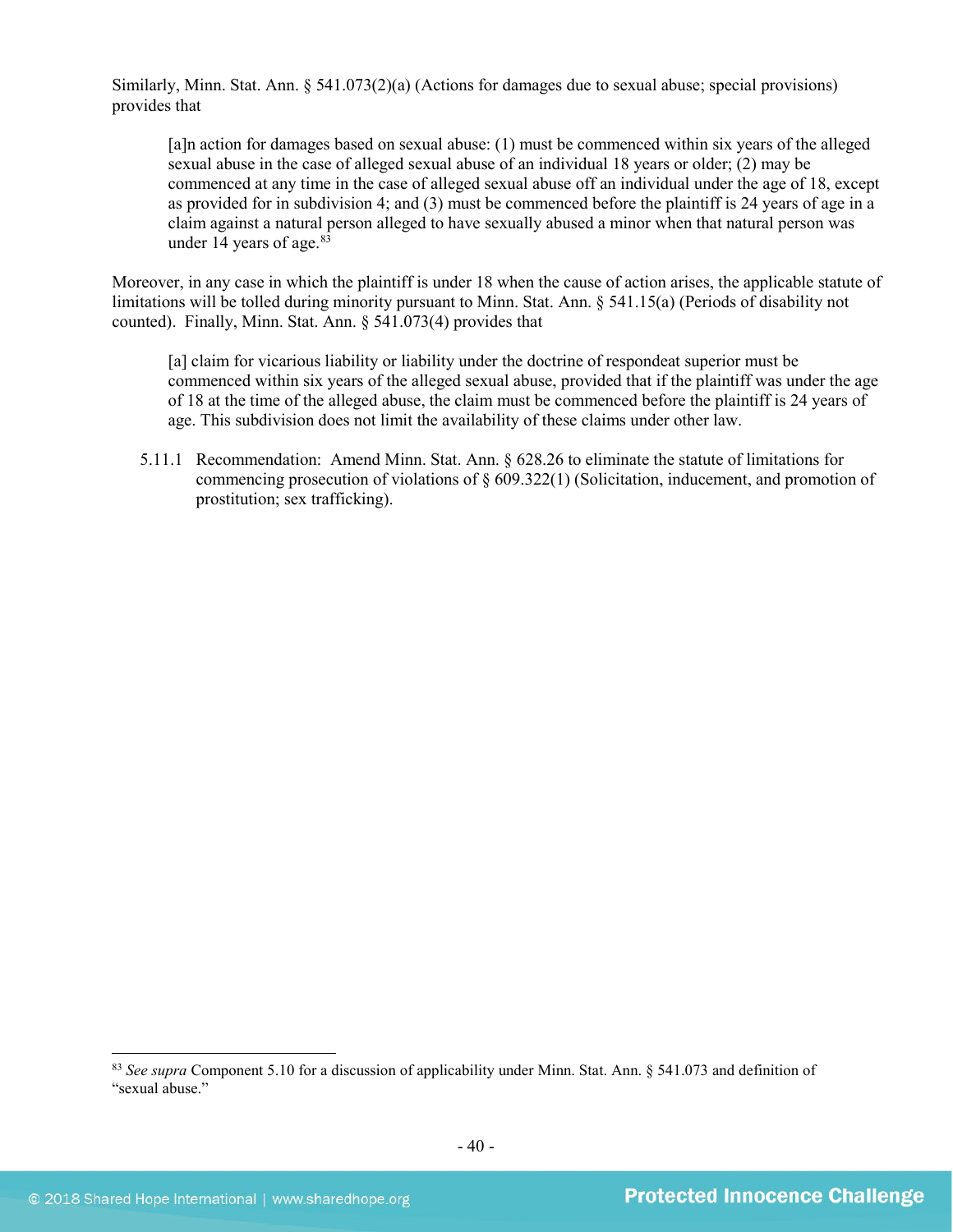#### **FRAMEWORK ISSUE 6: CRIMINAL JUSTICE TOOLS FOR INVESTIGATION AND PROSECUTIONS**

#### *Legal Components:*

- *6.1 Training on human trafficking and domestic minor sex trafficking for law enforcement is statutorily mandated or authorized.*
- *6.2 Single party consent to audiotaping is permitted in law enforcement investigations.*
- *6.3 Wiretapping is an available tool to investigate domestic minor sex trafficking and commercial sexual exploitation of children (CSEC).*
- *6.4 Using a law enforcement decoy to investigate buying or selling commercial sex is not a defense to soliciting, purchasing, or selling sex with a minor.*
- *6.5 Using the Internet or electronic communications to investigate buyers and traffickers is a permissible investigative technique.*
- *6.6 State law requires reporting of missing children and located missing children.*

#### *Legal Analysis:*

*6.1 Training on human trafficking and domestic minor sex trafficking for law enforcement is statutorily mandated or authorized.*

*\_\_\_\_\_\_\_\_\_\_\_\_\_\_\_\_\_\_\_\_\_\_\_\_\_\_\_\_\_\_\_\_\_\_\_\_\_\_\_\_\_\_\_\_\_\_\_\_\_\_\_\_\_\_\_\_\_\_\_\_\_\_\_\_\_\_\_\_\_\_\_\_\_\_\_\_\_\_\_\_\_\_\_\_\_\_\_\_\_\_\_\_\_\_*

Pursuant to Minn. Stat. Ann. § 299A.71(1) (Combating juvenile prostitution; prevention grants), "A grant program is established for enhanced law enforcement efforts and peace officer education and training to combat juvenile prostitution." The grant program's stated goal is to "provide peace officers with the knowledge and skills to recognize individuals who sexually exploit youth, charge and prosecute these individuals for promotion and solicitation of prostitution, and effectively communicate with the victims of juvenile prostitution." Under subsection (2), the commission of public safety must make such grants available to local law enforcement agencies "to provide enhanced efforts targeted to juvenile prostitution and training and staff development relating to the prevention of juvenile prostitution," and any law enforcement agency receiving a grant must use "all of the grant funding received for efforts to combat juvenile prostitution." Minn. Stat. Ann. § 299A.71(2).

Minnesota appropriated funds to certain professionals who encounter sexually exploited and trafficked youth for training, identifying, investigating, intervening, and prosecuting. Specifically, Enacted Senate File  $671$ ,  $84$  article 1, section 12, subdivision 6(e) grants \$350,000 each year for use by the Ramsey County Attorney's Office to:

(1) develop a statewide model protocol for law enforcement, prosecutors, and others, who in their professional capacity encounter sexually exploited and trafficked youth, on identifying and intervening with sexually exploited and trafficked youth;

(2) conduct statewide training for law enforcement and prosecutors on the model protocol and the Safe Harbor Law described in Laws 2011, First Special Session chapter 1, article 4, as modified by Senate File No. 384, article 2, if enacted; and

(3) develop and disseminate to law enforcement, prosecutors, and others, who in their professional capacity encounter sexually exploited and trafficked youth, on investigative best practices to identify sex trafficked victims and traffickers.

In addition, the grant allows the Ramsey County attorney to "use the money appropriated in this paragraph to partner with other entities to implement clauses (1) to (3)." MN SF 671, article 1, section 12, subdivision 6(e). Furthermore, Enacted Senate File 671, article 1, section 13(c) allocates \$10,000 "for reimbursements to local governments for peace officer training costs on sexually exploited and trafficked youth, including effectively

<span id="page-40-0"></span> <sup>84</sup> 2013 Minnesota Session Laws ch. 86, section 12, subd. 6(e).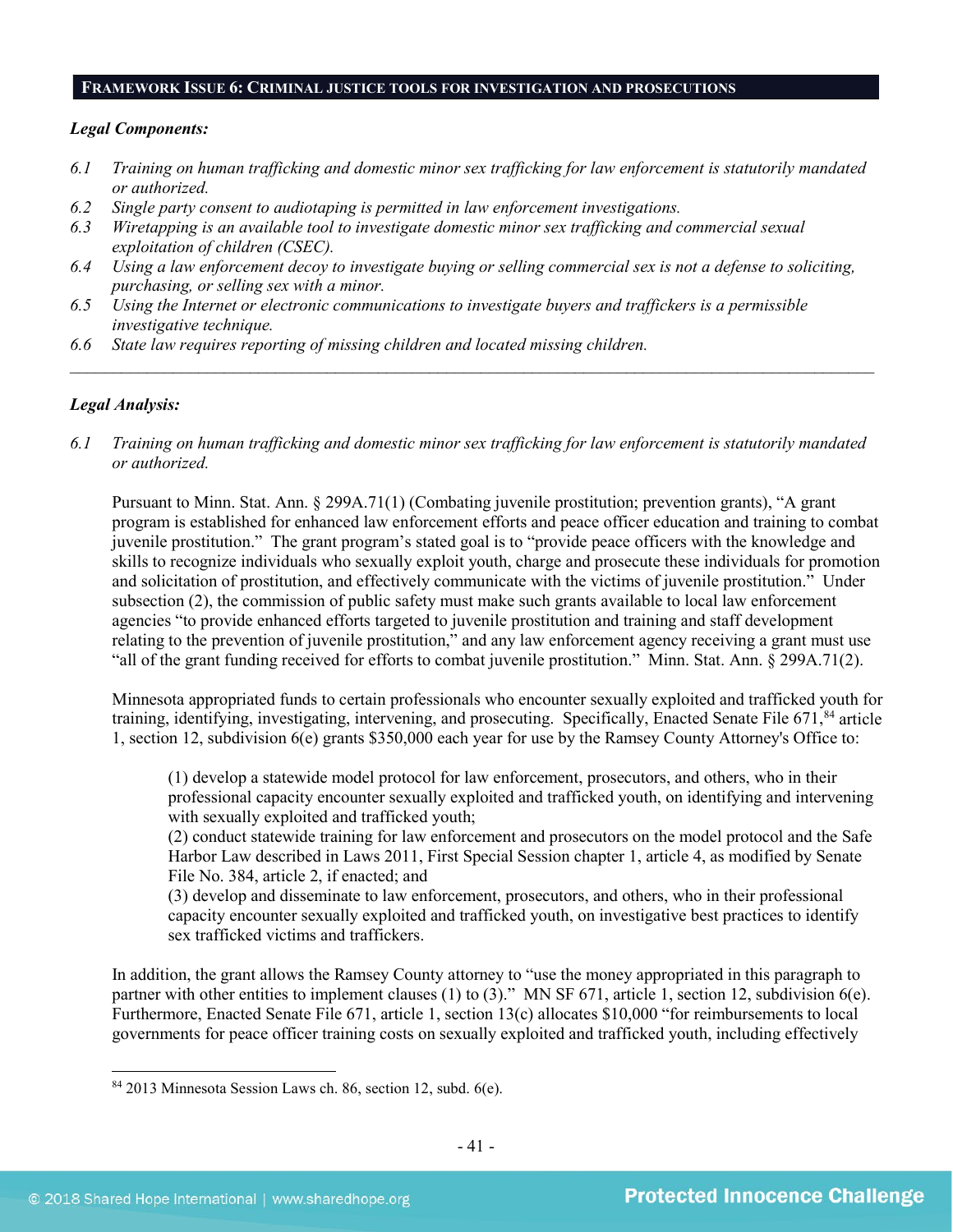identifying sex trafficked victims and traffickers, investigation techniques, and assisting sexually exploited youth."

# *6.2 Single party consent to audiotaping is permitted in law enforcement investigations.*

Single party consent to audio recording and interception of oral communications is permitted in Minnesota. Minn. Stat. Ann.  $\S 626A.02(2)(c)$  (Interception and disclosure of wire, electronic, or oral communications prohibited) states, "It is not unlawful under this chapter for a person acting under color of law to intercept a wire, electronic, or oral communication, where such person is a party to the communication or one of the parties to the communication has given prior consent to such interception."

Further, under Minn. Stat. Ann. § 626A.02(d),

It is not unlawful under this chapter for a person not acting under color of law to intercept a wire, electronic, or oral communication where such person is a party to the communication or where one of the parties to the communication has given prior consent to such interception unless such communication is intercepted for the purpose of committing any criminal or tortious act in violation of the constitution or laws of the United States or of any state.

# *6.3 Wiretapping is an available tool to investigate domestic minor sex trafficking and commercial sexual exploitation of children (CSEC).*

Law enforcement officers investigating a violation of, among other offenses, Minn. Stat. Ann. § 609.322 (Solicitation, inducement, and promotion of prostitution; sex trafficking) may use wiretapping and the resulting evidence. Although Minn. Stat. Ann. § 626A.02(1) (Interception and disclosure of wire, electronic, or oral communications prohibited) generally makes it unlawful if a person "intentionally intercepts, endeavors to intercept, or procures any other person to intercept or endeavor to intercept, any wire, electronic, or oral communication," pursuant to Minn. Stat. Ann. § 626A.05(2) (Authorization for interception of wire, electronic, or oral communications),

A warrant authorizing interception of wire, electronic, or oral communications by investigative or law enforcement officers may only be issued when the interception may provide evidence of the commission of, or of an attempt or conspiracy to commit, any of the following offenses:

(1) a felony offense involving . . . kidnapping, criminal sexual conduct in the first, second, and third degrees, prostitution . . . as punishable under sections . . . 609.25 [Kidnapping], 609.321 [Prostitution and sex trafficking; definitions] to 609.324 [Patrons; prostitutes; housing individuals engaged in prostitution; penalties], 609.342 [Criminal sexual conduct in the first degree], 609.343 [Criminal sexual conduct in the second degree], 609.344 [Criminal sexual conduct in the third degree] . . . .

. . . .

Therefore, a law enforcement officer investigating a violation of Minn. Stat. Ann. § 609.322 (Solicitation, inducement, and promotion of prostitution; sex trafficking), § 609.324 (Patrons; prostitutes, housing individuals engaged in prostitution; penalties), and  $\S 609.25$  (Kidnapping), may be able to obtain a warrant pursuant to Minn. Stat. Ann. § 626A.06 (Procedure for interception of wire, electronic, or oral communication) authorizing the use of wiretapping.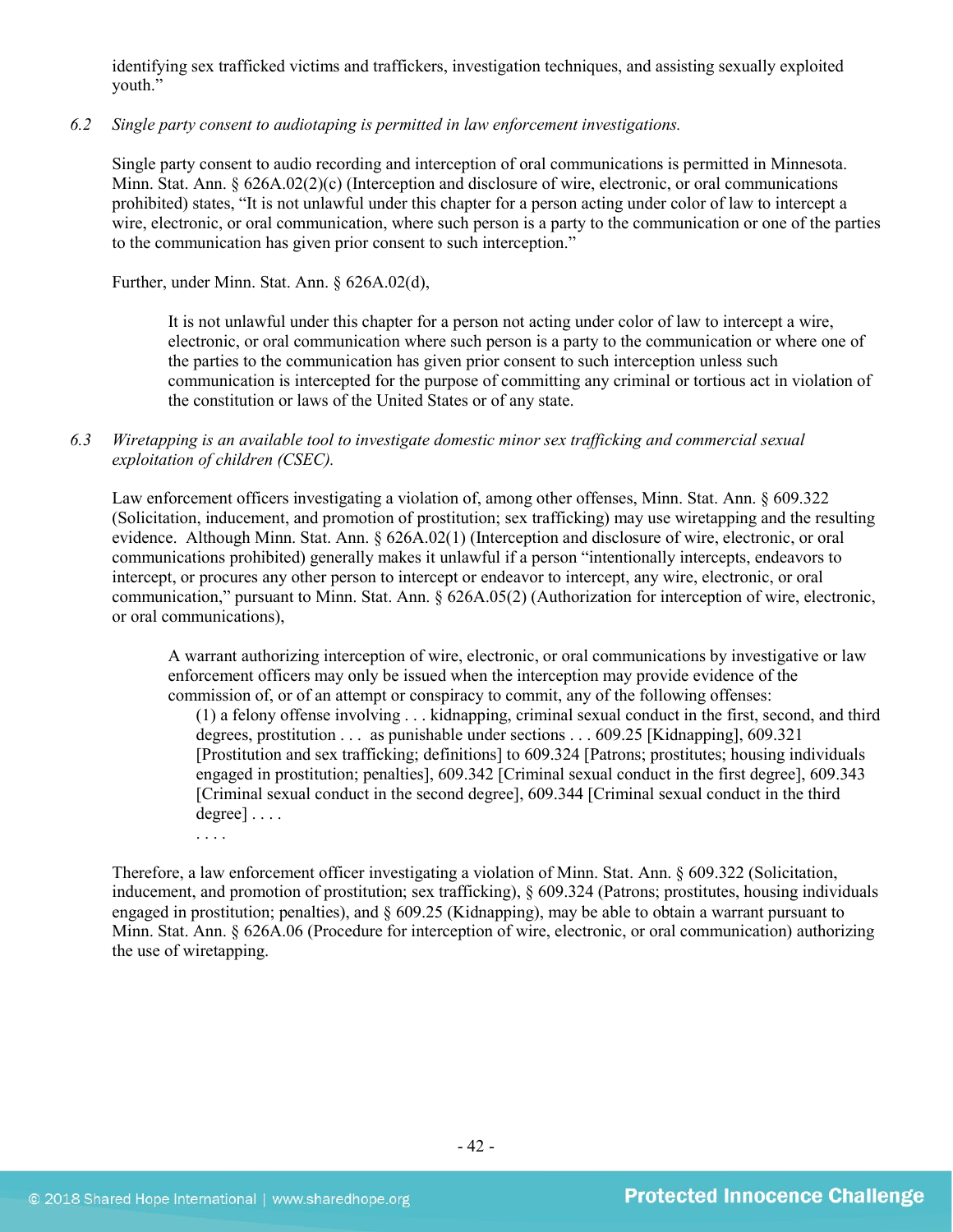*6.4 Using a law enforcement decoy to investigate buying or selling commercial sex is not a defense to soliciting, purchasing, or selling sex with a minor.*

Minnesota's patronizing offense, Minn. Stat. Ann. § 609.324 (Patrons; prostitutes; housing individuals engaged in prostitution; penalties) prohibits a defense as to the use of a law enforcement decoy when investigating the soliciting, purchasing or selling sex with a minor. Minn. Stat. Ann. § 609.325(3a) (Defenses) expressly prohibits the defense, stating, "[t]he fact that an undercover operative or law enforcement officer was involved in the detection or investigation of an offense shall not be a defense to a prosecution under section 609.324 (Patrons; prostitutes; housing individuals engaged in prostitution penalties]." Therefore, for charges brought against buyers through reverse sting operations, this defense should not be accessible, which are the most likely situations in which a defendant would try to raise such a defense.

Additionally, buyers are prohibited from raising the defense under Minn. Stat. Ann. § 609.352(3) (Defenses) expressly provides,

The fact that an undercover operative or law enforcement officer was involved in the detection or investigation of an offense under this section does not constitute a defense to prosecution under this section"

Minn. Stat. Ann. § 609.352(2) (Prohibited act) implicitly provides an additional barrier to the defense by criminalizing the solicitation of child, regardless of any actual knowledge that the person being solicited is a child. By including the specific language of "someone the person reasonably believes is a child," Minn. Stat. Ann. § 609.352(2)<sup>[85](#page-42-0)</sup> appears to open the possibility of the use of a decoy by law enforcement in the investigation of the crime.

A person 18 years of age or older who solicits a child or someone the person reasonably believes is a child to engage in sexual conduct with intent to engage in sexual conduct is guilty of a felony and may be sentenced as provided in subdivision 4.

*6.5 Using the Internet or electronic communications to investigate buyers and traffickers is a permissible investigative technique.*

Using the Internet or electronic communications to investigate buyers and traffickers appears to be a permissible investigative technique under Minnesota law. "A person 18 years of age or older" violates Minn. Stat. Ann. § 609.352(2a) (Electronic solicitation of children) if he,

uses the Internet, a computer, computer program, computer network, computer system, an electronic communications system, or a telecommunications, wire, or radio communications system, or other electronic device capable of electronic data storage or transmission to commit any of the following acts, with the intent to arouse the sexual desire of any person . . .

(1) soliciting a child or someone the person reasonably believes is a child to engage in sexual conduct;

(2) engaging in communication with a child or someone the person reasonably believes is a child, relating to or describing sexual conduct; or

(3) distributing any material, language, or communication, including a photographic or video image, that relates to or describes sexual conduct to a child or someone the person reasonably believes is a child.

The standard of "someone the person reasonably believes is a child" appears to open the possibility of law enforcement using the Internet to pose as a child in an investigation for this offense. Minn. Stat. Ann. § 609.352(1)(a) (Definitions) defines "child" as "a person 15 years of age or younger." Moreover, Minn. Stat.

<span id="page-42-0"></span> <sup>85</sup> *See supra* Component 1.2 for the text of Minn. Stat. Ann. § 609.352(2) (Prohibited act).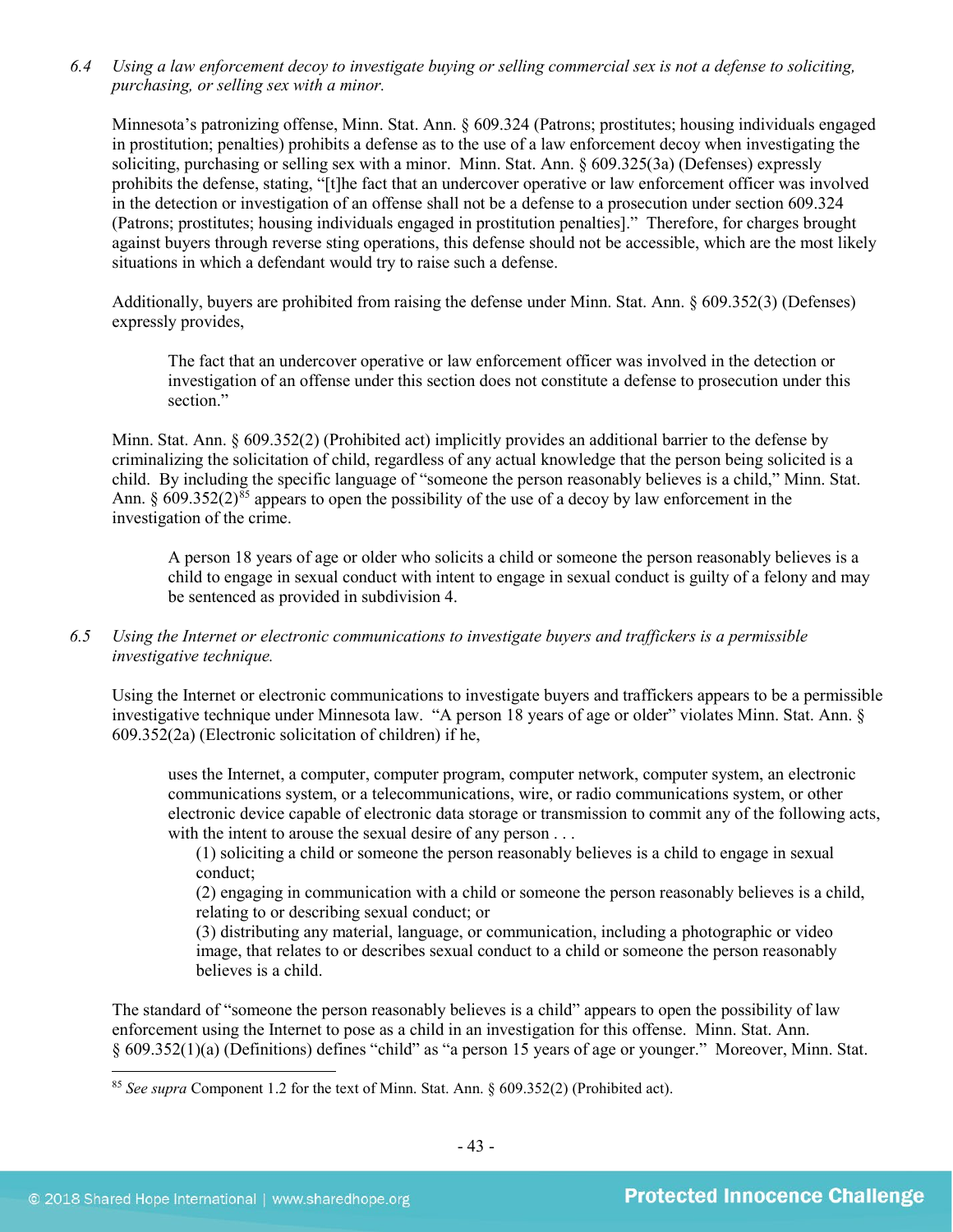Ann. § 609.352(3) (Defenses) expressly provides, "The fact that an undercover operative or law enforcement officer was involved in the detection or investigation of an offense under this section does not constitute a defense to prosecution under this section."

# *6.6 State law requires reporting of missing children and located missing children.*

Minn. Stat. Ann. § 299C.52(2) (Minnesota missing children and endangered persons program) requires Minnesota to establish and to maintain a missing children and persons program "to enable documented information about missing Minnesota children and endangered persons to be entered into the NCIC [National Crime Information Center] computer." Law enforcement agencies must "accept without delay any report of a missing person" and upon receipt of a report, must "conduct a preliminary investigation to determine whether the person is missing,  $86$  and if missing, whether the person is endangered." $87$  Minn. Stat. Ann. § 299C.53(1)(a), (b). Minn. Stat. Ann.  $\S 299C.53(1)(b)$  further provides,

If the person is initially determined to be missing and endangered, the agency shall immediately consult the Bureau of Criminal Apprehension during the preliminary investigation, in recognition of the fact that the first two hours are critical. If the person is determined to be missing and endangered, the agency shall immediately enter identifying and descriptive information about the person into the NCIC computer. Law enforcement agencies having direct access to the NCIC computer shall enter and retrieve the data directly and shall cooperate in the entry and retrieval of data on behalf of law enforcement agencies which do not have direct access to the systems.

Additionally, "The law enforcement agency shall promptly notify all appropriate law enforcement agencies in the state and, if deemed appropriate, law enforcement agencies in adjacent states or jurisdictions of any information that may aid in the prompt location and safe return of a missing and endangered person." Minn. Stat. Ann. § 299C.53(3). Once a law enforcement agency locates or returns a missing person, "[a]s soon as is practically possible after a missing person is located, the law enforcement agency which located or returned the missing person shall notify the law enforcement agency having jurisdiction over the investigation, and that agency shall cancel the entry from the NCIC computer." Minn. Stat. Ann. § 299C.53(2).

. . . .

<span id="page-43-0"></span> <sup>86</sup> Minn. Stat. Ann. § 299C.52(1)(d) defines "missing" as "the status of a person after a law enforcement agency that has received a report of a missing person has conducted a preliminary investigation and determined that the person cannot be located."

<span id="page-43-1"></span> $87$  Under Minn. Stat. Ann. § 299C.52(1)(c), a person is "endangered" if

a law enforcement official has received sufficient evidence that the missing person is at risk of physical injury or death. The following circumstances indicate that a missing person is at risk of physical injury or death:

<sup>(1)</sup> the person is missing as a result of a confirmed abduction or under circumstances that indicate that the person's disappearance was not voluntary;

<sup>(2)</sup> the person is missing under known dangerous circumstances;

<sup>(3)</sup> the person is missing more than 30 days;

<sup>(4)</sup> the person is under the age of 21 and at least one other factor in this paragraph is applicable;

<sup>(5)</sup> there is evidence the person is in need of medical attention or prescription medication such that it will have a serious adverse effect on the person's health if the person does not receive the needed care or medication;

<sup>(6)</sup> the person does not have a pattern of running away or disappearing;

<sup>(8)</sup> there is evidence that the person may have been abducted by a noncustodial parent;

<sup>(9)</sup> the person has been the subject of past threats or acts of violence;

<sup>. . .</sup> .

<sup>(11)</sup> any other factor that the law enforcement agency deems to indicate that the person may be at risk of physical injury or death, including a determination by another law enforcement agency that the person is missing and endangered.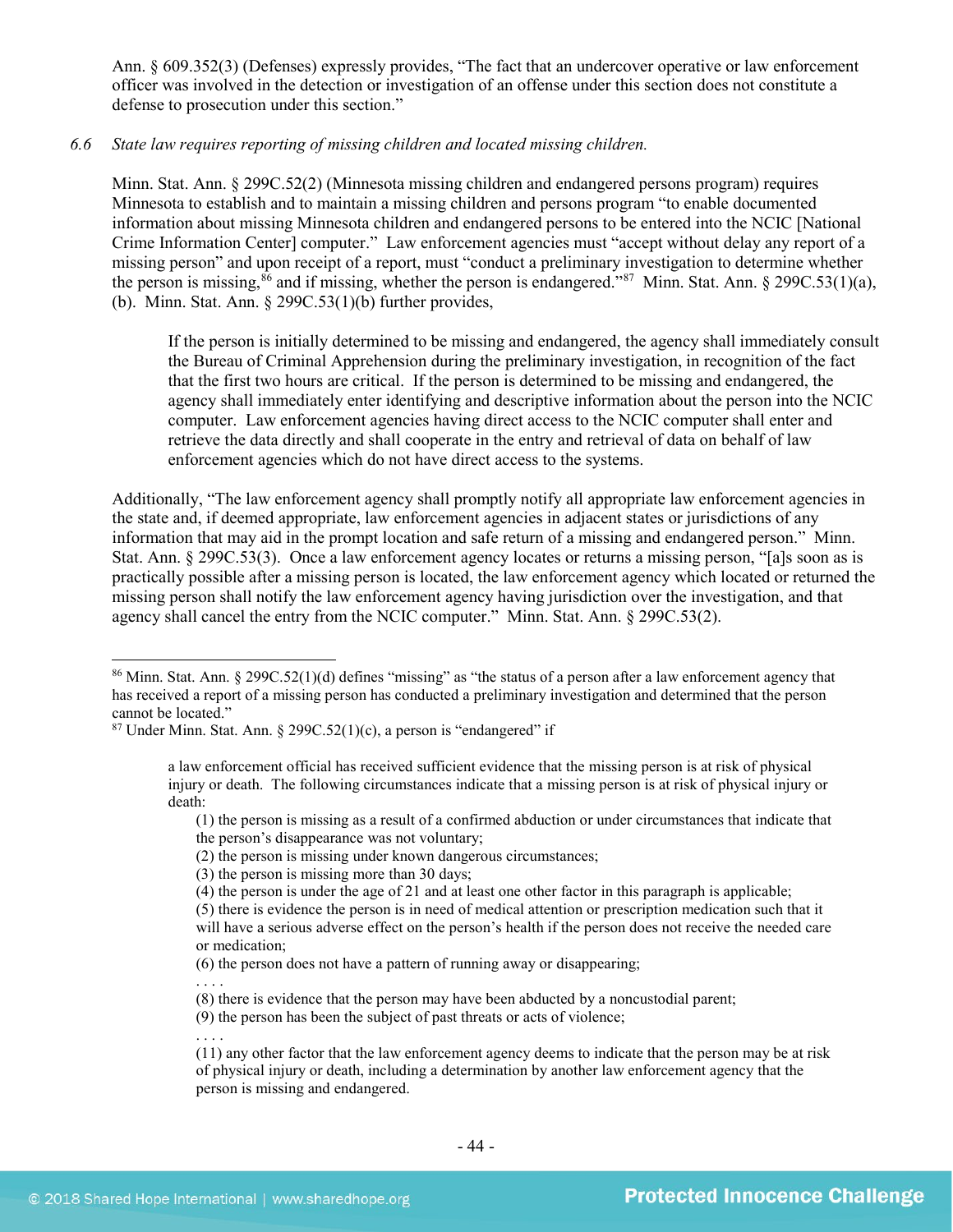Additionally, Minn. Stat. Ann. § 299C.54(1) (Missing children bulletin) directs the Commissioner to circulate a missing persons bulletin to local law enforcement agencies, county attorneys, and, in the case of missing children, to public and nonpublic schools. The commissioner shall also make this information accessible to other parties involved in efforts to locate missing children and endangered persons and to other persons as the commissioner considers appropriate.

Minnesota also requires the local social services agency to report a missing child or a child believed to be at risk for sex trafficking to law enforcement within 24 hours under Minn. State. Ann. § 260C.212(13) (Protecting missing and runaway children and youth at risk of sex trafficking), which states:

(a) The local social services agency shall expeditiously locate any child missing from foster care.

(b) The local social services agency shall report immediately, but no later than 24 hours, after receiving information on a missing or abducted child to the local law enforcement agency for entry into the National Crime Information Center (NCIC) database of the Federal Bureau of Investigation, and to the National Center for Missing and Exploited Children.

(c) The local social services agency shall not discharge a child from foster care or close the social services case until diligent efforts have been exhausted to locate the child and the court terminates the agency's jurisdiction.

(d) The local social services agency shall determine the primary factors that contributed to the child's running away or otherwise being absent from care and, to the extent possible and appropriate, respond to those factors in current and subsequent placements.

(e) The local social services agency shall determine what the child experienced while absent from care, including screening the child to determine if the child is a possible sex trafficking victim as defined in section 609.321, subdivision 7b.

(f) The local social services agency shall report immediately, but no later than 24 hours, to the local law enforcement agency any reasonable cause to believe a child is, or is at risk of being, a sex trafficking victim.

(g) The local social services agency shall determine appropriate services as described in section 145.4717 with respect to any child for whom the local social services agency has responsibility for placement, care, or supervision when the local social services agency has reasonable cause to believe the child is, or is at risk of being, a sex trafficking victim.